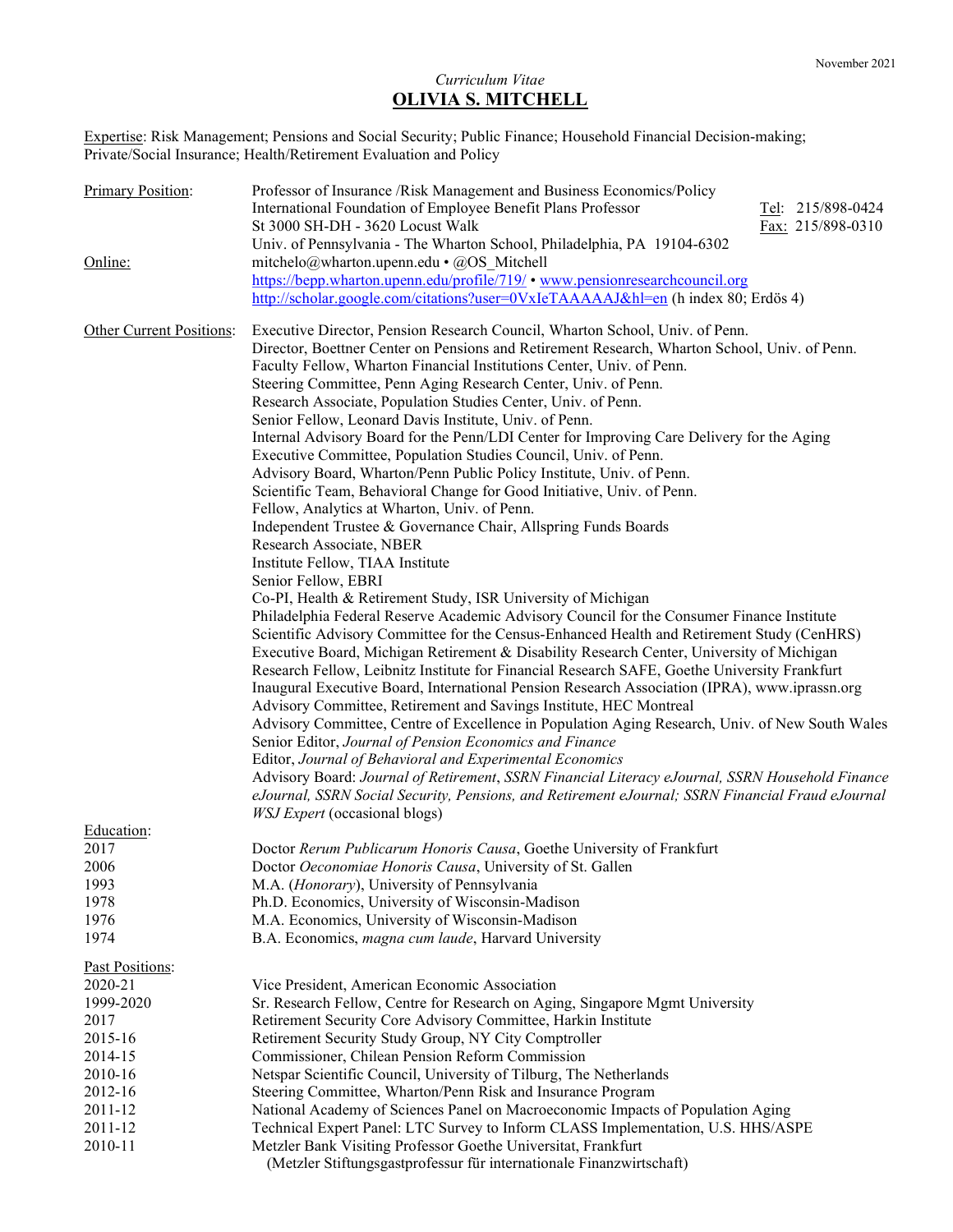| 2011-12   | Senior Research Fellow, Silver Security Centre, Sim Kee Boon Inst., SMU, Singapore         |
|-----------|--------------------------------------------------------------------------------------------|
| 2007-10   | Co-Director, Silver Security Centre, Singapore Management University                       |
| 2009      | National Academy of Sciences Panel on the Fiscal Future of the United States               |
| 2008-11   | Department Chair, Insurance and Risk Management, Wharton                                   |
| 2004-09   | Book Review Editor, Journal of Pension Economics and Finance                               |
| 2006-08   | Advisory Panel, Central Provident Fund Board of Singapore                                  |
| 2005-08   | Editorial Board, Wharton School Publishing                                                 |
| 2007      | Celia Moh Visiting Professorial Chair, Singapore Management University                     |
| 2003-07   | Executive Committee, American Economic Association                                         |
| 2006-2021 | Independent Trustee & Governance Chair, Wells Fargo Trust Boards                           |
| 2005      | Advisory Board on Social Security, Congressional Budget Office                             |
| 2004      | Senior Fellow, China Center for Insurance and Social Security Research, Beijing University |
| 2002      | Metzler Bank Visiting Professor Goethe Universitat, Frankfurt                              |
|           | (Metzler Stiftungsgastprofessur für internationale Finanzwirtschaft)                       |
| 2002      | Advisory Board for the Comptroller General, U.S. Government Accountability Office          |
| 2001      | Commissioner, President's Commission to Strengthen Social Security                         |
| 1999      | Distinguished Visiting Professor, School of Economics, UNSW, Sydney, Australia.            |
| 1995-99   | Board of Directors, National Academy of Social Insurance                                   |
| 1999      | Advisor, Committee for Economic Development                                                |
| 1996-97   | Board of Directors, Alexander and Alexander Services Inc.                                  |
| 1996-97   | Associate Editor, Journal of Risk and Insurance                                            |
| 1990-93   | Professor of Labor Economics, Cornell University                                           |
| 1990-2011 | Board of Editors, Industrial and Labor Relations Review                                    |
| 1984-90   | Associate Professor of Labor Economics, Cornell University                                 |
| 1986-87   | ERISA Advisory Council, US Department of Labor                                             |
| 1981-85   | Faculty Research Fellow, National Bureau of Economic Research                              |
| 1978-84   | Assistant Professor of Labor Economics, Cornell University                                 |
| 1981-82   | Visiting Scholar, Harvard University, Department of Economics and NBER                     |
| 1975-78   | Research Assistant, University of Wisconsin, Department of Economics                       |
| 1974      | Research Assistant, Joint Economic Committee, U.S. Congress                                |
| 1973      | Research Associate, Government of Peru, CENCIRA                                            |
|           |                                                                                            |

Personal: U.S. citizen with many years' residence around the world (Pakistan, Italy, Peru, Chile, Brazil, Colombia, Guatemala, Mexico); extensive travel in Asia, Australia, Latin America, and Europe. Excellent Spanish, good Portuguese, some French.

Honors and Awards: 2021 The Robert C. Witt Award, American Risk and Insurance Association 2019 FINRA Investor Education Foundation 2019 Ketchum Prize 2019 Worth.com Powerhouse Female Economist (https://bit.ly/2JQDJEq) 2017 ICA 2018 Best Paper Award on Behavioral Aspects of Insurance Mathematics: Maurer, Raymond, Olivia S. Mitchell, Ralph Rogalla, and Tatjana Schimetschek. "Optimal Social Security Claiming Behavior under Lump Sum Incentives: Theory and Evidence." 2017 Robert C Witt Best Paper Award in the Journal of Risk and Insurance. 2017 EBRI Lillywhite Award 2017, 2008 Roger F. Murray First Prize - Institute for Quantitative Research in Finance 2016 CRAIN Top 100 Innovators, Disruptors, and Change-Makers in Business 2015 Top 10 Women Economists, World Economic Forum 2011 Investment Advisor Magazine "25 Most Influential People in 2011" and "50 Top Women in Wealth" 2010 Retirement Income Industry Association Award for Achievement in Applied Retirement Research 2010 Wealth Management Magazine "50 Top Women in Wealth" 2005-pres Bradley Foundation Awards for doctoral student support 2009-12 Financial Literacy Center Research Awards 2005-pres TIAA-CREF Institute research grants 1997-pres. MRRC/MRDRC/FLRC Research/Conference grants 1997-2017 NIA/HRS/Michigan subcontracts on data linkages 1996-2010 NIA/Penn Aging Research Center (PARC) Awards 1995-pres. Boettner Center Conference and research awards 1995-2011 Wharton Impact Conference Awards 1992-2010 World Bank Awards for conferences and research 2000-2008 Economic and Social Research Institute/Cabinet Level, Government of Japan Research Awards (various) 2008 Carolyn Shaw Bell Award of the Committee on the Status of Women in the Economics Profession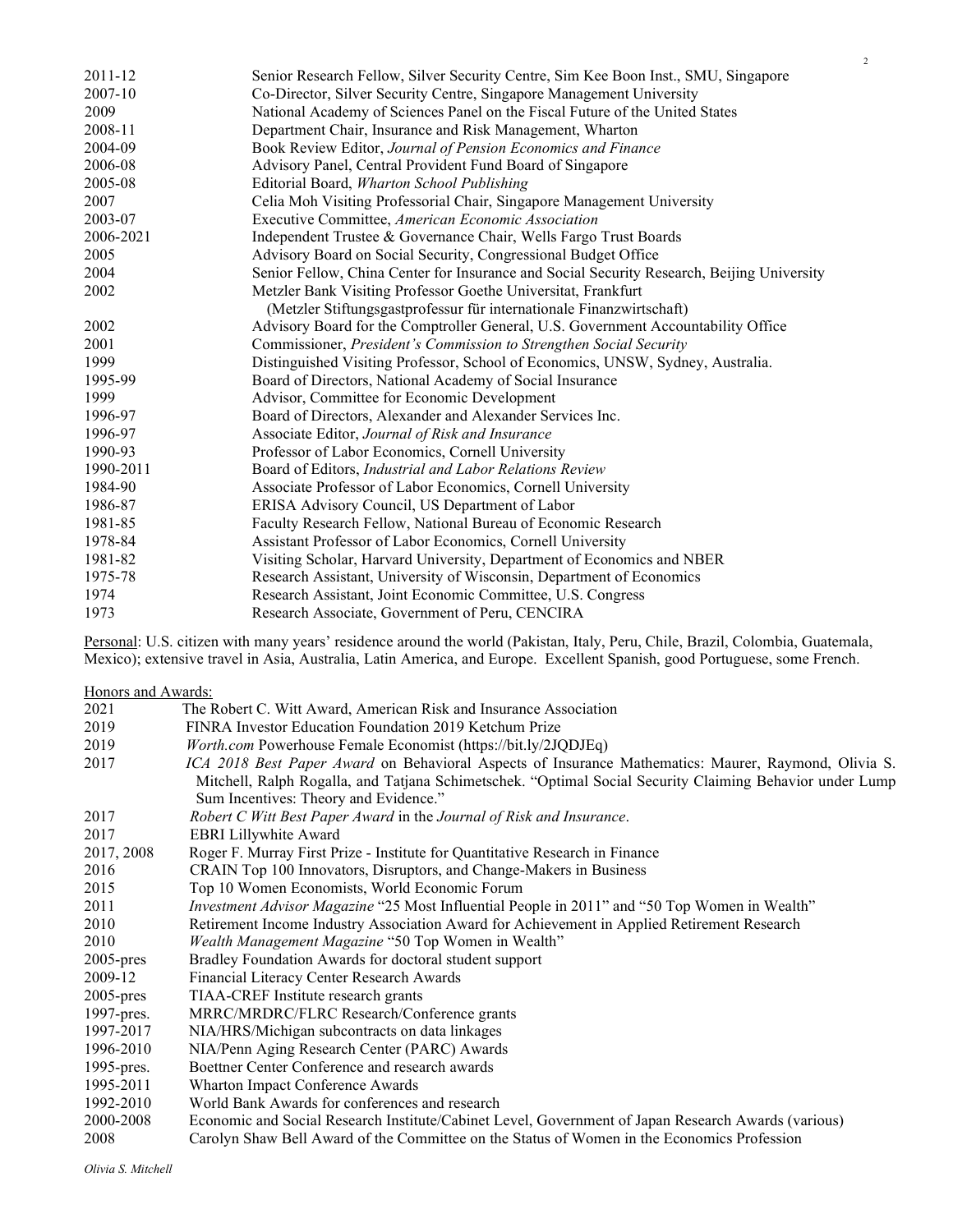| 2007         | Fidelity Pyramid Research Institute Award                                                                     |
|--------------|---------------------------------------------------------------------------------------------------------------|
| 2005-10      | Wharton-Singapore Management University Research Awards on retirement security (various)                      |
| 2005-06      | Alexander von Humboldt-Stiftung Trans-Coop Program Research Award grant                                       |
| 2004-09      | Co-PI, NIA-funded study on Chilean Pension Reform                                                             |
| 2004-08      | Mellon/PopStudies/Boettner grants for retirement research                                                     |
| 2004         | "Noteworthy Book in Industrial Relations and Labor Economics" Princeton IR Section                            |
| 2003         | Premio Internazionale Dell'Istituto Nazionale Delle Assicurazioni, INA, Accademia Nazionale dei Lincei, Rome, |
|              | Italy, ex aqueo Elsa Fornero.                                                                                 |
| 1999         | Paul A. Samuelson Award for Scholarly Writing on Lifelong Financial Security, TIAA-CREF                       |
| 1991-2004    | US Dept of Labor Conference and Research Awards (various)                                                     |
| 1998         | AARP Research Award on determinants of retirement income                                                      |
| 1998         | Wharton Financial Institutions Center Award on retirement accumulation and decumulation                       |
| 1997-8, 2000 | TIAA-CREF Paul Samuelson Award Committee                                                                      |
| 1997         | Wharton Undergraduate Award for Outstanding Teaching                                                          |
| 1996-8       | NASI Panel on Social Security Reform Member                                                                   |
| 1993-6       | NAS Panel on Retirement Income Modeling                                                                       |
| 1996         | PBGC-PIMS Technical Panel Award                                                                               |
| 1995         | NIA/Univ. of Michigan HRS Early Results Research Award                                                        |
| 1995         | Society of Actuaries Oversight Panel on Retirement Income                                                     |
| 1994-95      | Social Security Advisory Council Co-Chair, Trends in Income and Retirement Saving Panel                       |
| 1994-95      | AARP Research Award on women's retirement preparedness                                                        |
| 1994-95      | National Academy on Aging Advisory Panel on retirement in the 21st century                                    |
| 1993         | "Noteworthy Book in Industrial Relations and Labor Economics" Princeton IR Section                            |
| 1991         | Cornell Advanced Human Resource Center Award on retirement benefits                                           |
| 1990         | Cornell/ILR Faculty Research Incentive Award                                                                  |
| 1989         | Cornell Advanced Human Resource Study Grant on pensions                                                       |
| 1989         | Lawrence R. Klein Award for best academic paper in Monthly Labor Review                                       |
| 1989         | USDOL Comm. on Workforce Quality and Labor Market Efficiency Award                                            |
| 1986         | US Dept. of HHS Grant for study of pensions and social security                                               |
| 1986         | Univ. of Wisconsin Institute for Research on Poverty Award on women's retirement                              |
| 1985         | "Noteworthy Book in Industrial Relations and Labor Economics", Princeton IR Section                           |
| 1984         | NIA Award for Study on the economics of pensions                                                              |
| 1984         | US Dept. of HHS Grant for study of delayed retirement                                                         |
| 1982         | National Commission for Employment Policy Contract on Social Security reform                                  |
| 1979-83      | USDOL Research Awards for studies of pensions, mobility, and retirement                                       |
| 1978         | NIMH Graduate Student Trainee                                                                                 |
| 1977         | Woodrow Wilson Dissertation Fellowship                                                                        |
| 1976         | Sloan Foundation Fellowship                                                                                   |
| 1974         | Distinguished Teaching Assistant - Dept. of Economics, Univ. of Wisconsin                                     |

### Professional Activities:

Teaching: Consumer Financial Decisionmaking; Risk Management; Managerial Economics; Employee Benefits and Pensions; Social Insurance.

## Committee Service:

At the University of Pennsylvania:

- Department: Department Computer Committee (1994-99); Department Doctoral Committee (1996-07); Department Chair (2008- 11); Junior Recruiting Committee (Chair 2015-6, 2019-20; member 2011-18); Dept. Diversity Search Advisor (2012-15).
- Wharton School: Executive Education Advisory Board (2017-20; Chair 2020-21); K@W Advisory Board (2017-); Fellow, Wharton Analytics (2020-); Advisory Committee on Global Initiatives (2014-5); Wharton Digital Press Committee (2013-16); Wharton School Dean Search Committee (2007, 2013); MBA Curriculum Review Committee (2009-11); MBA Executive Committee (2005-8; 2014-16; 2018-; Chair 2015-16, 2019-); International Alliances Task Force (Chair, 2003-4); Wharton Quinquennial Review Committee (2002-3); Wharton School Personnel Committee (2012; 2000-2, 1994-5; Chair; 1993-4; 2016-17); Dean's Research Committee (2000-1); Dean's Advisory Council (1997-2000; 2007-8); International Review Committee (1997); Graduate Program Committee (1996-9); Technology Committee (1996-00; Chair 1997-00); Whitney Young Chair Search Committee (1996-7); Phd. Strategic Planning and Strategy Committee (1996-7); Task Force on Women in the Wharton Learning Environment (Chair 1998-9); International Committee (1999); Q-review for Zicklin Center (2011-12).
- University: Personnel Benefits Committee (2017-19); Search committee, Leonard Davis Institute of Health Economics Executive Director (2018-19); Q Review for Leonard Davis Institute of Health Economics (2017-18); Disability Review Committee (1995-99); Benefit Redesign Committee (1996-98); Boettner Chair Search Committee (1996; 2002-3, 2007-8); Population Studies Center Research Associate and Penn Aging Advisory Committee (1996-); Search Committee for Financial VP (1997);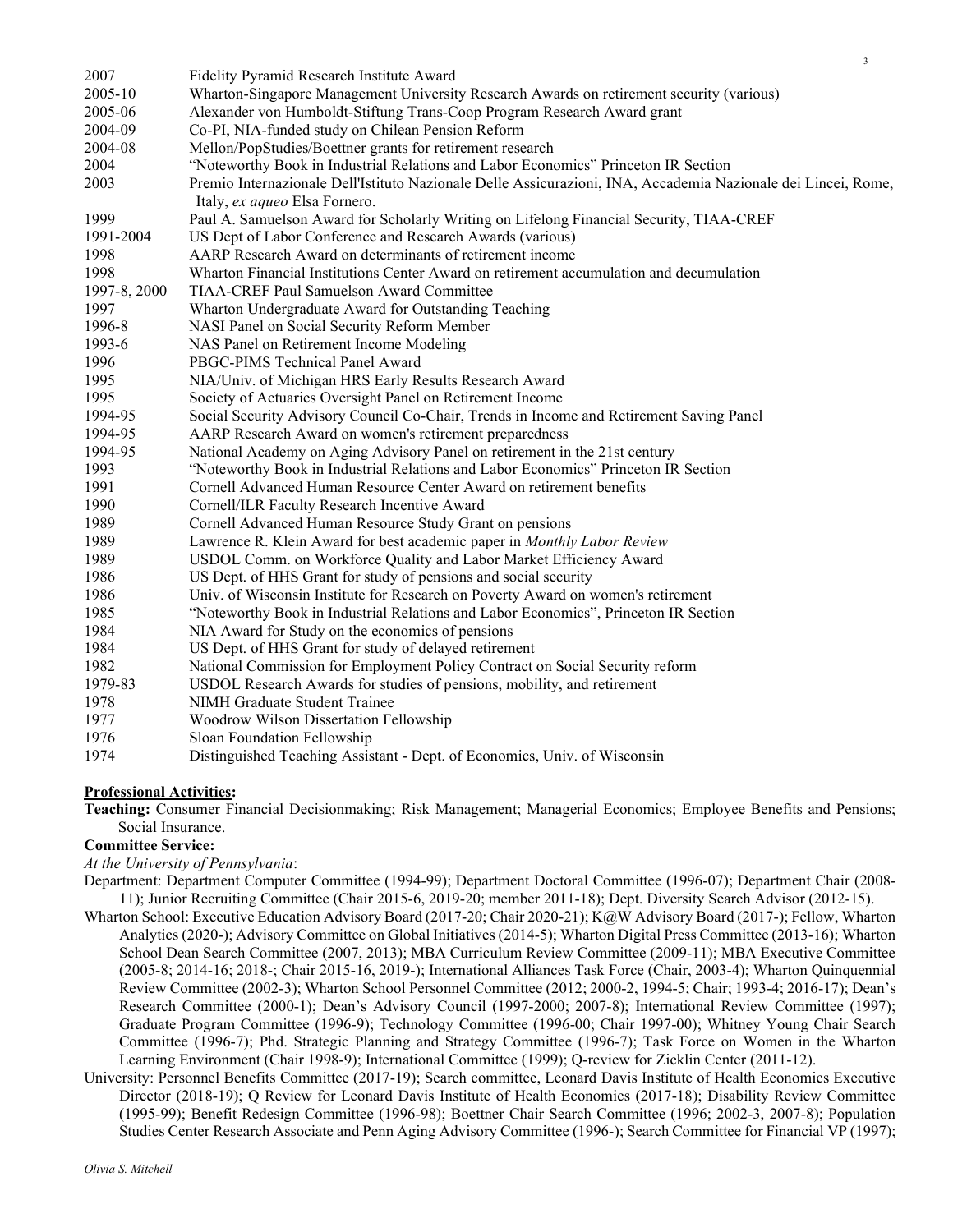Provost's Academic Planning and Budget Committee (1998-2002); University Research and Scholarly Activity Committee (2001); University Committee on Academic Freedom and Responsibility (2002-3); University Task Force on Retiree Benefits (Chair, 2004); University Council Committee on Honorary Degrees (2012-2013); University Committee for MidStates Accreditation Review (2012-13).

- At Cornell University: Program Director, ILR/Cornell Institute for Labor Market Policies; Undergraduate and Graduate Program Committees; Curriculum Review Committee; Employee Benefits Advisory Committee; Program on Comparative Economic Development Board; Center for Behavioral and Decision Research; Cornell Institute for Social and Economic Research; Flexible Benefits Committee; Program on Participation and Labor Managed Studies; Committee on Day Care; Subcommittee on Faculty Retirement Policy, Faculty Council of Representatives.
- Referee/Reviewer: American Economic Journal: Policy, American Economic Review, American Enterprise Institute, ARIA Program Committee, Australian Research Council, Cambridge University Press, Canadian Research, Contemporary Policy Issues, Cornell Univ. Press, Dartmouth Economics Dept., Delaware Economics Department, Demography, Economic Inquiry, Economic Journal, Economic Letters, European Economic Review, European Journal of Health Economics, Finance and Development, GAO, Finance Research Letters, Geneva Association, Harper Collins, Handbook of Insurance series, Harvard Business School Press, ICF/Commonwealth Fund, ILR Press, Industrial and Labor Relations Review, Industrial Relations, Johns Hopkins Press, Journal of Banking and Finance, Journal of Behavioral and Experimental Economics, Journal of Development Economics, Journal of Economic Behavior & Organizations, Journal of Economic Literature, Journal of Econometrics, Journal of the European Economic Association, Journal of Economic Behavior & Organization, Journal of Gerontology, Journal of Finance, Journal of Human Capital, Journal of Human Resources, Journal of Labor Economics, Journal of Pension Economics and Finance, Journal of Political Economy, Journal of Population Economics, Journal of Public Economics, Journal of Public Economic Theory, Journal of Retirement, Journal of Risk and Insurance, Kluwer Academic Publishing, Lewin/VHI, MIT Press, National Tax Journal, Netspar, NIA, NIMH, NSF, Oxford University Press, Pew Foundation, Princeton University Press, Public Finance, Quarterly Journal of Economics, Quarterly Review of Economics and Business, Retirement Research Foundation, Review of Economic Studies, Review of Finance, Review of Financial Studies, Science Magazine, Sloan Foundation, Smith Richardson Foundation, U. Chicago Press, University of New South Wales, University of Pennsylvania Press, Urban Institute, World Bank, World Economic Forum.
- Consultant: Asian Development Bank, Atlanta Federal Reserve, AARP, Association of Flight Attendants, Caribbean Development Bank, EBRI, Economic and Social Research Institute Cabinet Office of the Government of Japan, OEB Federal Reserve Board, GIC, IBM, InterAmerican Development Bank, KPMG Peat Marwick, Lewin/VHF, Mobil Oil Co., Nationwide, Nomura Research Institute, NY Office of Mental Health, RAND, SSRC, Social Security Administration, UNSW Centre of Excellence on Population Aging, Univ. of Rochester Medical School, Univ. of Michigan Institute for Survey Research, USAID, US Dept. of Labor, U.S. Government Accountability Office, US Treasury, World Bank.
- Professional Associations: American Economic Association (Executive Board 1996-99; 2020-21), AEA Committee on the Status of Women in the Economics Profession (Board 1994-96), American Finance Association, National Academy of Social Insurance (Board 1995-99), National Bureau of Economic Research (1980-pres.), American Risk and Insurance Association.

## Notes, Editorials, Abstracts, Blogs, and Comments:

Various at http://blogs.wsj.com/experts/search/olivia%20mitchell/?s=olivia+mitchell and https://www.linkedin.com/pub/olivia-smitchell/29/a32/176 , and http://www.forbes.com/sites/pensionresearchcouncil/#52ca258a5cd2

## Media mentions:

See https://bepp.wharton.upenn.edu/profile/719/news

## Published Research:

## Volumes:

1.Mitchell, Olivia S., ed. (2021). New Models for Managing Longevity Risk: Public/Private Partnerships. Oxford, UK: Oxford University Press, forthcoming. [Refereed].

2. Olivia S. Mitchell and Annamaria Lusardi, eds. (2020). Debt in an Aging Economy. Oxford, UK: Oxford University Press. [Refereed].

3.Julie Agnew and Olivia S. Mitchell, eds. (2019) The Disruptive Impact of FinTech on Retirement Systems. Oxford, UK: Oxford University Press [Refereed].

4. Robert Clark, Raimond Maurer, and Olivia S. Mitchell, eds. (2018) How Persistent Low Returns Will Shape Saving and Retirement. (2018). Oxford: Oxford University Press [Refereed].

5. P. Brett Hammond, Olivia S. Mitchell, and Stephen P. Utkus, eds. (2017). Financial Decision Making and Retirement Security in an Aging World. Oxford: Oxford University Press. [Refereed].

6. Olivia S. Mitchell, Raimond Maurer, and J. Michael Orszag, eds. (2016). Retirement System Risk Management: Implications of the New Regulatory Order. Oxford: Oxford University Press. [Refereed].

7. Olivia S. Mitchell and Richard Shea, eds. (2016). Reimagining Pensions: The Next 40 Years. Oxford: Oxford University Press. [Refereed].

8. Olivia S. Mitchell, Brett Hammond, and Raimond Maurer, eds. (2014). Recreating Sustainable Retirement: Resilience, Solvency, and Tail Risk. Oxford: Oxford University Press. [Refereed].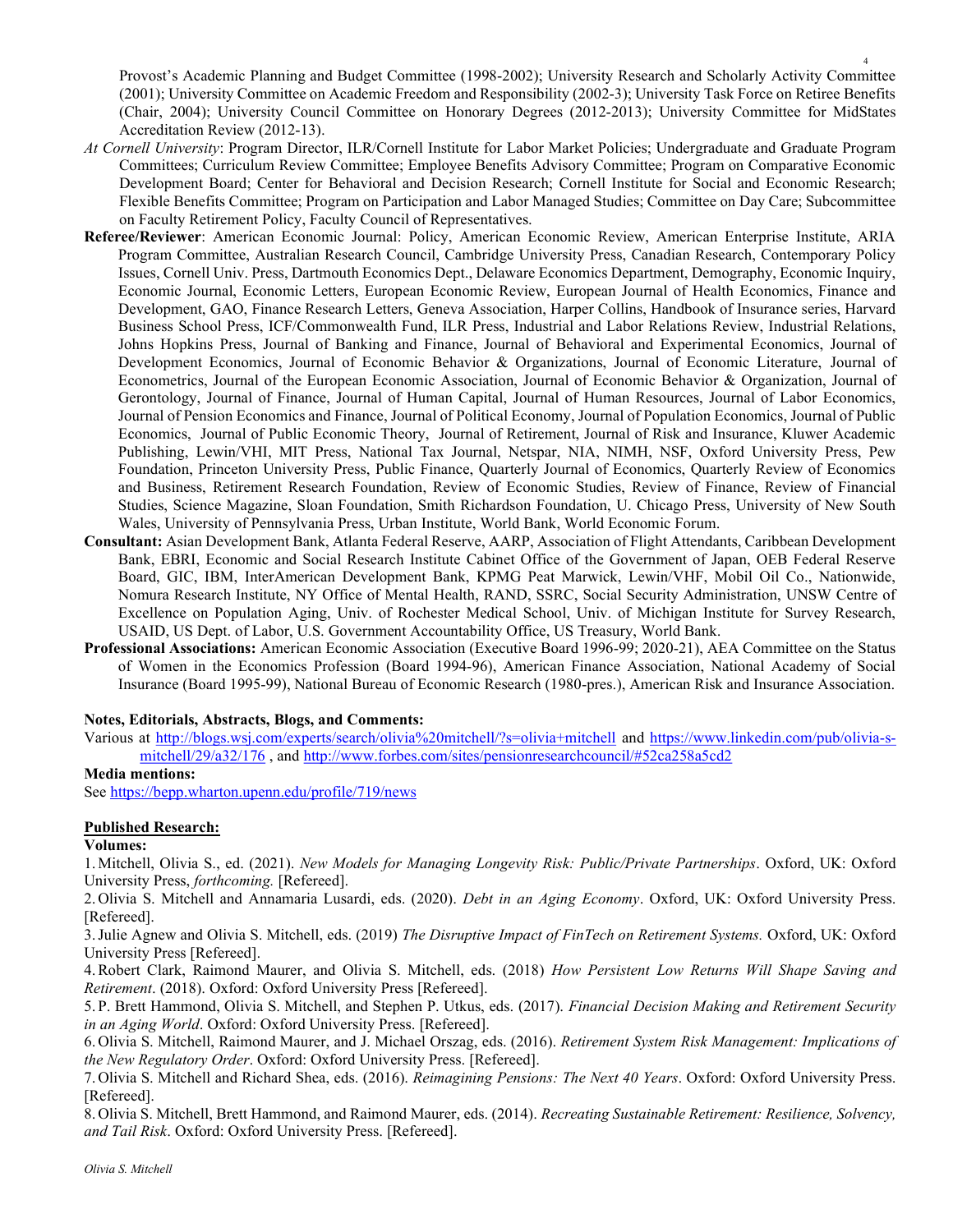9. Olivia S. Mitchell and Kent Smetters, eds. (201[3). The Market for Financial Advice. Oxford: Oxford University Press. [refereed] 10. Raimond Maurer, Olivia S. Mitchell, and Mark Warshawsky, eds. (2012). Reshaping Retirement Security: Lessons from the Global Financial Crisis. Oxford: Oxford University Press. [Refereed].

11. Committee on the Long-Run Macro-Economic Effects of the Aging (2012). U.S. Population. Aging and the Macroeconomy: The Long-Term Implications of an Older Population. For the National Research Council of the National Academy of Science. National Research Council.

12. Olivia S. Mitchell and Annamaria Lusardi, eds. (2011). Financial Literacy: Implications for Retirement Security and the Financial Marketplace. Oxford: Oxford University Press. [Refereed].

13. Olivia S. Mitchell, John Piggott, and Noriyuke Takayama, eds. (2011). Revisiting Retirement Payouts: Market Developments and Policy Issues. Oxford: Oxford University Press. [Refereed].

14. Robert Clark and Olivia S. Mitchell, eds. (2010). Reorienting Retirement Risk Management. Oxford University Press. [refereed] 15.Committee on the Fiscal Future of the United States. (2010). Choosing the Nation's Fiscal Future. National Research Council and National Academy of Public Administration, Behavioral and Social Sciences and Education. National Academy Press.

16. Gary Anderson and Olivia S. Mitchell, eds. (2009). The Future of Public Employee Retirement Systems. Oxford: Oxford University Press. [Refereed].

17. John Ameriks and Olivia S. Mitchell, eds. (2008). Recalibrating Retirement Spending and Saving. Oxford: Oxford University Press. [Refereed].

18.Brigitte Madrian, Olivia S. Mitchell, and Beth Soldo, eds. (2007). Redefining Retirement. Oxford: Oxford University Press. [refereed] Noteworthy Book in Industrial Relations and Labor Economics. Princeton IR Section.

19.David Blitzstein, Olivia S. Mitchell, and Stephen P. Utkus, eds. (2006). Restructuring Retirement Risks. Oxford: Oxford University Press. [Refereed].

20.Robert S. Clark and Olivia S. Mitchell, eds. (2005). Reinventing the Retirement Paradigm. Pension Research Council. Oxford: Oxford University Press. [Refereed].

21.Olivia S. Mitchell and Stephen P. Utkus, eds. (2004). Pension Design and Structure: New Lessons from Behavioral Finance. Oxford University Press. [Refereed].

22.Olivia S. Mitchell and Kent Smetters, eds. (2003). The Pension Challenge: Risk Transfers and Retirement Income Security. Oxford University Press. [Refereed].

23. Olivia S. Mitchell, David Blitzstein, Judy Mazo, and Michael Gordon, eds. (2003). Benefits for the Future Workplace. Pension Research Council. University of Pennsylvania Press. [refereed] Noteworthy Book in Industrial Relations and Labor Economics. Princeton IR Section.

24.Zvi Bodie, Brett Hammond, and Olivia S. Mitchell, eds. (2002). Innovations in Financing Retirement. Philadelphia: University of Pennsylvania Press. [Refereed].

25.Jeffrey Brown, Olivia S. Mitchell, James Poterba, and Mark Warshawsky. (2001). The Role of Annuity Markets in Financing Retirement. Cambridge, MA: MIT Press. [Refereed].

26. Olivia S. Mitchell and Edwin Hustead, eds. (2000). Pensions for the Public Sector. Philadelphia: University of Pennsylvania Press. [Refereed]

27. Olivia S. Mitchell, Brett Hammond, and Anna Rappaport, eds. (2000). Forecasting Retirement Needs and Retirement Wealth. Philadelphia: University of Pennsylvania Press. [Refereed]

28. Olivia S. Mitchell, Robert Myers, and Howard Young, eds. (1999). Prospects for Social Security Reform. Philadelphia: University of Pennsylvania Press. [Refereed]

29. Olivia S. Mitchell and Sylvester Schieber, eds. (1998). Living with Defined Contribution Pensions. Philadelphia: University of Pennsylvania Press. [Refereed]

30.Gordon, Michael, Olivia S. Mitchell, and Marc Twinney, eds. (1997). Positioning Pensions for the 21st Century. Philadelphia: University of Pennsylvania Press. [Refereed]

31.Bodie, Zvi, Olivia S. Mitchell, and John Turner, eds. (1996). Securing Employer-Provided Pensions: An International Perspective. Pension Research Council. Philadelphia: University of Pennsylvania Press. [Refereed]

32. Mitchell, Olivia S., ed. (1993). As the Workforce Ages: Costs, Benefits and Policy Challenges. Ithaca, NY: ILR Press. Noteworthy Book in Industrial Relations and Labor Economics, Princeton IR Section.

33. Lewin, David, Olivia S. Mitchell and Peter Sherer, eds. (1992). Research Frontiers in Industrial Relations. Ithaca, NY: IRRA. 34. Fields, Gary S. and Olivia S. Mitchell. (1984). Retirement, Pensions, and Social Security. Cambridge, MA: MIT Press [Refereed].

## Published Papers:

1. Dimmock, Steve, Roy Kouwenberg, Olivia S. Mitchell, and Kim Peijnenberg. (2021). "Household Portfolio Underdiversification and Probability Weighting: Evidence from the Field." Review of Financial Studies. 34: 4524–4563.

2.Mitchell, Olivia S. and Stephen P. Utkus. (Forthcoming). "Target Date Funds and Portfolio Selection in 401(k) Plans." NBER WP 17911. Journal of Pension Economics & Finance.

3. Clark, Robert, Annamaria Lusardi, Olivia S. Mitchell, and Hallie Davis. (Forthcoming). "Financial Well-being among African American and Hispanic Women." Journal of Retirement.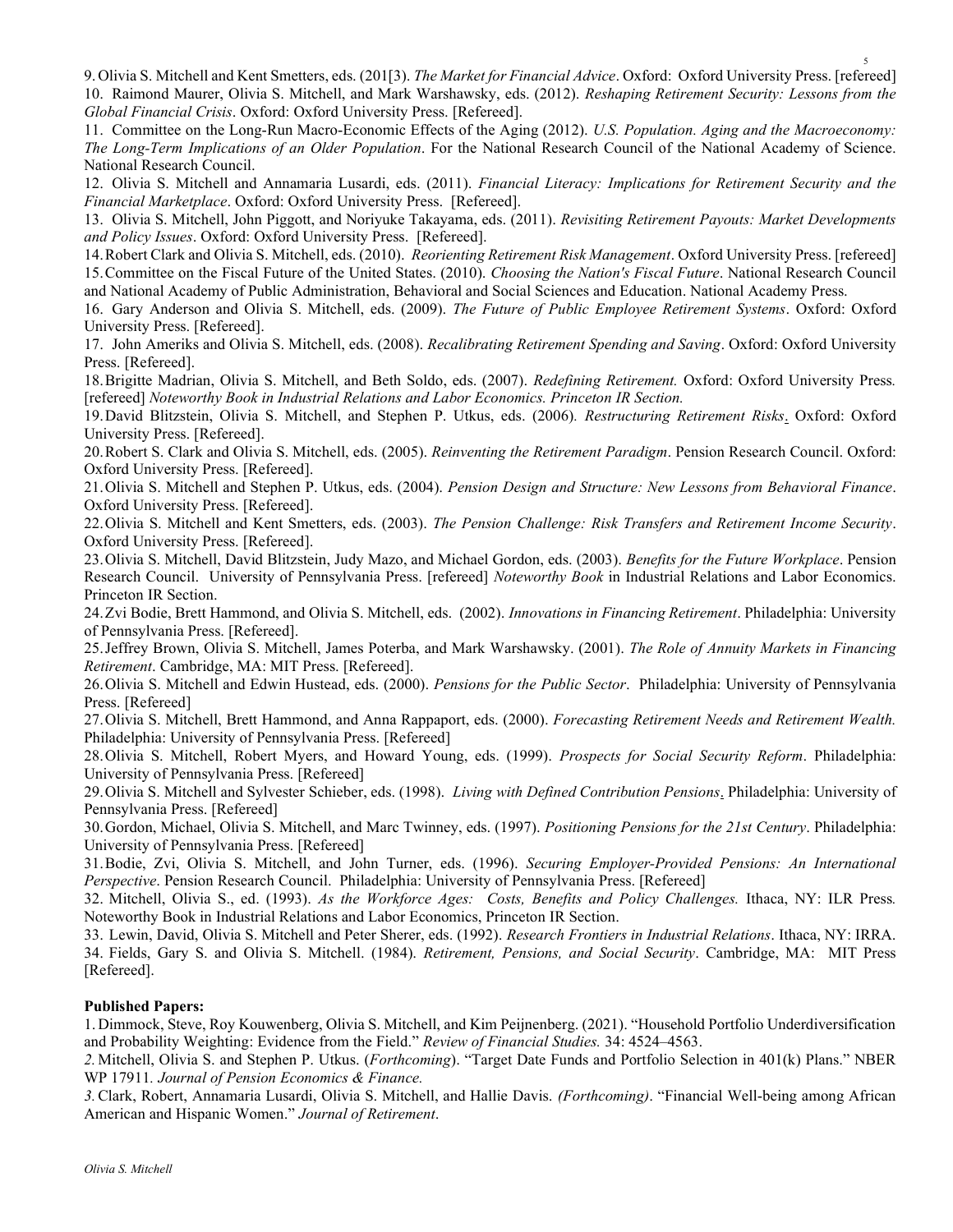4.Mitchell, O.S. (Forthcoming). 'Introduction: New Models for Managing Longevity Risk: Public/Private Partnerships.' In O.S. Mitchell, ed., New Models for Managing Longevity Risk: Public/Private Partnerships. Oxford, UK: Oxford University Press.

5. Fong, Joelle, Koh, Benedict and Olivia S. Mitchell. (2021). "Asset Rich but Cash Poor: Would Older Singaporeans Value Reverse Mortgages?" Aging & Society: 1-18. doi:10.1017/S0144686X21001045

6. Kim, Hugh, Raimond Maurer, and Olivia S. Mitchell. (2021). "How Cognitive Ability and Financial Literacy Shape the Demand for Financial Advice at Older Ages." Journal of the Economics of Ageing. https://doi.org/10.1016/j.jeoa.2021.100329

7. Maurer, Raimond and Olivia S. Mitchell. (2021). "Older Peoples' Willingness to Delay Social Security Claiming." Journal of Pension Economics and Finance. 20, 410–425. doi: 10.1017/S1474747219000404.

8. Hurwitz, Abigail, Olivia S. Mitchell, and Orly Sade. (2021) "Longevity Perceptions and Saving Decisions during the COVID-19 Outbreak: An Experimental Investigation." AEAP&P. 111: 297-201.

9. Maurer, Raimond, Olivia S. Mitchell, Ralph Rogalla, and Tatjana Schimetschek. (2021). "Optimal Social Security Claiming Behavior under Lump Sum Incentives: Theory and Evidence." Journal of Risk and Insurance. Best Paper Award on Behavioral Aspects of Insurance Mathematics, 2018. 88: 5-27.

10.Clark, Robert, Annamaria Lusardi, and Olivia S. Mitchell. (2021) "Financial Fragility during the COVID-19 Pandemic." AEAP&P. 111:292-296.

11.Fong, Joelle, Benedict Koh, Olivia S. Mitchell, and Susann Rohwedder. (2021). "Financial Literacy and Financial Decisionmaking at Older Ages." Pacific Basin Finance Journal. 65. Best paper award at the 2019 Asia Pacific Financial Education Institute Conference.

12.Brown, Jeffrey R., Arie Kapteyn, Erzo F.P. Luttmer, Olivia S. Mitchell, and Anya Samek. (2021). "Behavioral Impediments to Valuing Annuities: Evidence on the Effects of Complexity and Choice Bracketing." Review of Economics and Statistics. https://doi.org/10.1162/rest\_a\_00892

13. Fong, Joelle, Koh, Benedict and Olivia S. Mitchell. (2020). "Trust and Retirement Behavior: Evidence from Singapore." Journal of the Economics of Ageing. 10.1016/j.jeoa.2020.100283

14.Hastings, Justine and Olivia S. Mitchell. (2020). "How Financial Literacy and Impatience Shape Retirement Wealth and Investment Behaviors." Journal of Pension Economics and Finance. 19(1):1-20 (lead article).

15.Mitchell, Olivia S. and Annamaria Lusardi. (2020). 'Introduction.' In Annamaria Lusardi and Olivia S. Mitchell, eds. Debt in an Aging Economy. Oxford, UK: Oxford University Press.

16. Gottlieb, Daniel and Olivia S. Mitchell. (2020). "Narrow Framing and Long-Term Care Insurance." Journal of Risk and Insurance. 87(4): 861–893. doi: 10.1111/jori.12290 Winner of the 2021 Robert C. Witt Award, American Risk and Insurance Association. 17.Koh, Benedict, Olivia S. Mitchell, and Susann Rohwedder (2020). "Financial Knowledge and Portfolio Complexity in Singapore." Journal of the Economics of Aging. https://doi.org/10.1016/j.jeoa.2018.11.004 .

18.Lusardi, Annamaria, Pierre-Carl Michaud, and Olivia S. Mitchell. (2020). "Assessing the Impact of Financial Education Programs: A Quantitative Model." Economics of Education. 78: https://doi.org/10.1016/j.econedurev.2019.05.006

19.Horneff, Vanya, Raimond Maurer and Olivia S. Mitchell. (2020). "Putting the Pension Back in 401(k) Plans: Optimal Retirement Plan Design with Longevity Income Annuities." Journal of Banking and Finance. May, 114. doi.org/10.1016/j.jbankfin.2020.105783

20. Laitner, John, Eric French, Alan Gustman, Michael Hurd, Olivia S. Mitchell, Kathleen Mullen, and Susan C. Barnes. (2020). "Social Security Research at the University of Michigan Retirement Research Center." Social Security Bulletin. 80(1): 19-29.

21.Clark, Robert L. and Olivia S. Mitchell. (2020). "Target Date Defaults in a Public Sector Retirement Saving Plan." Southern Economic Journal 86(3): 1133-1149.

22.Lusardi, Annamaria, Olivia S. Mitchell, and Noemi Oggero. (2020). "Debt and Financial Vulnerability on the Verge of Retirement." Journal of Money, Credit, and Banking. 52(5): 1005-1034. Finalist, 2021 TIAA Paul A. Samuelson Award

23.Agnew, Julie and Olivia S. Mitchell. (2019). "How FinTech is Reshaping the Retirement Planning Process." In J. Agnew and O. S. Mitchell (eds.) The Disruptive Impact of FinTech on Retirement Systems. Oxford, UK: Oxford University Press: 1-12.

24.Horneff, Vanya, Raimond Maurer, and Olivia S. Mitchell. (2019). "How Will Persistent Low Expected Returns Shape Household Behavior?" Journal of Pension Economics and Finance. 18(4): 612-622.

25.DeLiema, Marguerite, Martha Deevy, Annamaria Lusardi, and Olivia S. Mitchell. (2018). "Financial Fraud among Older Americans: Evidence and Implications." Journal of Gerontology: Social Sciences. doi: 10.1093/geronb/gby151

26. Lusardi, Annamaria, Olivia S. Mitchell, and Noemi Oggero. (2018) "The Changing Face of Debt and Financial Fragility at Older Ages." AER P&P. 108: 407-411.

27. Maurer, Raymond, Olivia S. Mitchell, Ralph Rogalla, and Tatjana Schimetschek. (2018). "Will They Take the Money and Work? An Empirical Analysis of People's Willingness to Delay Claiming Social Security Benefits for a Lump Sum." Journal of Risk and Insurance. 85(4): 877–909.

28. Clark, Robert, Raimond Maurer, and Olivia S. Mitchell. (2018). "Introduction and Overview." In R.Clark, R. Maurer, and O. S. Mitchell, eds. How Persistent Low Returns Will Shape Saving and Retirement. (2018). Oxford: Oxford University Press.1-10. 29. Horneff, Vanya, Raimond Maurer, and Olivia S. Mitchell. (2018). "How Low Returns Alter Optimal Life Cycle Saving, Investment, and Retirement Behavior." In R. Clark, R. Maurer, and O. S. Mitchell, eds. How Persistent Low Returns Will Shape Saving and Retirement. (2018). Oxford: Oxford University Press. 119-131.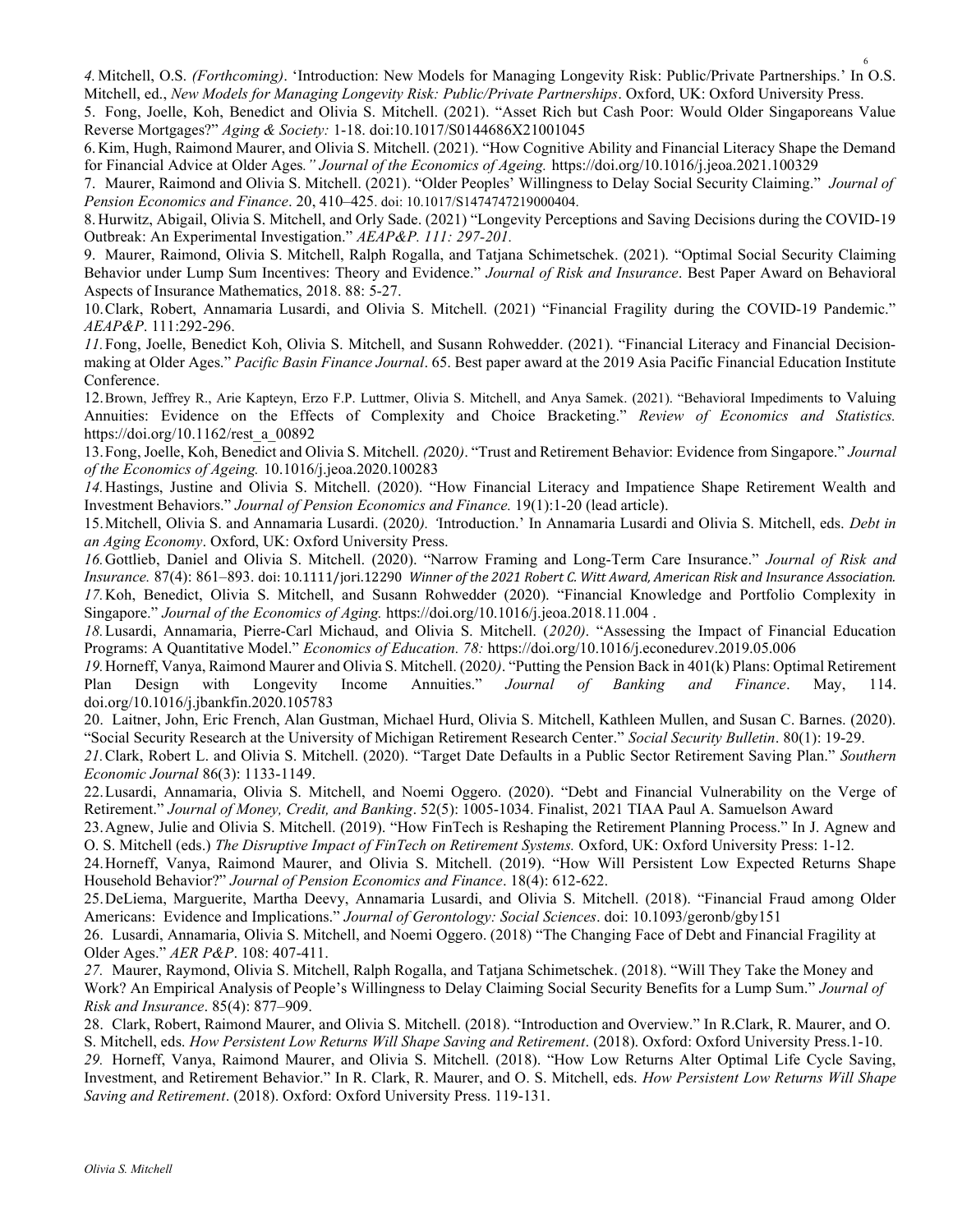30. Lusardi, Annamaria, and Olivia S. Mitchell. (2017). "Older Women's Labor Market Attachment, Retirement Planning, and Household Debt." In C. Goldin and L. Kat, eds. Women Working Longer. Chicago: University of Chicago Press and NBER: 185-216.

31. Bütler, Monika, Olivia S. Mitchell, and Mike Orszag. (2018). "Advances in Understanding Pension Decisions." Journal of Pension Economics and Finance 17(3): 251-53.

32. Mitchell, Olivia S. and Raimond Maurer. (2018). "Evaluating Lump Sum Incentives for Delayed Social Security Claiming." Public Policy and Aging Report. 28(1): S15-21.

33. Keim, Donald B. and Olivia S. Mitchell. (2018). "Simplifying Choices in Defined Contribution Retirement Plan Design." Journal of Pension Economics and Finance. 17(3): 363-384.

34. Mitchell, Olivia S. (2018). "Enhancing Risk Management for an Aging World." Geneva Risk & Insurance Review 43(2): 115- 136.

35. Lusardi, Annamaria, Pierre-Carl Michaud, and Olivia S. Mitchell. (2017). "Optimal Financial Literacy and Wealth Inequality." Journal of Political Economy. 125(2): 431-477.

36. Brown, Jeffrey R., Arie Kapteyn, Erzo Luttmer, and Olivia S. Mitchell. (2017). "Cognitive Constraints on Valuing Annuities." Journal of the European Economic Association. 15(2): 429-462.

37.Barua, Rashmi, Benedict Koh, and Olivia S. Mitchell. (2017). "Does Financial Education Enhance Financial Preparedness? Evidence from a Field Experiment in Singapore." Journal of Pension Economics and Finance. 17(3): 254-277.

38.Hammond, P.B., O.S. Mitchell, and S. Utkus. (2017). "Financial Decision Making and Retirement Security in an Aging World." In Financial Decision Making and Retirement Security in an Aging World, P. B. Hammond, O.S. Mitchell, and S. P. Utkus, eds. Oxford: Oxford University Press: 1-15.

39.Kim, Hugh Hoikwang, Raimond Maurer, and Olivia S. Mitchell. (2017). "Choosing a Financial Advisor: When and How to Delegate." In Financial Decision Making and Retirement Security in an Aging World, P. B. Hammond, O.S. Mitchell, and S. P. Utkus, eds. Oxford: Oxford University Press: 85-95.

40.Lusardi, Annamaria and Olivia S. Mitchell. (2017). "How Ordinary Consumers Make Complex Economic Decisions: Financial Literacy and Retirement Readiness." Quarterly Journal of Finance. 7(3). https://doi.org/10.1142/S2010139217500082

41.Mitchell, Olivia S. (2017). "Financial Knowledge and Key Retirement Outcomes: An Overview." Journal of Pension Economics and Finance. 16(3): 273-276

42.Huffman, David, Olivia S. Mitchell, and Raimond Maurer. (2017). "Time Discounting and Economic Decision-making among the Elderly." Journal of the Economics of Ageing. https://doi.org/10.1016/j.jeoa.2017.05.001

43. Clark, Robert L., Annamaria Lusardi, and Olivia S. Mitchell. (2017). "Financial Literacy and Retirement Plan Behavior: A Case Study." Economic Inquiry. 55(1): 248-259.

44. Lu, Timothy, Olivia S. Mitchell, Steve Utkus, and Jean Young. (2017). "Borrowing from the Future: 401(k) Loans and Loan Defaults." National Tax Journal. 70 (1): 77–110.

45.Clark, Robert L., Annamaria Lusardi, and Olivia S. Mitchell. (2017). "Financial Knowledge and 401(k) Investment Performance." Journal of Pension Economics and Finance. 16(3): 324-347.

46.Mukherjee, Anita and Olivia S. Mitchell. (2016). "Assessing the Demand for Micropensions among India's Poor." Journal of the Economics of Aging. Online.

47.Maurer, Raimond, Olivia S. Mitchell, Ralph Rogalla, and Ivonne Siegelin. (2016). "Accounting-based Asset Return Smoothing in Participating Life Annuities: Implications for Annuitants, Insurers, and Policymakers." In Retirement System Risk Management: Implications of the New Regulatory Order. In O. S. Mitchell, R. Maurer, and J. M. Orszag, eds. Oxford: Oxford University Press: 40-50.

48. Mitchell, Olivia S. and John Piggott. (2016). "Workplace-Linked Pensions for an Aging Demographic." Handbook of the Economics of Population Aging. In J. Piggott and A. Woodland, eds. Amsterdam: Elsevier: 868-906.

49.Hammond, P.B., O.S. Mitchell, and S. Utkus. (2016). "Financial Decision Making and Retirement Security in an Aging World." In Financial Decision Making and Retirement Security in an Aging World. In P. B. Hammond, O.S. Mitchell, and S. P. Utkus, eds. Oxford: Oxford University Press.

50. Maurer, Raimond, Olivia S. Mitchell, Ralph Rogalla, and Ivonne Siegelin. (2016). "Accounting and Actuarial Smoothing of Retirement Payouts in Participating Life Annuities." Insurance: Mathematics and Economics 71: 268–283. Finalist for Paul Samuelson Award 2019.

51. Clark, Robert, Emma Hanson, and Olivia S. Mitchell. (2016). "Lessons for Public Pensions from Utah's Move to Pension Choice." Journal of Pension Economics and Finance. 15(3): 285-310.

52. Kim, Hugh Hoikwang, Raimond Maurer, and Olivia S. Mitchell. (2016). "Time is Money: Rational Life Cycle Inertia and the Delegation of Investment Management." Journal of Financial Economics. 121(2): 231-448.

53. Dimmock, Stephen G., Roy Kouwenberg, Olivia S. Mitchell and Kim Peijnenburg. (2016). "Ambiguity Attitudes and Economic Behavior: Results from a US Household Survey." Journal of Financial Economics. 119(3): 559–577.

54. Brown, Jeffrey R., Arie Kapteyn, and Olivia S. Mitchell. (2016). "Framing and Claiming: How Information Framing Affects Expected Social Security Claiming Behavior." Journal of Risk and Insurance. 83(1): 139–162. Winner of the Robert C Witt Award for best paper in the JRI.

55.Mitchell, Olivia S. and Raimond Maurer. (2015). "Recreating Retirement Sustainability." In Olivia S. Mitchell, Brett Hammond, and Raimond Maurer, Eds. Recreating Sustainable Retirement: Resilience, Solvency, and Tail Risk. Oxford University Press. 1-8.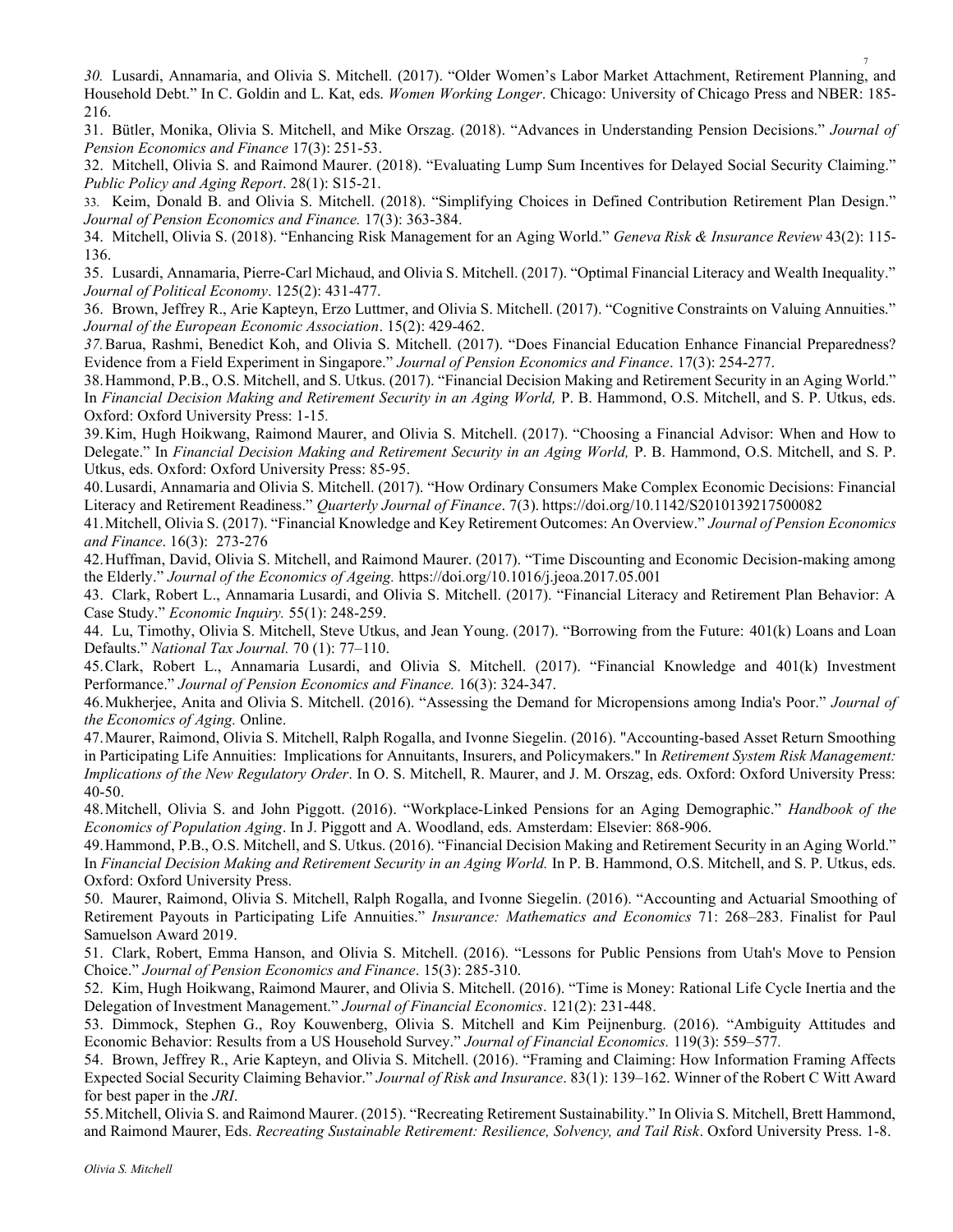56.Hubener, Andreas, Raimond Maurer, and Olivia S. Mitchell. (2015) "How Family Status and Social Security Claiming Options Shape Optimal Life Cycle Portfolios." Review of Financial Studies, 29(1): 937-978.

57.Dimmock, Stephen G., Roy Kouwenberg, Olivia S. Mitchell and Kim Peijnenburg. (2015). "Estimating Ambiguity Preferences and Perceptions in Multiple Prior Models: Evidence from the Field." Journal of Risk and Uncertainty. 51(3): 219-244.

58.Steinorth, Petra and Olivia S. Mitchell. (2015). "Valuing Variable Annuities with Guaranteed Minimum Lifetime Withdrawal Benefits." Insurance: Mathematics and Economics. 64: 246-258.

59.Lusardi, Annamaria and Olivia S. Mitchell (2015). "Financial Literacy and Economic Outcomes: Evidence and Policy Implications." Journal of Retirement Economics. 3(1): 107-114.

60.Horneff, Vanya, Raimond Maurer, Olivia S. Mitchell, and Ralph Rogalla. (2015). "Optimal Life Cycle Portfolio Choice with Variable Annuities Offering Liquidity and Investment Downside Protection." Insurance: Mathematics and Economics. 63: 91–107. 61.Mitchell, Olivia S. (2015). "Overviewing the Findings: the Technical Panel Review of the Pension Insurance Modeling System" Journal of Pension Economics and Finance. December: 1-10.

62. Fong, Joelle H. Benedict SK. Koh, and Olivia S. Mitchell. (2015). "Functional Disabilities and Nursing Home Admittance." Health Services Research. 50(2): 560-578.

63. Lusardi, Annamaria and Olivia S. Mitchell. (2014). "The Economic Importance of Financial Literacy: Theory and Evidence." Journal of Economic Literature. 52(1): 5-44. (Lead article)

64. Clark, Robert L. and Olivia S. Mitchell. (2014). "How Does Retiree Health Insurance Influence Public Sector Employee Saving?" Journal of Health Economics. 38: 109–118.

65. Lusardi, Annamaria, Olivia S. Mitchell, and Vilsa Curto. (2014). "Financial Literacy and Financial Sophistication among Older Americans." Journal of Pension Economics and Finance. 13: 347-366. (Lead article)

66. Maurer, Raimond, Olivia S. Mitchell, Ralph Rogalla, and Vasily Kartashov. (2013). "Lifecycle Portfolio Choice with Stochastic and Systematic Longevity Risk, and Variable Investment-Linked Deferred Annuities." Journal of Risk and Insurance. 80(3): 649–676.

67.Behrman, Jere, Olivia S. Mitchell, Cindy Soo, and David Bravo. (2012). "Financial Literacy, Schooling, and Wealth Accumulation." American Economic Review P&P. 102 (3): 300–304.

68.Maurer, Raimond, Olivia S. Mitchell, and Mark Warshawsky. (2012). "Rebuilding Retirement System Resiliency in the Wake of the Financial Crisis." World Financial Review. November.

69.Maurer, Raimond, Olivia S. Mitchell, and Mark Warshawsky. (2012). "Retirement Security and the Financial and Economic Crisis: An Overview." In Reshaping Retirement Security: Lessons from the Global Financial Crisis. R. Maurer, O.S. Mitchell, and M. Warshawsky, Eds. Oxford: Oxford University Press. 1-12.

70.Chai, Jingjing, Raimond Maurer, Olivia S. Mitchell, and Ralph Rogalla. (2012). "Lifecycle Impacts of the Financial and Economic Crisis on Household Optimal Consumption, Portfolio Choice, and Labor Supply." In R. Maurer, O.S. Mitchell, and M. Warshawsky, eds. Reshaping Retirement Security: Lessons from the Global Financial Crisis. Oxford: Oxford University Press. 120-151.

71.Tang, Ning, Olivia S. Mitchell and Stephen P. Utkus. (2012). "Trading in 401(k) Plans during the Financial Crisis." Retirement Security and the Financial and Economic Crisis: An Overview." In R. Maurer, O.S. Mitchell, and M. Warshawsky, eds. Reshaping Retirement Security: Lessons from the Global Financial Crisis. Oxford: Oxford University Press: 101-119.

72.Mitchell, Olivia S. "Public Pension Pressures." (2012). In Peter Conti-Brown, ed., When States Go Broke: The Origins, Context, and Solutions for the American States in Fiscal Crisis. Cambridge, UK: Cambridge University Press: 57-76.

73.Lusardi, A., and O.S. Mitchell (2011). "The Outlook for Financial Literacy." In Financial Literacy: Implications for Retirement Security and the Financial Marketplace. O.S. Mitchell and A. Lusardi, Eds. Oxford: Oxford University Press: 1-16.

74.Lusardi, A., and O.S. Mitchell (2011). "Financial Literacy and Planning: Implications for Retirement Wellbeing." In O.S. Mitchell and A. Lusardi, eds. Financial Literacy: Implications for Retirement Security and the Financial Marketplace. Oxford: Oxford University Press: 17-39.

75.Hastings, Justine, Olivia S. Mitchell, and Eric Chyn. (2011) "Fees, Framing, and Financial Literacy in the Choice of Pension Managers." In O. S. Mitchell and A Lusardi, eds, Financial Literacy: Implications for Retirement Security and the Financial Marketplace. Oxford: Oxford University Press: 101-115.

76.Fong, Joelle H.Y. Olivia S. Mitchell, and Benedict S. K. Koh. (2011). "Longevity Risk Management in Singapore's National Pension System." Journal of Risk and Insurance. 78(4): 961-981.

77.Chai, Jingjing, Wolfram Horneff, Raimond Maurer, and Olivia S. Mitchell. (2011). "Optimal Portfolio Choice over the Life Cycle with Flexible Work, Endogenous Retirement, and Lifetime Payouts." Review of Finance. 15(4): 875-907.

78.Lusardi, Annamaria and Olivia S. Mitchell. (2011). "Financial Literacy around the World: An Overview." Journal of Pension Economics and Finance, October: 497-508.

79.Mitchell, Olivia S. and John Piggott. (2011) "Turning Wealth into Lifetime Income: The Challenge Ahead." In O. S. Mitchell, J. Piggott, and N. Takayama, eds. Revisiting Retirement Payouts: Market Developments and Policy Issues. Oxford: OUP: 1-12.

80.Lusardi, Annamaria and Olivia S. Mitchell. (2011). "Financial Literacy and Retirement Planning in the United States." Journal of Pension Economics and Finance, October: 509-525.

81.Mitchell, Olivia S. and Jose Ruiz. (2011) "Pension Payments in Chile: Past, Present, and Future Prospects." In O.S. Mitchell, J. Piggott, and N. Takayama, eds. Revisiting Retirement Payouts: Market Developments and Policy Issues. Oxford: OUP: 106-130.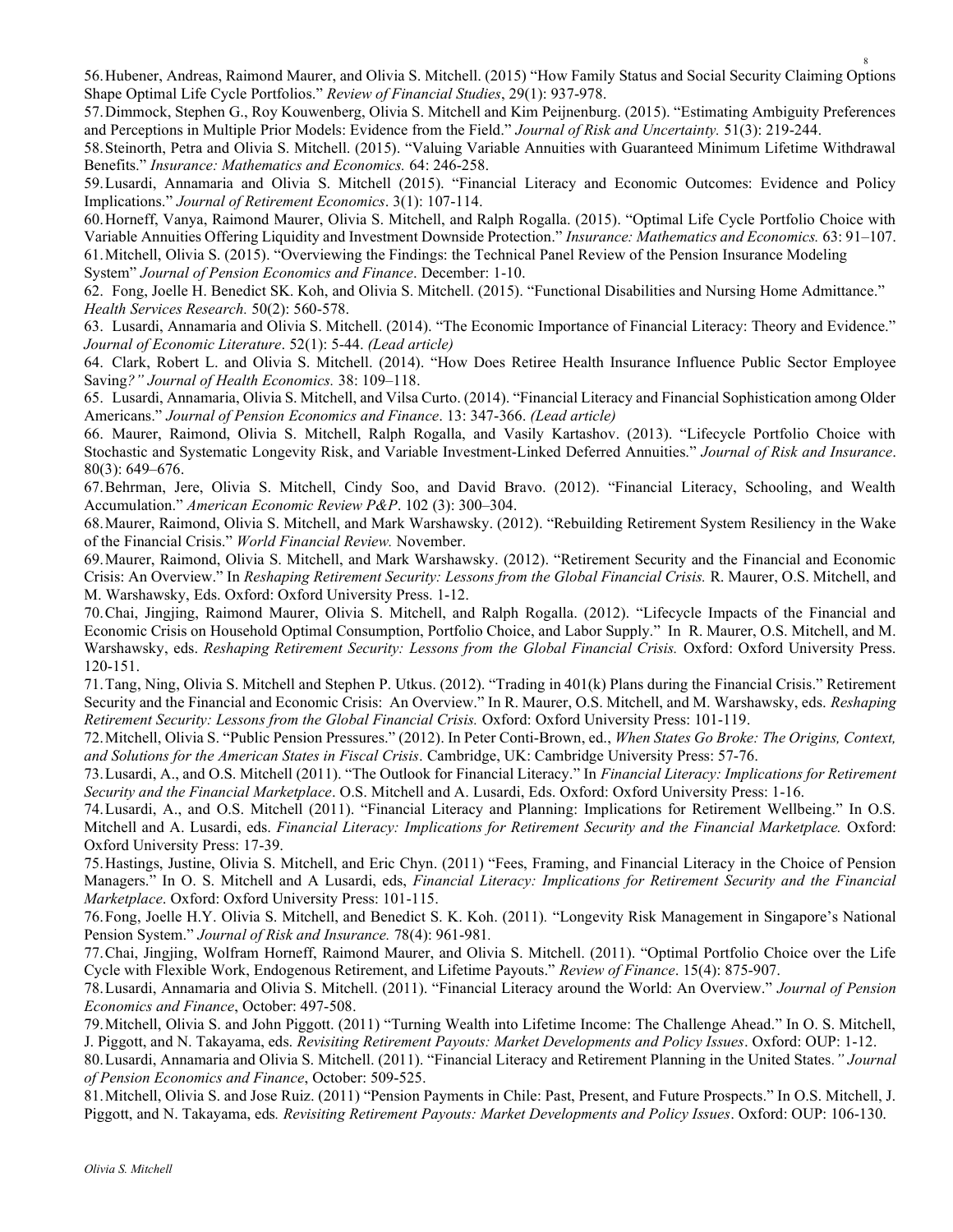82.Mitchell, Olivia S. (2011). "Managing Risks in Defined Contribution Plans: What Does the Future Hold?" In Y. Fuchita, R. J. Herring, and R.E. Litan. Growing Old: Paying for Retirement and Institutional Money Management after the Financial Crisis Brookings Institution Press and Nomura Institute of Capital Markets Research: 75-94.

9

83.Tang, Ning, Olivia S. Mitchell, Gary Mottola, and Steve Utkus. (2010) "The Efficiency of Sponsor and Participant Portfolio Choices in 401(k) Plans." Journal of Public Economics. 94(11-12): 1073-1085.

84.Raimond Maurer, Olivia S. Mitchell, and Ralph Rogalla. (2010) "The Effect of Uncertain Labor Income and Social Security on Lifecycle Portfolios." In R. Clark and O.S. Mitchell, eds. Reorienting Retirement Risk Management. Oxford: OUP, 107-121.

85.Koh, Benedict and Olivia S. Mitchell. (2010) "What's on the Menu? Included versus Excluded Investment Funds for Singapore's Central Provident Fund Investors." Pensions: An International Journal.

86.Fong, Joelle, Olivia S. Mitchell, and Benedict Koh. (2010) "Longevity Risk and Annuities in Singapore." In Robert Clark and Olivia S. Mitchell, Eds. Reorienting Retirement Risk Management. Oxford University Press: 156-178.

87.McCarthy, David and Olivia S. Mitchell. (2010). "International Adverse Selection in Life Insurance and Annuities." In S. Tuljapurkar, N. Ogawa, and A. Gauthier, eds. Riding the Age Wave: Responses to Aging in Advanced Industrial States. Elsevier. New York: Springer: 119-135.

88.Lusardi, Annamaria, Olivia S. Mitchell, and Vilsa Curto. (2010). "Financial Literacy among the Young." Journal of Consumer Affairs. 44(2): 358-380.

89.Koh, Benedict S., Olivia S. Mitchell and Joelle HY. Fong (2010). "Collective Investments for Pension Saving: Lessons from Singapore's Central Provident Fund Scheme." Pensions: An International Journal. 15(2): 100-110.

90.Horneff, Wolfram J. Raimond H. Maurer, Olivia S. Mitchell, and Michael Z. Stamos. (2010). "Variable Payout Annuities and Dynamic Portfolio Choice in Retirement." Journal of Pension Economics and Finance. 9(2): 163-183.

91. Mitchell, Olivia S. (2010). "Retirement Risk Management in Times of Turmoil." Elder Law Journal. 17(2) 439-460.

92.Mitchell, Olivia S. and John Turner. (2010). "Human Capital Risk and Pension Outcomes." In R. P. Hinz, P. Antolín, R. Heinz, and J. Yermo, Eds. Evaluating the Financial Performance of Pension Funds. Wash., DC: World Bank: 119-151.

93.Mitchell, Olivia S. "Developments in the Pension Marketplace." (2010). Kreditwesen (2) 1087-89.

94.Burkhauser, Richard, Alan Gustman, John Laitner, Olivia S. Mitchell, and Amanda Sonnega. (2009). "Social Security Research at the Michigan Retirement Research Center." Social Security Bulletin. 69 (4): 200. 51-64.

95.Maurer, Raimond, Olivia S. Mitchell, and Ralph Rogalla. (2009). "Reforming the German Civil Servant Pension Plan." In O. S. Mitchell and G. Anderson, eds. The Future of Public Employee Retirement Systems. Oxford: OUP, 115-142.

96.Horneff, Wolfram, Raimond Maurer, Olivia S. Mitchell, and Michael Stamos. 2009. "Asset Allocation and Location over the Life Cycle with Survival-Contingent Payouts." Journal of Banking and Finance. 33(9): 1688-1699.

97.Maurer, Raimond, Olivia S. Mitchell, and Ralph Rogalla. (2009). "Managing Contribution and Capital Market Risk in a Funded Public Defined Benefit Plan: Impact of CVaR Cost Constraints." Insurance: Mathematics and Economics. (45): 25-34.

98.Mitchell, Olivia S. and John W. Phillips. (2009). "Hypothetical versus Actual Earnings Profiles: Implications for Social Security Reform." Journal of Financial Transformation. September: 1688-1699.

99.Lu, Bei, Olivia S. Mitchell, and John Piggott. (2008). "Notional Defined Contribution Pension and Public Reserve Funds in Ageing Economies." International Social Security Review. 61(4) December: 1-23.

100.Koh, Benedict S. K., Olivia S. Mitchell and Joelle H.Y. Fong. (2008). "Cost Structures in Defined Contribution Systems: The Case of Singapore's Central Provident Fund." Pensions: An International Journal. 13 (1-2): 7-14.

101.Mitchell, Olivia S., John Piggott, and Satoshi Shimizutani. (2008). "An Empirical Analysis of Patterns in the Japanese Long-Term Care Insurance System." Geneva Papers on Risk and Insurance. (33): 694-709.

102.Mitchell, Olivia S., Petra Todd, and David Bravo. (2008). "Learning from the Chilean Experience: The Determinants of Pension Switching." In Annamaria Lusardi, Ed. Overcoming the Saving Slump: Making Financial Education and Saving Programs More Effective. Chicago: University of Chicago Press, 301-323.

103.Mitchell, Olivia S., John Piggott, and Cagri Kumru. (2008). "Managing Public Investment Funds: Best Practices and New Challenges." Journal of Pension Economics and Finance. 7(3): 321-356.

104.Coronado, Julia, Steven Sharpe, Olivia S. Mitchell, and S. Blake Nesbitt. (2008). "Footnotes Aren't Enough: The Impact of Pension Accounting on Stock Values." Journal of Pension Economics and Finance. 7(3): 257-276.

105.Ameriks, John and Mitchell, Olivia S. (2008). "Managing Retirement Payouts: Positioning, Investing, and Spending Assets." In J. Ameriks and O.S. Mitchell, eds. Recalibrating Retirement Spending and Saving. Oxford University Press. 3-12.

106.Turra, Cassio and Mitchell, Olivia S. (2008). "The Impact of Health Status and Out-of-Pocket Medical Expenditures on Annuity Valuation." In J. Ameriks and O. S. Mitchell, eds Recalibrating Retirement Spending and Saving. Oxford University Press: 227- 250.

107.Yang, Tongxuan (Stella) and Olivia S. Mitchell. (2008). "Public Pension Governance, Funding, and Performance: A Longitudinal Appraisal." In J. Evans and J. Piggott, eds. Pension Fund Governance: A Global Perspective on Financial Regulation. Cheltenham, UK: Edward Elgar. 179-199.

108.Lusardi, Annamaria and Olivia S. Mitchell. (2008). "Planning and Financial Literacy: How Do Women Fare?" American Economic Review 98:2, 413–417

109.Maurer, Raimond, Olivia S. Mitchell and Ralph Rogalla. (2008). "The Victory of Hope over Angst? Funding, Asset Allocation, and Risk-Taking in German Public Sector Pension Reform." In D. Broeders, S. Eijffinger, and A. Houben, eds. Frontiers in Pension Finance. De Nederlandsche Bank. Edward Elgar: 51-81.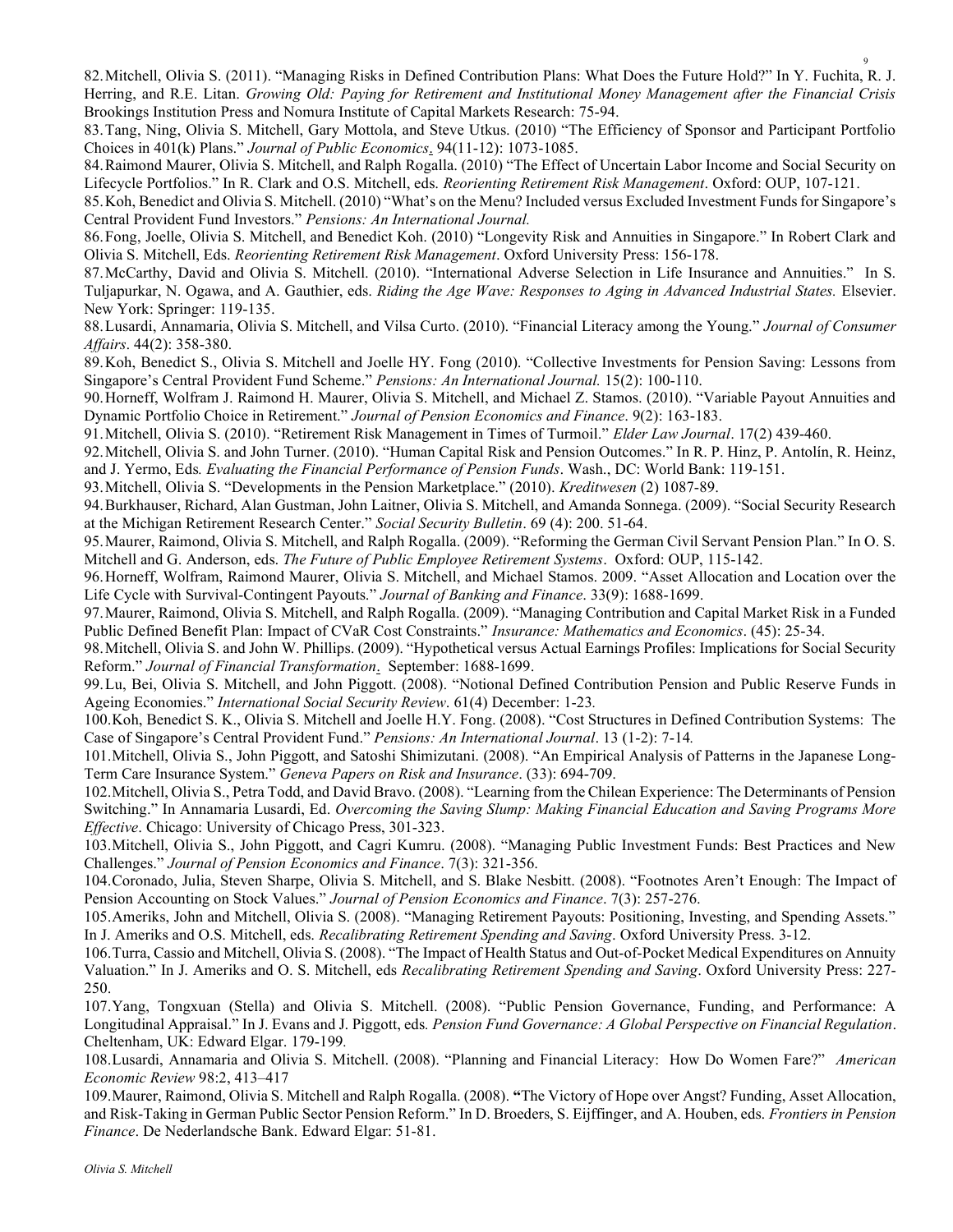110.Arenas de Mesa, Alberto, David Bravo, Jere R. Behrman, Olivia S. Mitchell, and Petra E. Todd. With assistance from Andres Otero, Jeremy Skog, Javiera Vasquez, and Viviana Velez-Grajales. (2008). "The Chilean Pension Reform Turns 25: Lessons from the Social Protection Survey." In S. Kay and T. Sinha, eds. Lessons from Pension Reform in the Americas. Oxford: OUP 23-58.

111.Mitchell, Olivia S. (2008). "The Future of Retirement Systems in the Americas." In Stephen Kay and Tapen Sinha, Eds. Lessons from Pension Reform in the Americas. Oxford: OUP: 403-408.

112.Pauly, Mark, Olivia Mitchell, and Peter Zeng. (2007). "Death Spiral or Euthanasia? The Demise of Generous Group Health Insurance Coverage." Inquiry. Winter (44)4: 412-427.

113.Mitchell, Olivia S., Steve Utkus, and Tongxuan (Stella) Yang. (2007). "Turning Workers into Savers? Incentives, Liquidity, and Choice in 401(k) Plan Design." National Tax Journal. September, 60: 469-89.

114.Koh, Benedict, Olivia S. Mitchell, Toto Tanuwidjaja, and Joelle Fong. (2007 "Investment Patterns in Singapore's CPF Central Provident Fund." Journal of Pension Economics and Finance. 7(1): 1-29.

115.Horneff, Wolfram, Raimond Maurer, Olivia S. Mitchell, and Ivica Dus. (2007). "Following the Rules: Integrating Asset Allocation and Annuitization in Retirement Portfolios." Insurance: Mathematics and Economics. 42: 396-408.

116.Lusardi, Annamaria and Olivia S. Mitchell. 2007 "Baby Boomer Retirement Security: The Roles of Planning, Financial Literacy, and Housing Wealth." Journal of Monetary Economics. 54(1) January: 205-224.

117.Piggott, John, Michael Sherris, Olivia S. Mitchell and Shaun Yow. (2007). "Demographic Shift and Financial Risk." Challenges to the Financial System: Ageing and Low Growth. Proceedings of the 3rd Conference of the Monetary Stability Foundation. Siftung geld und Wahrung: 99-109.

118.Mitchell, Olivia S., John Phillips, Andrew Au, and David McCarthy. (2007). "Lifetime Earnings Variability and Retirement Shortfalls." In H. Bateman, ed. Retirement Provision in Scary Markets. Cheltenham, UK: Edward Elgar: 78-99.

119.Lusardi, Annamaria and Olivia S. Mitchell. (2007) "Financial Literacy and Retirement Preparedness. Evidence and Implications for Financial Education." Business Economics, 42(1): 35-44.

120.Soldo, Beth J., Olivia S. Mitchell, Rania Tfaily, and John F. McCabe. (2007). "Cross-cohort Differences in Health: A Multilevel Analysis of Aggregate and Individual Influences." In B. Madrian, O. S. Mitchell, and E. Soldo, eds. Redefining Retirement. Oxford University Press: 138-158.

121. Mitchell, Olivia S. (2007). "Will Boomers Redefine Retirement?" In B. Madrian, O. S. Mitchell, and E. Soldo, eds. Redefining Retirement. Oxford University Press: 1-12.

122.Jin, Henry Hongbo, Olivia S. Mitchell, and John Piggott. (2006) "Socially Responsible Investment in Japanese Pensions." Pacific-Basin Finance Journal. November 14 (4): 427-438. Lead article.

123.Muermann, Alexander, Olivia S. Mitchell, and Jaqueline Volkman. (2006). "Regret, Portfolio Choice, and Guarantees in Defined Contribution Schemes." Insurance: Mathematics and Economics. 39: 219–229.

124.Mitchell, Olivia S., John Piggott, Michael Sherris, and Shaun Yow. (2006). "Financial Innovations for an Aging World." In C. Kent, A. Park, and D. Rees, eds. *Demography and Financial Markets*. Reserve Bank of Australia/Australian Treasury: Report of the G-20 Meetings. Pegasus Press: 299-336. [Reprinted in Third Conference of the Monetary Stability Foundation on "Challenges to The Financial System: Ageing and Low Growth." Frankfurt am Main July 2006.]

125.Mitchell, Olivia S. and John Phillips. (2006) "Social Security Replacement Rates For Alternative Earnings Benchmarks." Benefits Quarterly. 4<sup>th</sup> Q 2006: 37-47.

126. Mitchell, Olivia S., Elenita Bader, and Jack Heuer. (2006). Reforming Retiree Benefits: Recent Changes in the University of Pennsylvania's Retiree Medical Plan. TIAA-CREF Institute Report.

127.Blitzstein, David, Olivia S. Mitchell, and Stephen P. Utkus. (2006). "Understanding the Uncertainties of Retirement." In D. Blitzstein, O. S. Mitchell, and S. P. Utkus, eds. Restructuring Retirement Risks. Oxford University Press: 3-9.

128.Mitchell, Olivia S., John Piggott and Satoshi Shimizutani. (2006). "Aged-Care Support in Japan: Perspectives and Challenges." Benefits Quarterly. 22(1):7-18.

129.Mitchell, Olivia S., Stephen P. Utkus, and Tongxuan (Stella) Yang. (2006). "Dimensions of 401(k) Plan Design." In D. Blitzstein, O. S. Mitchell, and S. P. Utkus, eds. Restructuring Retirement Risks. Oxford University Press: 186-203.

130.Dus, Ivica, Raimond Maurer, and Olivia S. Mitchell. (2005). "Betting on Death and Capital Markets in Retirement: A Shortfall Risk Analysis of Life Annuities versus Phased Withdrawal Plans." Financial Services Review. Lead article. (14): 169-196.

131.Clark, Robert S. and Olivia S. Mitchell. (2005). "Changing the Retirement Paradigm." In R. Clark and O.S. Mitchell, eds. Reinventing the Retirement Paradigm. Oxford, UK: Oxford University Press: 3-13.

132.Mitchell, Olivia S. and Derek Osborne. (2004). "Old-Age Pension System Reform in the English-Speaking Caribbean: A Policy Assessment". Workable Pension Systems: Reforms in the Caribbean. Interamerican Development Bank/Johns Hopkins. 353-388. 133.Mitchell, Olivia S. and John Piggott. (2004). "Unlocking Home Equity in Japan." Journal of the Japanese and International Economies, 18(4): 466-505. Lead article.

134.Doyle, Suzanne, Olivia S. Mitchell, and John Piggott. "Annuity Values in Defined Contribution Retirement Systems: Australia and Singapore Compared." Australian Economic Review, Vol. 37, No. 4, pp. 402-416: December 2004.

135.Mitchell, Olivia S., and Janemarie Mulvey. (2004). "Potential Implications of Mandating Choice in Corporate Defined Benefit Plans." Journal of Pension Finance and Economics: 3 (3): 339-354.

136.Mitchell, Olivia S. and Stephen Utkus. (2004). "Lessons from Behavioral Finance for Retirement Plan Design." In O.S. Mitchell and S. P. Utkus, eds. Pension Design and Structure: New Lessons from Behavioral Finance. Oxford, UK: Oxford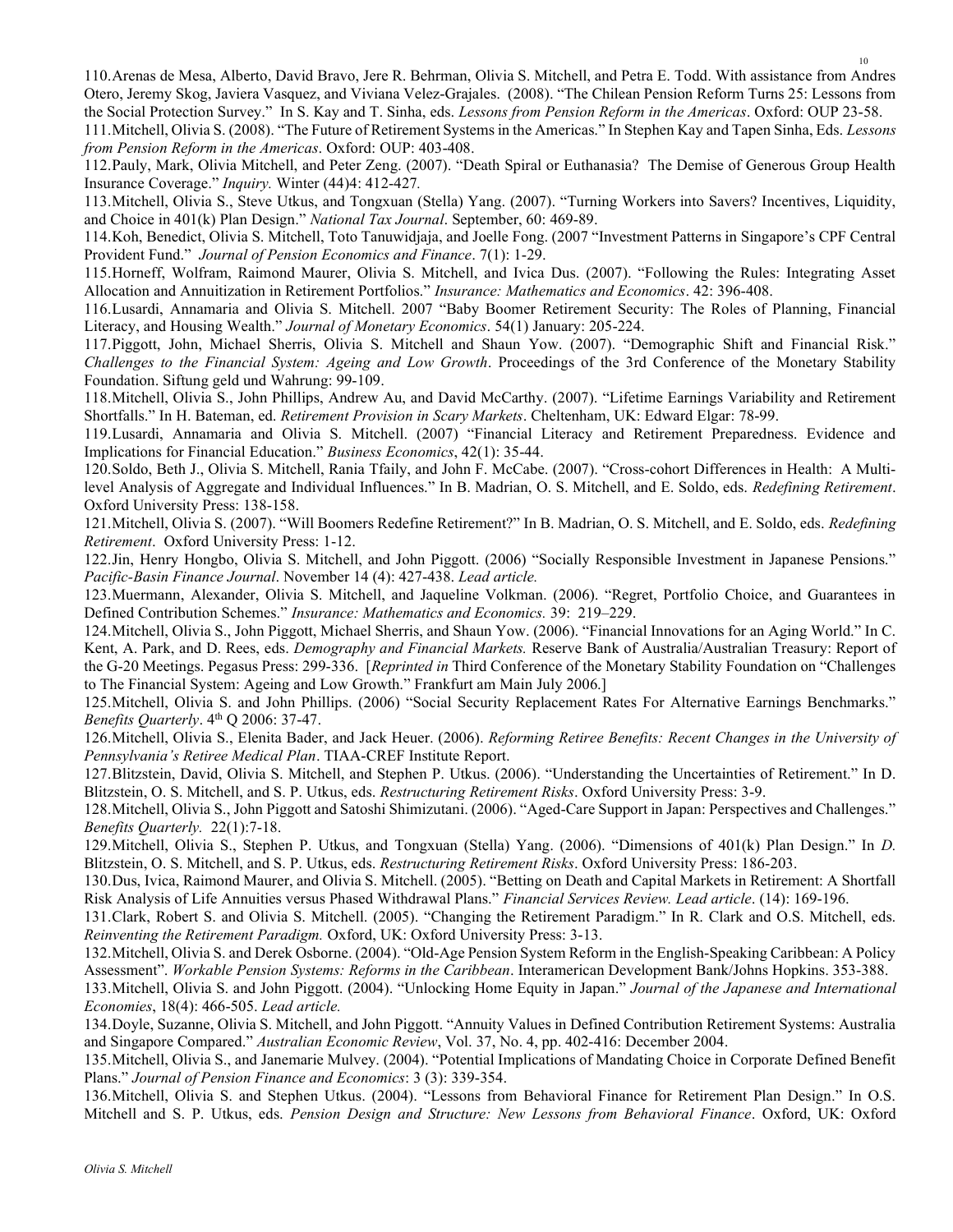University Press. Reprinted as "How Behavioral Finance Can Inform Retirement Plan Design." In Journal of Applied Corporate Finance. 18(1) Winter 2006: 82-94

137.Bateman, Hazel, and Olivia S. Mitchell. (2004). "New Evidence on Pension Plan Design and Administrative Expenses." Journal of Pension Finance and Economics. 3(1): 63-76.

138.Mitchell, Olivia S. and David McCarthy. (2004). "Annuities for an Ageing World". In E. Fornero and E. Luciano, eds. Developing an Annuities Market in Europe. Elgar: 19-68.

139.Lachance, Marie-Eve and Olivia S. Mitchell. (2004). "Understanding Individual Account Guarantees." In O.S. Mitchell and K. Smetters, eds. The Pension Challenge: Risk Transfers and Retirement Income Security. Oxford, UK: Oxford University Press: 159-186.

140.Mitchell, Olivia S. and Kent Smetters. (2003). "Developments in Risk Management for Retirement Security." In O.S. Mitchell and K. Smetters, eds. The Pension Challenge: Risk Transfers and Retirement Income Security, Oxford, UK: Oxford University Press: 1-18.

141.Mitchell, Olivia S. and Stephen P. Utkus. (2003). "The Role of Company Stock in Defined Contribution Plans." In O.S. Mitchell and K. Smetters, eds. The Pension Challenge: Risk Transfers and Retirement Income Security. Oxford, UK: Oxford University Press: 33-70.

142.Cogan, John F. and Olivia S. Mitchell. (2003). "Perspectives from the President's Commission on Social Security Reform." Journal of Economic Perspectives. 17(2): 149-172. Spring. Reprinted in Lessons from Pension Reform in the Americas. Stephen Kay and Tapen Sinha, Eds. Oxford University Press: 215-241.

143.Lachance, Marie-Eve and Olivia S. Mitchell. (2003). "Guaranteeing Individual Accounts." American Economic Review. 93(2): 257-260.

144.Lachance, Marie-Eve, Olivia S. Mitchell, and Kent Smetters. (2003). "Guaranteeing Defined Contribution Pensions: The Option to Buy Back a Defined Benefit Promise." Journal of Risk and Insurance. 70(1): 1-16.

145.McCarthy, David, Olivia S. Mitchell, and John Piggott. (2002). "Asset Rich and Cash Poor in Singapore? Retirement Provision in a National Defined Contribution Pension Fund." Journal of Pension Finance and Economics. 1(3):197-222.

146.Mitchell, Olivia S. "Benefits for the Workplace of the Future." (2003). In O.S. Mitchell, D. Blitzstein, M. Gordon, and J. Mazo, eds. Benefits for the Future Workplace. Philadelphia: Univ. of Pennsylvania Press: 1-20.

147.Mitchell, Olivia S., with the assistance of Erica L. Dykes. (2003). "New Trends in US Pensions". In O. Mitchell, D. Blitzstein, M. Gordon, and J. Mazo, eds. Benefits for the Future Workplace. Philadelphia: Univ. of Pennsylvania Press: 110-136. Reprinted in N. Takayama, ed. Taste of Pie: Searching for Better Pension Provisions in Developed Countries. Tokyo: Maruzen Co., Ltd., 2003.

148.McCarthy, David and Olivia S. Mitchell. (2002). "Estimating International Adverse Selection in Annuities." North American Actuarial Journal. October: 38-54.

149.Mitchell, Olivia S. (2002). "The Future of Workplace Benefits." In J. Sankey, ed. Employee Benefit Issues: The Multiemployer Perspective. Brookfield, WI: International Foundation of Employee Benefit Plans.

150.Mitchell, Olivia S. (2002). "Managing Pensions in the 21st Century: Design Innovations, Market Impact, and Regulatory Issues for Japan." In T. Ihori and T. Tachibanaki, eds. Social Security Reform in Advanced Countries. Routledge: London: 9-38.

151.Mitchell, Olivia S. (2002). "Developments in Decumulation: The Role of Annuity Products in Financing Retirement." In A. Auerbach and H. Herrman, eds. Ageing, Financial Markets and Monetary Policy. Berlin: Springer-Verlag: 97-125.

152.Clark, Robert L. and Olivia S. Mitchell. (2002). "Strengthening Employment-Based Pensions in Japan." Benefits Quarterly, 2<sup>nd</sup> Q: 22-43. Reprinted in *The Economics of Social Security in Japan*. Toshiaki Tachibanaki, Ed. Surrey, UK: Elgar. 2004:170-201.

153.Brown, Jeffrey, Olivia S. Mitchell, and James Poterba. (2002). "Mortality Risk, Inflation Risk, and Annuity Products." In Z. Bodie, B. Hammond, and O. S. Mitchell, eds. Innovations in Financing Retirement. Philadelphia, PA: Univ. of Pennsylvania Press: 175-197.

154.Bodie, Zvi, Brett Hammond, and Olivia S. Mitchell. (2002). "A Framework for Analyzing and Managing Retirement Risks". In Z. Bodie, B. Hammond, and O. S. Mitchell, eds. Innovations in Financing Retirement. Philadelphia, PA: Univ. of Pennsylvania Press: 3-19.

155.Levine, Phillip, Olivia S. Mitchell, and John Phillips. (2002). "Worklife Determinants of Retirement Income Differentials between Men and Women". In. Z. Bodie, B. Hammond, and O.S. Mitchell, eds. Innovations in Financing Retirement. Philadelphia, PA: Univ. of Pennsylvania Press: 50-76.

156.Bodie, Zvi, Brett Hammond, and Olivia S. Mitchell. (2001). "New Approaches to Analyzing and Managing Retirement Risks." Benefits Quarterly. 4<sup>th</sup> Quarter: 72-83.

157.Mitchell, Olivia S. and David McCarthy. (2001). "State and Local Pension Plan Developments." In. J. Rosenbloom, ed. The Handbook of Employee Benefits. New York: McGraw Hill: 1241-1254.

158.Mitchell, Olivia S. 2000. "Developments in Pensions." In G. Dionne, ed. Handbook of Insurance. Boston: Kluwer Academic Publishers: 873-899.

159.Levine, Phillip, Olivia S. Mitchell, and John Phillips. (2000). "A Benefit of One's Own: Older Women and Social Security". Social Security Bulletin, 63(3): 47-54.

160.Mitchell, Olivia S. (2000). "Building an Environment for Pension Reform in Developing Countries". In Z. Bodie and E.P. Davis, eds. Foundations of Pension Finance. London: Edward Elgar: 480-503.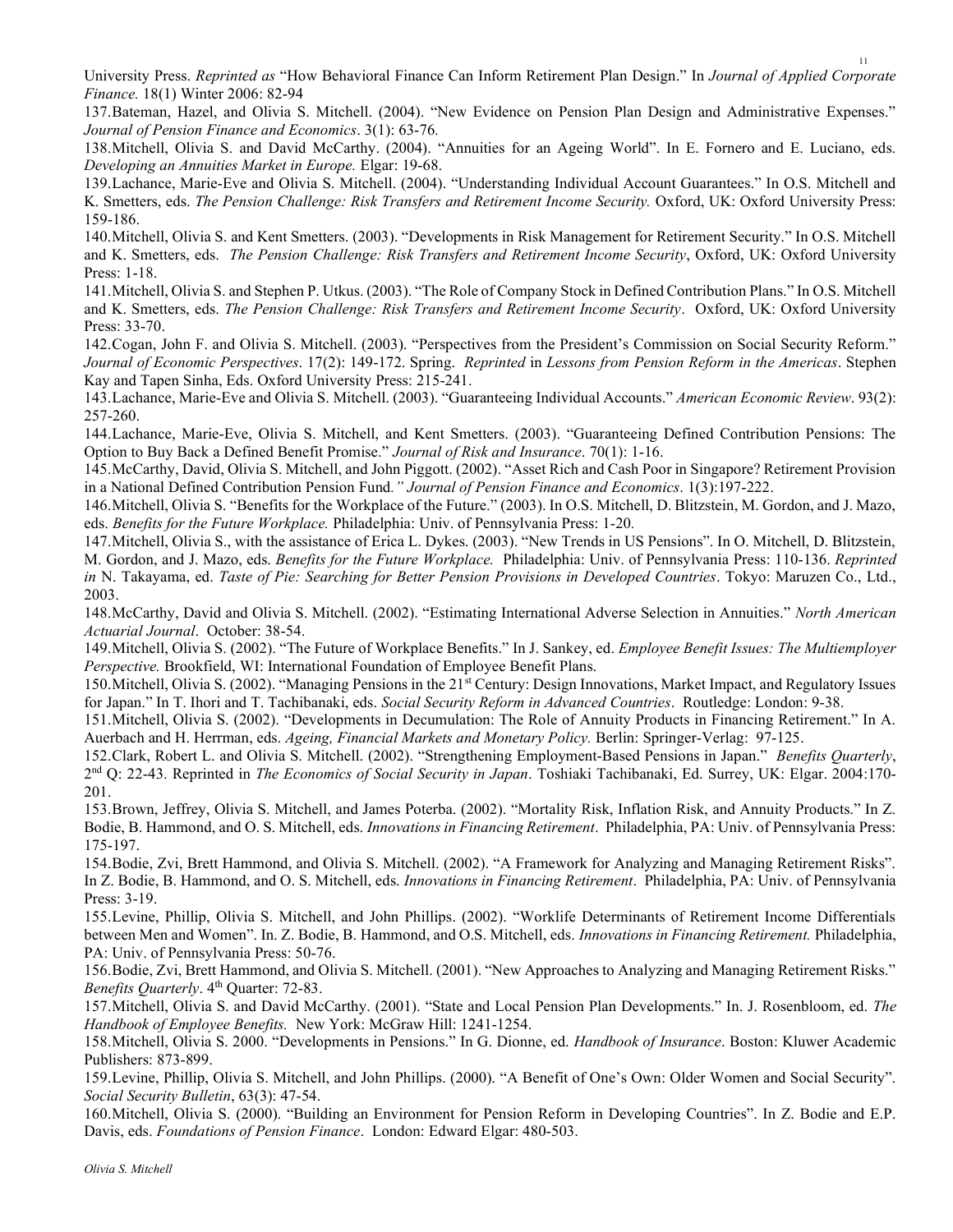161.Brown, Jeffrey, Olivia Mitchell, and James Poterba. (2000). "The Role of Real Annuities and Indexed Bonds in an Individual Accounts Retirement Program." In J.Y. Campbell and M. Feldstein, eds. Risk Aspects of Investment-Based Social Security Reform. Chicago: Univ. of Chicago Press: 321-360.

162.Mitchell, Olivia S., David McCarthy, Stanley C. Wisniewski, and Paul Zorn. (2000). "Developments in State and Local Pension Plans." In O.S. Mitchell and E. Hustead, eds. Pensions for the Public Sector. Philadelphia, PA: Univ. of Pennsylvania Press: 11- 40.

163. Hustead, Edwin and Olivia S. Mitchell. (2000). "Public Sector Pension Plans: Lessons and Challenges for the 21<sup>st</sup> Century". In O.S. Mitchell and E. Hustead, eds. Pensions for the Public Sector. Philadelphia, PA: Univ. of Pennsylvania Press: 3-10.

164.Useem, Michael and Olivia S. Mitchell. (2000). "Holders of the Purse Strings: Governance and Performance of Public Retirement Systems." Social Science Quarterly. 81(2): 489-506.

165. Moore, James and Olivia S. Mitchell. (2000). "Projected Retirement Wealth and Saving Adequacy." In O.S. Mitchell, B. Hammond, and A. Rappaport, eds. Forecasting Retirement Needs and Retirement Wealth. Philadelphia, PA: Univ. of Pennsylvania Press: 68-94.

166. Mitchell, Olivia S., James Moore, and John Phillips. (2000). "Explaining Retirement Saving Shortfalls". In O.S. Mitchell, B. Hammond, and A. Rappaport, eds. Forecasting Retirement Needs and Retirement Wealth. Philadelphia, PA: Univ. of Pennsylvania Press: 139-166.

167. Levine, Phillip, Olivia S. Mitchell, and James F. Moore. (2000). "Women on the Verge of Retirement: Predictors of Retiree Well-being". In Forecasting Retirement Needs and Retirement Wealth. O.S. Mitchell, B. Hammond, and A. Rappaport, Eds. Philadelphia, PA: Univ. of Pennsylvania Press: 167-207.

168. Gustman, Alan L., Olivia S. Mitchell, Andrew A. Samwick, and Thomas L. Steinmeier. (2000). "Evaluating Pension Entitlements." In O.S. Mitchell, B. Hammond, and A. Rappaport, eds. Forecasting Retirement Needs and Retirement Wealth. Philadelphia, PA: Univ. of Pennsylvania Press: 309-326.

169. Mitchell, Olivia S., Jan Olson and Thomas Steinmeier. (2000). "Earnings and Projected Benefits." In O.S. Mitchell, B. Hammond, and A. Rappaport, eds. Forecasting Retirement Needs and Retirement Wealth. Philadelphia, PA: Univ. of Pennsylvania Press: 68-94.

170. Lumsdaine, Robin and Olivia S. Mitchell. (1999). "New Developments in the Economics of Retirement." In O. Ashenfelter and D. Card, eds. Handbook of Labor Economics. Amsterdam: North Holland: 3261-3308.

171. Mitchell, Olivia S., James Poterba, Mark Warshawsky, and Jeffrey Brown. (1999). "New Evidence on the Money's Worth of Individual Annuities." American Economic Review. 89(5): 1299-1318.

172. Brown, Jeffrey, Olivia Mitchell, James Poterba, and Mark Warshawsky. (1999). "Taxing Retirement Income: Nonqualified Annuities and Distributions from Qualified Accounts." National Tax Journal. 53(3): 563-592.

173. Gustman, Alan, Olivia S. Mitchell, Andrew A. Samwick, and Thomas L. Steinmeier. (1999). "Pension and Social Security Wealth in the Health and Retirement Study." In R. Willis. ed. Wealth, Work, and Health: Innovations in Survey Measurement in the Social Sciences. Ann Arbor: University of Michigan Press: 150-208.

174. Dwyer, Debra and Olivia S. Mitchell. (1999). "Health Problems as Determinants of Retirement: Are Self-Rated Measures Endogenous?" Journal of Health Economics (18):173-193.

175. Mitchell, Olivia S. and James Moore. (1998). "Can Americans Afford to Retire? New Evidence on Retirement Saving Adequacy." Journal of Risk and Insurance, 65 (3): 371-400.

176. Geanakoplos, John, Olivia S. Mitchell, and Stephen Zeldes. (1999). "Social Security Money's Worth". In O.S. Mitchell, R. Myers, and H. Young, eds. Prospects for Social Security Reform. Philadelphia, PA: Univ. of Pennsylvania Press: 79-151

177. Geanakoplos, John, Olivia S. Mitchell, and Stephen Zeldes. (1998). "Would a Privatized Social Security System Really Pay a Higher Rate of Return?" In D. Arnold, M. Graetz, and A. Munnell, eds. Framing the Social Security Debate. Washington, D.C., Brookings Institution: 137-156. Reprinted as "Private Accounts, Prefunding, and Equity Investment under Social Security." In Policies for an Aging Society. A. Altman and David Shactman, Eds. Baltimore: Johns Hopkins University Press, 2002: 266-292.

178. Mitchell, Olivia S. "Administrative Costs of Public and Private Pension Plans". (1998). In Privatizing Social Security, ed. M. Feldstein. NBER. Chicago: University of Chicago Press: 403-456.

179. Mitchell, Olivia S. (1998). "Social Security Reform in Latin America." Federal Reserve Bank of St. Louis Review. March/April: 15-18.

180. Mitchell, Olivia S., and Sylvester Schieber. (1998). "Defined Contribution Pensions: New Opportunities, New Risks". In O. S. Mitchell and S. Schieber, eds. Living with Defined Contribution Pensions. Philadelphia, PA: Univ. of Pennsylvania Press: 1-13. 181. Mitchell, Olivia S., and Flavio Barreto. (1997). "After Chile, What? Second-Round Social Security Reforms in Latin America." Revista de Analisis Economico, 12(2) November: 3-36.

182. Mitchell, Olivia S. and Ping-Lung Hsin. (1997). "Managing Public Sector Pensions." In J. Shoven and S. Schieber, eds. Public Policy toward Pensions. Twentieth Century Fund. Cambridge, MA: MIT Press: 247-266.

183. Barreto, Flavio A. and Olivia S. Mitchell. (1997). "Privatizing Latin American Retirement Systems". Benefits Quarterly, 13(3): 83-85.

184. Mitchell, Olivia S. (1997). "Work and Family Benefits in the Corporate Setting." In F.D. Blau and R. Ehrenberg, eds. Gender and Family Issues in the Workplace. New York: Russell Sage Foundation: 269-276.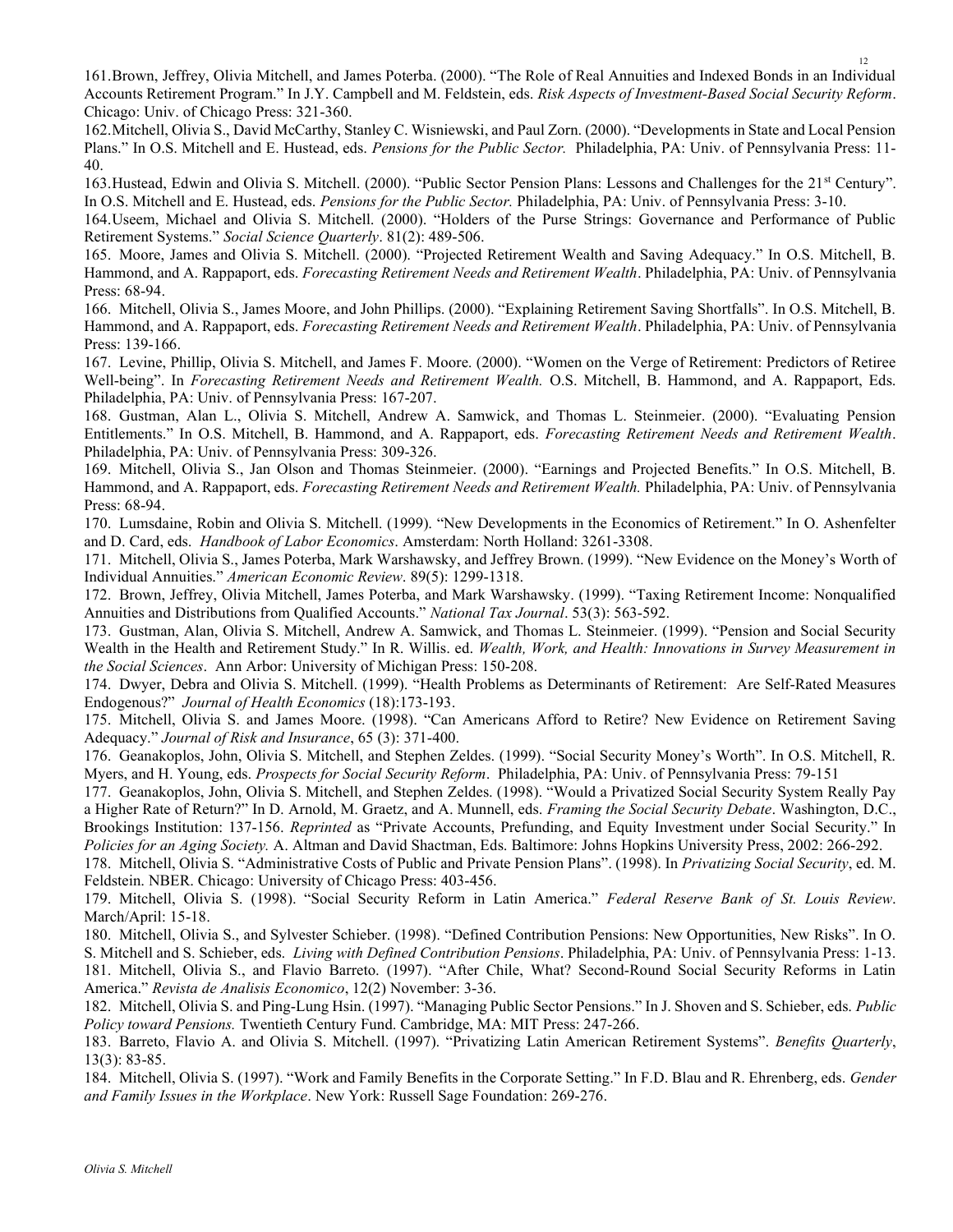185. Mitchell. Olivia S., Michael Gordon, and Marc Twinney. (1997). "Assessing the Challenges to the Pension System." In M. Gordon, O.S. Mitchell, and M. Twinney, eds. Positioning Pensions for the 21st Century. Philadelphia, PA: Univ. of Pennsylvania Press: 1-14.

186. Hsin, Ping Lung and Olivia S. Mitchell. (1997). "Public Pension Plan Efficiency." In M. Gordon, O.S. Mitchell, and M. Twinney, eds. Positioning Pensions for the 21st Century. Philadelphia, PA: Univ. of Pennsylvania Press: 187-208. Reprinted in Foundations of Pension Finance, eds. Zvi Bodie and E Phillip Davis. London: Edward Elgar, 2000

187. Bone, Chris and Olivia S. Mitchell. (1997). "Building Better Retirement Income Models: Challenges and Opportunities." North American Actuarial Journal. 1(1): 1-13.

188. Mitchell, Olivia S. and Ping-Lung Hsin. (1997). "Public Sector Pension Governance and Performance." In S. Valdes-Prieto, ed. The Economics of Pensions: Principles, Policies, and International Experience. Cambridge: Cambridge Univ. Press: 92-126.

189. Mitchell, Olivia S. (1996). "Exporting Chilean Social Security Reform". In The Coming Global Pension Crisis: The Aging of the World's Population and Its Implication for Capital Flows. New York: Council on Foreign Relations.

190. Dwyer, Deborah, Olivia S. Mitchell, Robert Cole, and Sylvia Reed. (1996). "Evaluating Mental Health Capitation Treatment: Lessons from Panel Data." Research in Labor Economics, ed. S. Polachek. Greenwich Ct: JAI Press: 329-352.

191. Mitchell, Olivia S. and Rod Carr. (1996). "State and Local Pension Plans". In J. Rosenbloom, ed Handbook of Employee Benefits. Chicago, IL: Irwin: 1207-1222.

192. Mitchell, Olivia S. and Joseph Quinn. (1996). "The Hard Facts about Social Security". Challenge.

193. Mitchell, Olivia S. and Steven P. Zeldes. (1996). "Social Security Privatization: A Structure for Analysis." American Economic Review, 86(2): 363-367.

194. Quinn, Joseph and Olivia S. Mitchell. (1996). "Prospects for Social Security Reform." American Prospect, (26): 76-81. Abstracted in Perspectives on Work, IRRA.

195. Bodie, Zvi and Olivia S. Mitchell. (1996) "Pension Security in an Aging World." In Z. Bodie, O.S. Mitchell and J. Turner, eds. Securing Employer-Provided Pensions: An International Perspective. Philadelphia, PA: Univ. of Pennsylvania Press: 1-30.

196. Mitchell, Olivia S. and Zvi Bodie. (1996). "Pensions in an Aging World". Benefits Quarterly. 12(1): 17-22.

197. Gustman, Alan, Olivia S. Mitchell, and Thomas Steinmeier. (1995). "Retirement Measures in the Health and Retirement Survey." Journal of Human Resources 30: S57-S83.

198. Gustman, A.L., Olivia S. Mitchell, and T.L. Steinmeier. (1995). "Older Union and Nonunion Workers in the Health and Retirement Survey." IRRA Proceedings.

199. Hsin, Ping-Lung and Olivia S. Mitchell. (1995). "Public Sector Pensions: Can They Meet the Challenge?" IRRA Proceedings. 200. Mitchell, Olivia S. and Robert Smith. (1994). "Public Sector Pension Funding." Review of Economics and Statistics. May: 278-290.

201. Reed, Sylvia, Kevin Hennessey, Olivia S. Mitchell, and Haroutun Babigian. (1994). "A Mental Health Capitation Program: II. Cost-benefit Analysis." Hospital and Community Psychiatry 45(11): 1097-1103.

202. Barringer, Melissa and Olivia S. Mitchell. (1994). "Workers' Preferences among Company-Provided Health Insurance Plans." Industrial and Labor Relations Review 48 (1): 141-152.

203. Hsin, Ping-Lung and Olivia S. Mitchell. (1994). "The Political Economy of Public Pensions: Pension Funding, Governance, and Fiscal Stress." Revista de Analisis Economico. P. Arrau and K. Schmidt-Hebbel, Eds. Special Issue on Pension Systems and Reform. 9(1): 151-168.

204. Gustman, Alan S., Olivia S. Mitchell and Thomas Steinmeier. (1994). "The Role of Pensions in the Labor Market." Industrial and Labor Relations Review 47(3): 417-438.

205. Mitchell, Olivia S., Annika Sunden, and Ping-Lung Hsin. (1994). "An International Comparison of Social Security Administration Costs." International Compensation and Benefits.

206. Hanratty, Maria and Olivia Mitchell. (1994). "Health Care and the Labor Market." Industrial and Labor Relations Review 48(1): 65-67.

207. Mitchell, Olivia S. and Anna Rappaport. (1993). "Innovations and Trends in Pension Plan Coverage, Type and Plan Design." In R. Schmidt, ed. The Future of Pensions in the United States. Philadelphia: Univ. of Pennsylvania Press.

208. Fields, Gary S. and Olivia S. Mitchell. (1993). "Reforming Social Security and Social Safety Net Programs in Developing Countries." Joint Ministerial Committee of the Boards of Governors of the World Bank and the International Monetary Fund, Annual Report of the Joint Ministerial Committee.

209. Mitchell, Olivia S. and Melissa Barringer. (1993). "Health Insurance and Older Workers." In O.S. Mitchell, ed. As the Workforce Ages: Costs, Benefits and Policy Challenges. Ithaca, NY: ILR Press.

210. Levine, Philip and Olivia S. Mitchell. (1993). "Expected Changes in the Workforce and Implications for Labor Markets." In Demography and Retirement: The 21st Century. A. Rappaport and S. Schieber, Eds. Philadelphia, PA: Pension Research Council and Praeger: 73-96.

211. Lewin, David, Olivia S. Mitchell and P. Sherer. (1992). "IR and HR: An Overview." Research Frontiers in Industrial Relations. D. Lewin, O. Mitchell and P. Sherer, eds. IRRA: 1-42.

212. Mitchell, Olivia S. and Robert S. Smith. (1992). "Public Sector Pensions: Benefits, Funding and Unionization." Industrial Relations Research Association Proceedings. Madison, WI: IRRA, 126-133.

213. Mitchell, Olivia S., Haroutan Babigian, Phyllis Marshall, and Sylvia Reed. (1992). "Evaluating a Mental Health Capitation Experiment." In R. Frank and W. Manning, eds. The Economics of Mental Health. Baltimore: Johns Hopkins Press: 307-331.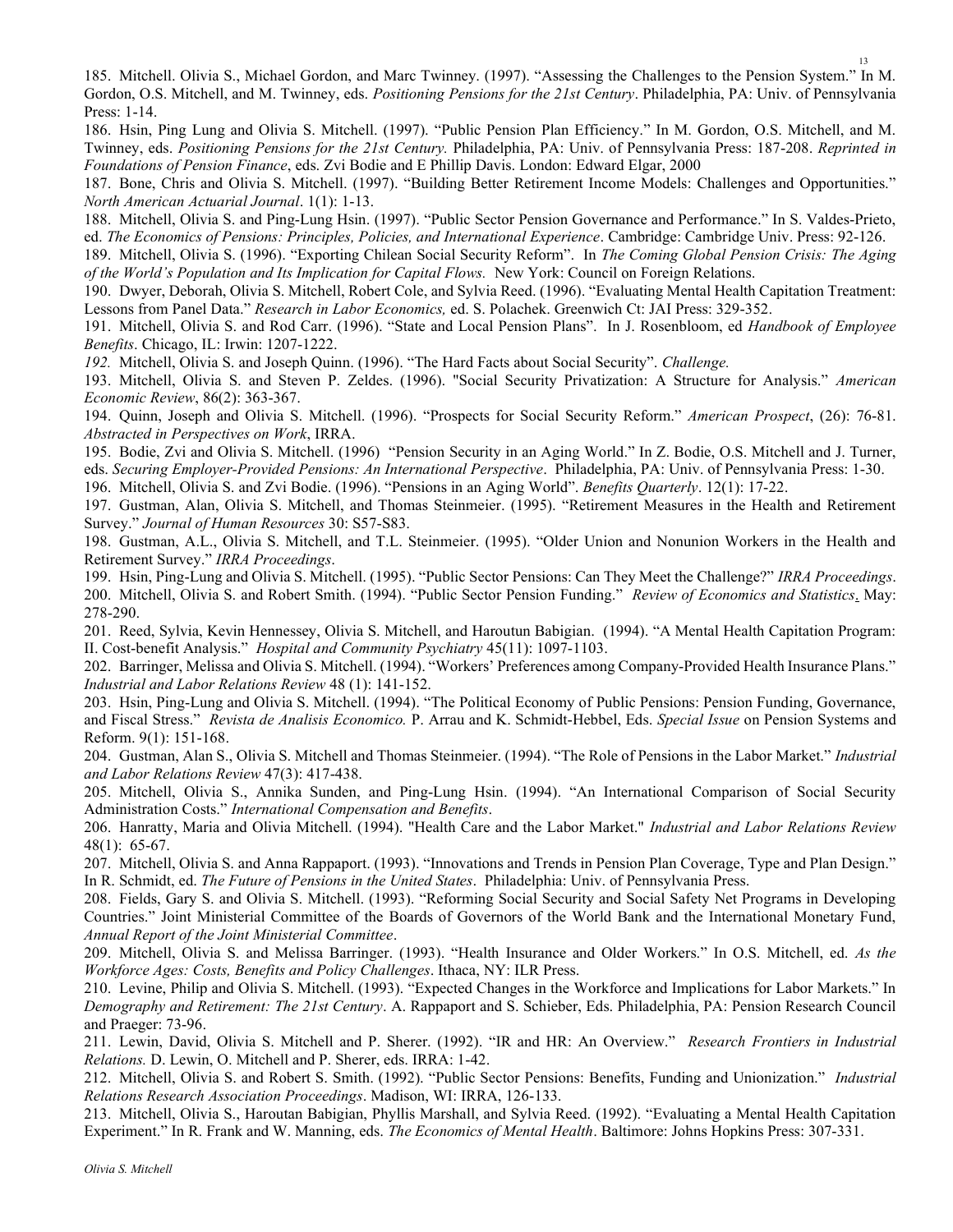214. Gustman, Alan, and Olivia S. Mitchell. (1992). "Pensions and the US Labor Market." In Z. Bodie and A. Munnell, eds. Pensions and the Economy. Philadelphia, PA: Univ. of Pennsylvania Press: 39-87.

215. Mitchell, Olivia S. (1992). "Trends in Pension Benefit Formulas and Retirement Provisions." In J. Turner and D. Beller, eds. Trends in Pensions 1992. Washington, D.C.: US Dept. of Labor, PWBA: 177-216.

216. Luzadis, Rebecca and Olivia S. Mitchell. (1991). "Explaining Pension Dynamics." Journal of Human Resources 26: 679-703.

217. Mitchell, Olivia S. (1991). "Social Security Reforms and Poverty among Dual-Earner Couples." Journal of Population Economics 4(4): 281-293.

218. Mitchell, Olivia S. (1991). "Pensions Reflect Employer and Employee Preferences." In A. Munnell, ed. Retirement and Public Policy. Washington, D.C.: National Academy of Social Insurance: 197-208.

219. Mitchell, Olivia S. (1991). "The Effect of Mandatory Benefits Packages." In L. Bassi, D. Crawford, and R. Ehrenberg, eds. Research in Labor Economics. Greenwich, Ct: JAI Press: 297-320.

220. Mitchell, Olivia S. (1990). "Aging, Job Satisfaction, and Job Performance." In I. Bluestone, R. Montgomery, and J. Owen, eds. An Aging Workforce. Detroit, MI: Wayne State University Press: 242-272.

221. Mitchell, Olivia S. and Silvana Pozzebon. (1989). "Married Women's Retirement Behavior." Journal of Population Economics 2 (1): 39-53.

222. Mitchell, Olivia S. and Rebecca Luzadis. (1988). "Changes in Pension Incentives through Time." Industrial and Labor Relations Review 42: 100-108.

223. Mitchell, Olivia S. (1988). "The Relation of Age to Workplace Injury." Monthly Labor Review 111: 8-l3.

224. Mitchell, Olivia S., P. Levine and S. Pozzebon. (1988). "Retirement Differences by Occupation and Industry." The Gerontologist 28: 545-51.

225. Mitchell, Olivia S. (1988). "Pensions and Older Workers." In The Older Worker, ed. H. Parnes. Madison, WI: IRRA: 151-166.

226. Mitchell, Olivia S. (1987). "Employee Benefits in the U.S. Labor Market." IRRA P&P. Madison, WI: IRRA: 213-219.

227. Mitchell, Olivia S. and Philip Levine. (1988). "The Baby Boom's Legacy: Relative Wages in the Twenty-first Century." American Economic Review 78: 66-69.

228. Mitchell, Olivia S. (1988). "The Future of Employer Provided Pensions." Journal of Compensation and Benefits Management Review. (4): 207-2l0.

229. Mitchell, Olivia S. (1988). "Worker Knowledge of Pension Provisions." Journal of Labor Economics 6: 21-39.

230. Mitchell, Olivia S. and Angela Mikalauskas. (1988). "The Impact of Government Regulation on the Labor Market." In D. Salisbury, ed. Mandating Benefits. Washington, DC: EBRI.

231. Mitchell, Olivia S. and Gary Fields. (1987). "Restructuring Social Security: How Will Retirement Ages Respond?" In The S. Sandell, ed. Problem Isn't Age: Work and Older Americans. New York: Praeger.

232. Mitchell, Olivia S. and Emily Andrews. (1986). "The Current and Future Role of Pensions in Old-Age Economic Security." Benefits Quarterly 2: 25-36.

233. Fields, Gary S. and Olivia S. Mitchell (1985). "Effects of Social Security Reforms: An Empirical Life Cycle Model for the United States." Proceedings of the 1985 General Congress, International Union for the Scientific Study of Population.

234.Mitchell, Olivia S. and Gary S. Fields. "Rewards for Continued Work: The Economic Incentives for Postponing Retirement." (1985). In M. David and T. Smeeding, eds. Horizontal Equity, Uncertainty, and Economic Well-Being. Chicago: Univ. of Chicago Press.

235.Mitchell, Olivia S. and Gary S. Fields. (1984). "The Effects of Social Security Reforms on Retirement Ages and Retirement Incomes." Journal of Public Economics 25: 143-159.

236.Duncan, Greg, Olivia S. Mitchell and James Morgan. (1984). "A Framework for Setting Retirement Savings Goals." Journal of Consumer Affairs 18: 22-46.

237.Fields, Gary and Olivia S. Mitchell. (1984). "Economic Determinants of the Optimal Retirement Age: An Empirical Investigation." Journal of Human Resources 19: 245-262.

238. Mitchell, Olivia S. and Gary S. Fields. (1984). "The Economics of Retirement Behavior." Journal of Labor Economics 2: 84l05.

239.Mitchell, Olivia S. (1983). "Fringe Benefits and the Costs of Changing Jobs." Industrial & Labor Relations Review 37: 70-78. 240.Mitchell, Olivia S. and Gary S. Fields. (1982). "The Effects of Pensions and Earnings on Retirement: A Review Essay." With G. Fields. In R. Ehrenberg, ed. Research in Labor Economics. Vol. 5. Greenwich, Conn: JAI Press.

241.Mitchell, Olivia S. (1982). "Fringe Benefits and Labor Mobility." Journal of Human Resources 17 1982: 286-298.

242.Mitchell, Olivia S. (1982). "Labor Market Impact of Federal Regulation: OSHA, ERISA, EEO, and Minimum Wage." In T. Kochan, D. Mitchell, & L. Dyer, eds. Industrial Relations Research in the l970's: Review and Appraisal. Madison, WI: IRRA.

243.Andrews, Emily S. and Mitchell, Olivia S. (1981). "Evaluating a National Pension Plan Data Base While Testing for Economies of Scale." In W. Alvey and B. Kilss, eds. Statistics of Income and Related Administrative Record Research. American Statistical Association Selected Papers. Washington, DC: US Dept. of Treasury.

244. Mitchell, Olivia S. and Emily Andrews. (1981). "Scale Economies in Private Multi-Employer Pension Systems." Industrial and Labor Relations Review 34: 522-530.

245. Mitchell, Olivia S. (1979). "The Cyclical Responsiveness of Married Females' Labor Supply: Added and Discouraged Worker Effects." IRRA P&P. Madison, WI: IRRA.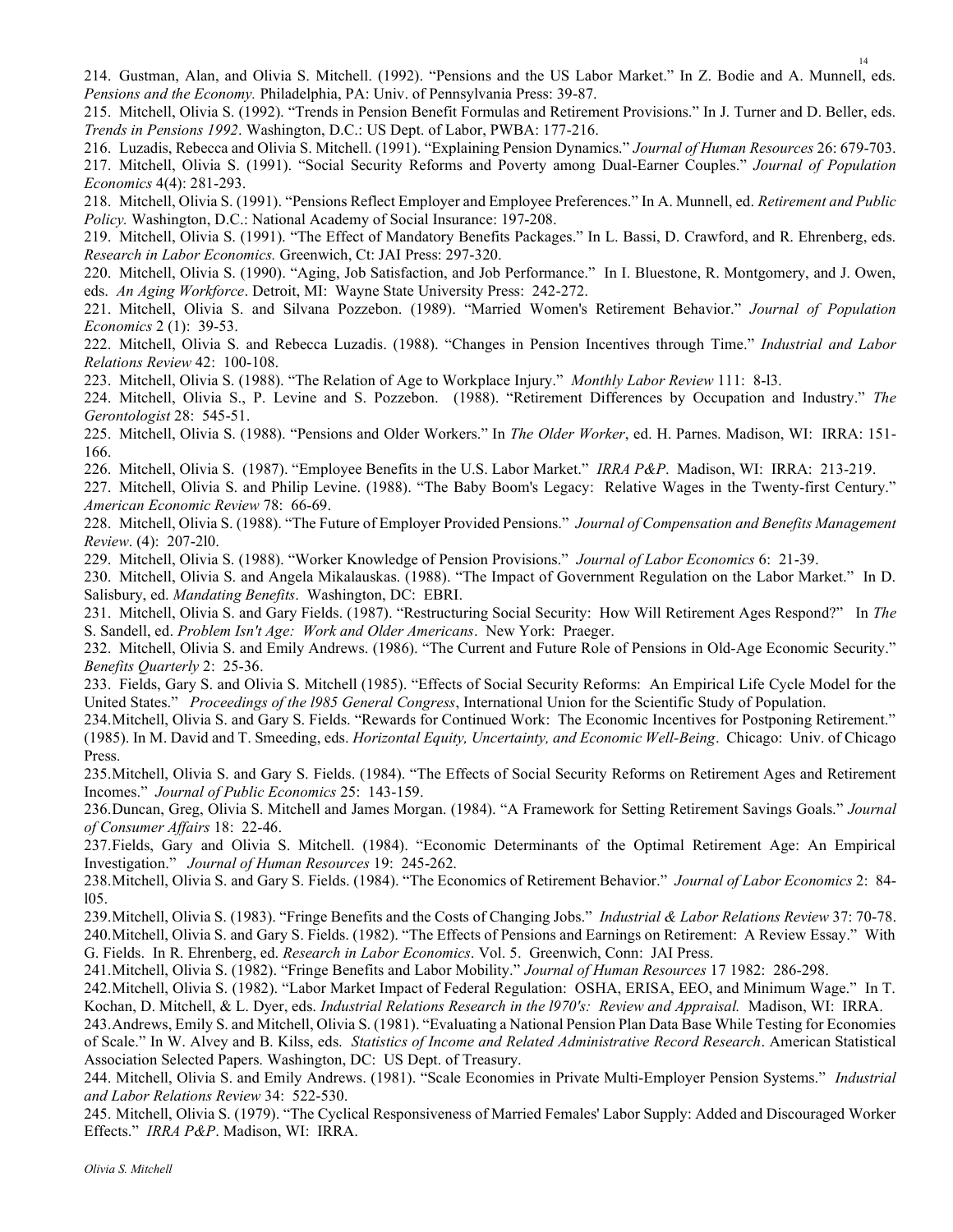#### Work in Progress:

- Anantanasuwong, Kanin, Roy Kouwenberg, Olivia S. Mitchell, and Kim Peijnenburg 2019. "Ambiguity Attitudes for Real-World Sources: Evidence from a Large Sample of Investors." Submitted.
- Chalmers, John, Olivia S. Mitchell, Jonathan Reuter, and Mingli Zhong. 2021. "Auto-enrollment Retirement Plans for the People: Choices and Outcomes in OregonSaves." 21<sup>st</sup> Annual SSA Research Conference. In revision.
- Chalmers, John, Olivia S. Mitchell, Jonathan Reuter, and Mingli Zhong. 2021. "Do State-Sponsored Retirement Plans Boost Retirement Saving?" In preparation.
- Clark, Robert and Olivia S. Mitchell. 2021. "Americans' Financial Resilience during the Pandemic." Submitted.
- Clark, Robert and Olivia S. Mitchell. 2021. "Influencing the Choice of Pension Distribution at Retirement." Submitted.
- Clark, Lusardi, Mitchell. 2021. "Movements in and Out of Poverty at Older Ages: Evidence from the HRS." In preparation.
- Fuentes, Olga, Olivia S. Mitchell, and Felix Villatoro. "COVID-19 Pension Withdrawals in Chile: Potential Impacts on Retirement Security." In preparation
- Hasler, Andrea, Annamaria Lusardi, and Olivia S. Mitchell. 2021. "How the Pandemic Altered Americans' Debt Burden and Retirement Readiness." In preparation.
- Horneff, Vanya, Daniel Liebler, Raimond Maurer, and Olivia S. Mitchell. 2021. "Implications of Money-Back Guarantees for Individual Retirement Accounts." NBER WP 26406. In revision.
- Horneff, Vanya, Raimond Maurer, and Olivia S. Mitchell. 2020. "How Would 401(k) 'Rothification' Alter Saving, Retirement Security, and Inequality?" NBER WP 26437. In revision.
- Horneff, Vanya, Raimond Maurer, and Olivia S. Mitchell. 2019. "Automatic Enrollment in 401(k) Annuities: Boosting Retiree Lifetime Income." In revision.
- Horneff, Vanya, Raimond Maurer, and Olivia S. Mitchell. 2021. "Do Required Minimum Distribution 401(k) Rules Matter, and For Whom? Insights from a Lifecycle Model?" NBER WP 28490. In revision.
- Hurwitz, Abigail, Olivia S. Mitchell, and Orly Sad. (2021). "Longevity Perceptions and Saving Decisions during the Covid-19 Pandemic: An Experimental Investigation." In preparation.
- Hurwitz, Abigail, Olivia S. Mitchell, and Orly Sade. 2020. "Testing Methods to Enhance Longevity Awareness." In revision.
- Hurwitz, Abigail, Olivia S. Mitchell, and Orly Sade. 2021. "The Demand for Insurance and Protective Responses to Unexpected Health Shocks." In preparation.
- Lusardi, Annamaria and Olivia S. Mitchell. 2017. "Debt and Debt Management among Older Adults." In revision.
- Lusardi, Annamaria and Olivia S. Mitchell. 2017. "Older Women's Retirement Preparedness and Debt Fragility." Submitted.
- Lusardi, Annamaria, Olivia S. Mitchell, and Noemi Oggero. 2020. "Understanding Debt in the Older Population." Submitted.
- Mitchell, Olivia S. 2020. "Building Better Retirement Systems in the Wake of the Global Pandemic." NBER WP 27261.
- Mitchell, Olivia S., Robert Clark, and Annamaria Lusardi. 2021. "Income Trajectories in Later Life: Evidence from the Health and Retirement Study." Submitted.
- Mitchell, Olivia S. and Annamaria Lusardi. 2020. "Financial Literacy and Financial Behavior at Older Ages." Handbook of the Economics of Ageing. Eds. Eds. David E. Bloom, Alfonso Sousa-Poza, and Uwe Sunde. Submitted.

### Other Reports:

- Behrman, Jere, Maria Cecilia Calderon, Olivia S. Mitchell, Javiera Vasquez and David Bravo. 2010. "First-Round Impacts of the 2008 Chilean Pension System Reform." PRC Working Paper.
- Bravo, David, Jere Behrman, Olivia S. Mitchell, and Petra Todd. 2004. "Análisis y Principales Resultados: Primera Encuesta de Protección Social (Historia Laboral y Seguridad Social, 2002)"

http://www.proteccionsocial.cl/english/docs/AnalisisPrincipalesResultadosPrimeraEncuestaProteccionSocial.pdf

- Bravo, David, Jere Behrman, Olivia S. Mitchell, and Petra Todd. 2006. "Encuesta de Protección Social 2004: Presentación General y Principales Resultados." http://www.proteccionsocial.cl/english/docs/Encuesta\_Protección\_Social%2020041.pdf
- Brown, Jeffrey R., Marcus Casey, and Olivia S. Mitchell. "Who Values the Annuity from Social Security? New Evidence from the Health and Retirement Study." Final Report to RAND/FLC.
- Brown, Jeffrey R., Arie Kapteyn, Olivia S. Mitchell, and Teryn Mattox. 2012. "Framing the Social Security Earnings Test." Final Report to RAND/FLC.
- Chai, Jingjing, Raimond Maurer, Olivia S. Mitchell, and Ralph Rogalla. 2013. "Exchanging Delayed Social Security Benefits for Lump Sums: Could This Incentivize Longer Work Careers?" NBER WP 19032.
- Chorney, Harris R., Jill Goldman, Olivia Mitchell and Anthony M. Santomero. 1997. "The Competitive Performance of Life Insurance Firms in the Retirement Asset Market," Wharton Financial Institutions Center WP, April.
- Clark, Rob, and Olivia S. Mitchell. 2017. "Risk Tolerance, Financial Literacy, and Investment Management: An Analysis of Federal Reserve Employee Thrift Plan Behavior." Report to the OEB.
- Clark, Bob, Annamaria Lusardi, and Olivia S. Mitchell. 2014. "Financial Literacy and Retirement Plan Savings among Federal Reserve Employees." Report to the Federal Reserve Office of Employee Benefits.
- DeLiema, Marguerite, Martha Deevy, Annamaria Lusardi, and Olivia S. Mitchell. 2017. "Exploring the Risks and Consequences of Elder Fraud Victimization: Evidence from the Health and Retirement Study." Report to the TIAA Institute.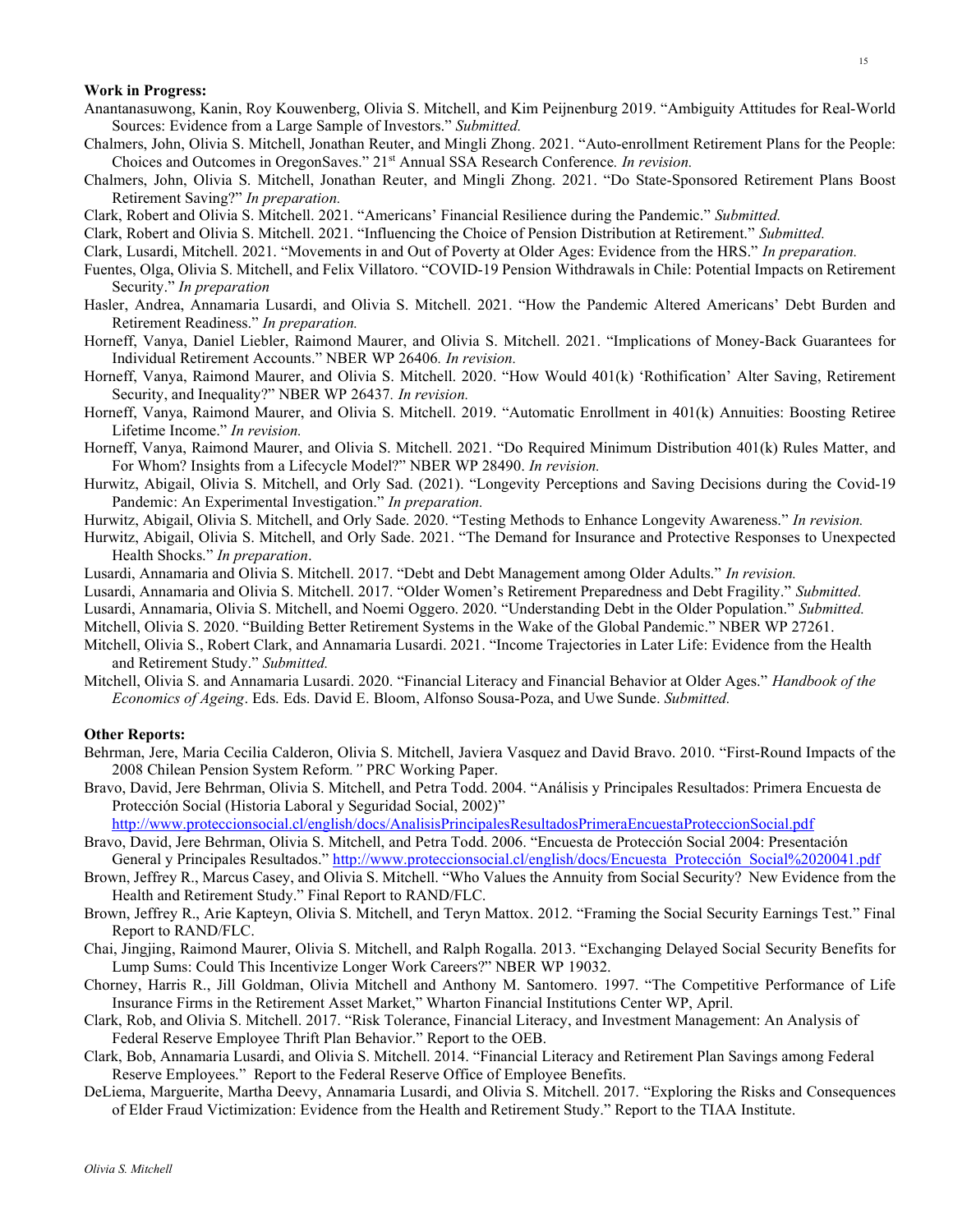- Greenwald, Mathew, Arie Kapteyn, Olivia S. Mitchell, and Lisa Schneider. 2010. "What Do People Know about Social Security?" RAND Working paper WR-792-SSA October 2010.
- Horneff, Vanya, Raimond Maurer, and Olivia S. Mitchell. "Automatic Enrollment in 401(k) Annuities: Boosting Retiree Lifetime Income." Report to the Brookings Institution.
- Hu, Wei-Yin, Olivia S. Mitchell, Cynthia Pagliaro, and Stephen P. Utkus. 2013. "Evaluating Web-based Savings Interventions: A Preliminary Assessment." MRRC Working Paper, October.
- Iwaisako, Tokyo, Olivia S. Mitchell, and John Piggott. 2004. "Strategic Asset Allocation in Japan: An Empirical Evaluation." Presented at the ESRI International Conference, Tokyo, Japan.
- Jin, Henry Hongbo, John Piggott, and Olivia S. Mitchell. 2005. "Demographic Shifts, Long Term Care, and Social Security: An Inter-country Comparison and Implications for Japan." Presented at the ESRI International Collaborators Conference, Tokyo.
- Koh, Benedict and Olivia S. Mitchell. "Financial Wellbeing, Retirement Preparedness, and Financial Literacy in Singapore: How Do the Self-Employed Fare?"
- Lusardi, Annamaria and Olivia S. Mitchell. 2007. "Financial Literacy and Retirement Planning: New Evidence from the Rand American Life Panel." PRC Working Paper.
- Maurer, Raymond, Olivia S. Mitchell, Ralph Rogalla, and Jingjing Chai. 2012. "Trading Off Delayed Social Security Benefits for a Lump-Sum: Impacts on Work and Retirement Behavior, Saving, and Wellbeing." PRC WP.
- Mitchell, Olivia S. "Benefits for an Older Workforce." Report for Wharton/AARP Impact Conference "Maximizing Your Investment: Employees over 50 in Today's Global Workforce."
- Mitchell, Olivia S. 2008. "Pensions for the Future: Developing Individually Funded Programs." Presented at the FIAP Conference, Lima, Peru.
- Mitchell, Olivia S. "Public and Private Challenges of an Aging Population."
- Mitchell, Olivia S. 1999. "Developments in US Pensions and Retirement Income." Presented at Conference on Public and Social Security Reform in Advanced Countries, Nat'l Institute for Social Security and Population Aging, Tokyo, Sept.
- Mitchell, Olivia S. 1998. "Evaluating Administrative Costs in Mexico's AFORES System." WB-LCSF, Pension Research Council Working Paper, November.
- Mitchell, Olivia S. 1998. "Global Social Security Reform: The Challenge of the Millennium." Prepared for the Center for Financial Studies, Frankfurt, Germany.
- Mitchell, Olivia S. 1998. "Insulating Old-Age Systems from Political Risk". Presented at the 1997 Conference on "Nine Challenges to Pension Reform" of the Secretaria de Hacienda y Credito Publico, Gobierno de Mexico, Oaxaca, Mexico December. Revised as Pension Research Council Working Paper.
- Mitchell, Olivia S. 2001. "Issues in Public Sector Pension Design and Management." Report to the InterAmerican Development Bank.
- Mitchell, Olivia S. 1999. "Linked Data in the HRS/AHEAD Study: A Summary of Current and Ongoing Efforts." Briefing to the Health and Retirement Study Project. University of Michigan and University of Pennsylvania. May.
- Mitchell, Olivia S. 2005. "Reforming the US Retirement System: Issues and Lessons." Prepared for the AIOS pension conference, Santo Domingo.
- Mitchell, Olivia S. 1999. "Retirement Systems in the Developed and Developing World: Institutional Structure, Economic Effects, and Lessons for Economies in Transition." Pension Research Council WP, Wharton School.
- Mitchell, Olivia S. 2002. "Saving and Spending Retirement Wealth." NBER Reporter, Spring.
- Mitchell, Olivia S. 1999. "Saving Shortfalls for Older Americans: New Evidence from the HRS." Policy Briefing, HRS Project. University of Michigan and University of Pennsylvania. April.
- Mitchell, Olivia S. 1997. "Social Security Reform in Uruguay: An Economic Assessment." Prepared for the InterAmerican Development Bank. Pension Research Council WP, Wharton School.
- Mitchell, Olivia S. 1999. "Strengthening Pension Plan Management: An International Perspective". Prepared for the World Bank Pension Fund Seminar in Colombo, Sri Lanka, May.
- Mitchell, Olivia S. 2004. "The Value of Annuities." Presented to the Accademia Nazionale dei Lincei, Rome, Italy, March.
- Mitchell, Olivia S., Bob Clark, and Annamaria Lusardi, 2021. "Factors Associated with Low Old-Age Income by Age in Health and Retirement Study." Report to ICMM..
- Mitchell, Olivia S. and Gary Fields. 1994. "Designing Pension Systems for Developing Countries." Prepared for World Bank ESP Division. Pension Research Council WP Wharton School.
- Mitchell, Olivia S., Phillip Levine, and John Phillips. 1999. "The Impact of Pay Inequality, Occupational Segregation, and Lifetime Work Experience on Retirement Income of Women and Minorities," Report to the AARP, August.
- Mitchell, Olivia S. and James Moore. 1997. "Report to PARC: Computing Components of Wealth in the Health and Retirement Study." August.
- Mitchell, Olivia S., Gary Mottola, Steve Utkus, and Takeshi Yamaguchi. 2009. "Default, Framing and Spillover Effects: The Case of Lifecycle Funds in 401(k) Plans." NBER Working Paper 15108.
- Mitchell, Olivia S., Gary Mottola, Steve Utkus, and Takeshi Yamaguchi. "The Inattentive Participant: Trading Behavior in 401(k) Plans." MRRC Working Paper 2006-115.
- Mitchell, Olivia S., Gary Mottola, Steve Utkus, and Takeshi Yamaguchi. "Winners and Losers: 401(k) Trading and Portfolio Performance." PRC Working Paper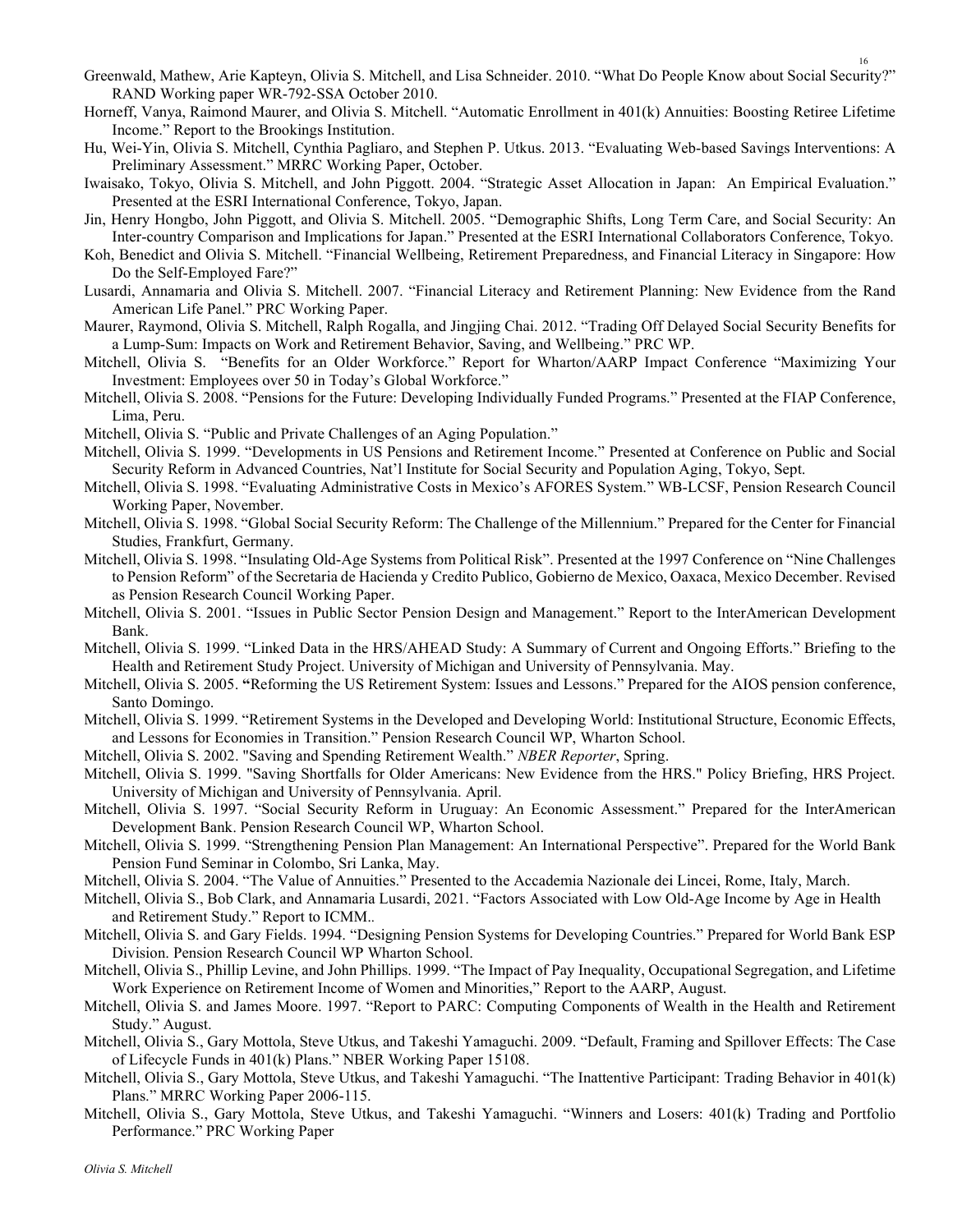Mitchell, Olivia S. and John Phillips. 2000. "Disability, Early, and Normal Retirement". Presented at the 2<sup>nd</sup> Joint Conference for the Retirement Research Consortium on The Outlook for Retirement Income. Washington, DC, May.

Mitchell, Olivia S. and John Phillips. "Retirement Responses to Early Social Security Benefit Reductions." PRC Working Paper. Mitchell, Olivia S. and John Phillips. Retirement in Japan and the United States: Cross-national Comparisons using the Japanese

Study of Aging and Retirement (JSTAR) and the U.S. Health and Retirement Study (HRS). Final Report to the MRRC, 2012.

- Mitchell, Olivia S. and Annika Sunden. 1994. "An Examination of Social Security Administration Costs in the US." Pension Research Council WP, Wharton School.
- Mitchell, Olivia S., Annika Sunden, P.L. Hsin, and G. 1994. Reid. "An International Appraisal of Social Security Administration Costs." Prepared for the Public Sector Management Division, LAC Technical Department, The World Bank.
- Mitchell, Olivia S. and John Phillips. 2001. "Eligibility for Social Security Disability Insurance." Pension Research Council Working Paper No. 2001–11, Philadelphia, PA: Wharton School of the University of Pennsylvania.
- New York City Retirement Security Study Group. 2016. Analysis of Options to Increase Retirement Security for New York City Workers. Report to New York City Treasurer.
- President's Commission to Strengthen Social Security. 2001. Strengthening Social Security and Creating Personal Wealth for All Americans: The Final Report. December 21. www.csss.gov.
- Reid, Gary and Olivia S. Mitchell. 1995. "Social Security Administration in Latin America and the Caribbean," Paper prepared for Public Sector Modernization and Private Sector Development Unit WP, The World Bank, March.
- Retirement Security Study Group, NY City Comptroller's Office, 2016. An Analysis of Options to Increase Retirement Security for New York City Private Sector Workers. October.
- Silverman, Dan and Olivia S. Mitchell. 2000. "Crime and Retirement among Older Americans." PARC 2000-01 Pilot Research Project Report.
- Woodbury, Richard, Alan Gustman, Lee Lillard, Olivia Mitchell, and Robert Willis. 1999. "The Value of Linked Data in Aging Research." Report to the HRS, rev May 2001.
- Yamaguchi, Takeshi, Mitchell, Olivia S., Gary Mottola, and Stephen Utkus. "Finding the Right Balance: Investment Behavior and Portfolio Performance in 401(k) Plan." PRC Working Paper.

### Academic Conferences and Presentations:

At the University of Pennsylvania (presently on faculty):

- Apr. 1986: "Explaining Patterns in Old Age Pensions", Economics, Penn.
- Mar. 1990: "Pensions and Labor Market Activity", PRC, Wharton.
- May 1991: "Expected Changes in the Workforce and Implications for Labor Markets," PRC, Wharton.
- May 1992: "Innovations and Trends in Pensions", PRC, Wharton.
- Nov. 1992: "Public Sector Pension Funding," IRM, Wharton.
- Nov. 1993: "Pensions in the Public Sector," Economics, Penn.
- Nov. 1993: "Retirement Research Using the HRS," Management, Wharton.
- Feb. 1994: "Pension Governance and Performance in the Public Sector," PPM, Wharton.
- Feb. 1994: "The Health and Retirement Survey," Population Studies Center, Penn.
- Oct. 1994: "Research on the HRS," Leonard Davis Institute, Wharton.
- Nov. 1994: "Pensions for Developing Countries," Population Studies Center, Penn.
- Feb. 1995: "Reforming Public and Private Pensions", Wharton.
- Jan. 1996: "Social Security Privatization," PARC, Penn.
- Apr. 1996: "Social Security Reform", PPM and IRM Departments, Wharton.
- Mar. 1997: "Social Security Privatization," Household Financial Decision Making Conference, Wharton.
- Apr. 1997: "Retirement Asset Markets," Financial Institutions Center, Wharton.
- May 1997: "Social Security Money's Worth," PRC, Wharton.
- May 1997: "Research on HRS and AHEAD at Penn," PARC, Penn.
- Mar. 1998: "Prospects for Social Security Reform," School of Social Work, Penn.
- Feb. 1999: "What is the Social Security Problem?" PPM, Wharton.
- Mar. 1999: "Adequacy of Retirement Wealth," Rodney White Center, Wharton.
- Jan. 2000: "Developments in Retirement Decumulation," Financial Institutions Center, Wharton.
- Mar. 2000: "Annuity Market Developments," IRM Department, Wharton.
- May 2000: "Mortality Risk, Inflation Risk, and Annuity Products," PRC, Wharton.
- Apr. 2001: "Asset Rich and Cash Poor," Real Estate Dept, Wharton.
- Jan. 2002: "Global Retirement System Reform," Population Studies, Demography.
- Mar. 2002: "Company Stock and Retirement Saving," Rodney White Annual Conference on Household Portfolio Choice
- Mar. 2002: "Reforming Social Security," IRM Department, Wharton.
- April 2002: "Risk Transfers and Retirement Income," Impact Conference co-hosted by Pension Research Council and Financial Institutions Center, Wharton.
- Sept. 2002: "Understanding Social Security Challenges," Wharton Scholars Program, Wharton.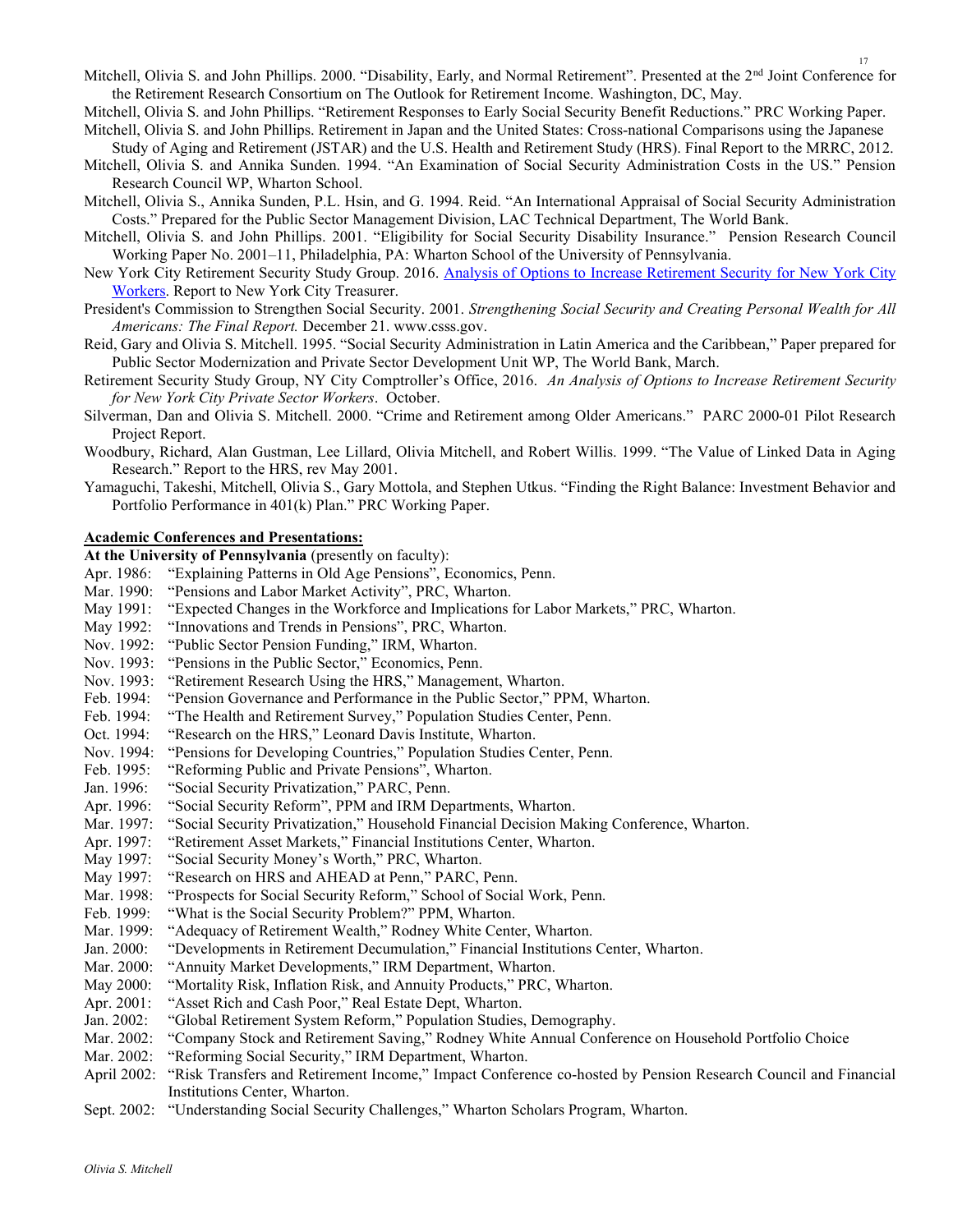- Apr. 2003: "Decision Making Under Uncertainty and Implications for Pensions," Conference Co-Chair, Wharton Pension Research Council Conference.
- Sept. 2003: "Betting on Death and Capital Markets," with R. Maurer, IRM Dept., Wharton.
- June 2004: "Developments in Annuity Markets," Financial Institutions Center, Wharton
- Nov. 2004: "Benefits for an Aging Workforce," for Wharton/AARP Impact Conference 'Maximizing Your Workforce'
- Jan. 2005: "Challenges of Retirement Financing." Wharton Alumni Association.
- Mar. 2005: "Social Security Personal Accounts," Rodney White Seminar, Wharton.
- Nov. 2006: "Global Aging: Will We Leave a Better World for the Next Generation?" Univ. of Pennsylvania Academy, Las Vegas.
- Feb. 2007: "Retirement Challenges in the 21<sup>st</sup> Century," UPenn Medical School.
- Jan. 2012: "Retirement in the 21<sup>st</sup> Century," Wharton School Alumni Webinar.
- Mar. 2012: "Women and Money: How to Grow It, Stretch It, and Have Enough to Last a Lifetime," Moderator, Penn Forum for Women Faculty Symposium, UPenn, Philadelphia.
- Apr. 2012: "The Economics of Financial Literacy," Wharton School doctoral seminar.
- June 2013: "Optimal Household Portfolios with Longevity Protection," Applied Economics Seminar, Wharton.
- July 2015: "Evaluating the Effectiveness of Workplace Financial Literacy Programs," Applied Economics Seminar, Wharton.
- Nov. 2015: "Financial Literacy: A Research Journey," The Research Process. PhD AEW program, Wharton.
- Apr. 2016: "The Future of the American Workforce," IFEBP/Wharton Conference.
- June 2016: "Will They Take the Money and Work?" Applied Economics Seminar, Wharton.
- Oct 2016: "The Outlook for Retirement Security: City-based Pension Options," PRC/Boettner/AARP, City of Philadelphia, Univ. of Pennsylvania.
- July 2017: "Annuitization, Complexity, and 'Putting the Pension Back' into Retirement Plans," Applied Economics Seminar, Wharton.
- Mar. 2018: "Financial Literacy and Wealth Inequality," The Research Process. PhD AEW program. Wharton.
- Oct. 2020: Faculty panel on the economy, Members' meeting, Zell/Lurie Real Estate Center

## Presentations for National/International Scholarly Audiences:

- Apr. 1978: "The Labor Supply of Women" Cornell Labor Economics Workshop.
- Fall l978: "The Economics of Female Labor Supply," Cornell Labor Economics Workshop.
- May 1979: "Labor Supply and Fertility of Married Women" Eastern Economic Meetings, Boston.
- Dec. 1979: "The Labor Supply of Nonmarried Women" Econometric Society, Atlanta.
- Dec. 1979: "The Cyclical Responsiveness of Married Females' Labor Supply" IRRA, Atlanta.
- Apr. 1980: "Fringe Benefits, Human Capital and Labor Supply," Syracuse Univ., Syracuse.
- May 1980: "Scale Economies and Pensions" and "The Value of Non-market Time" Eastern Econ. Meetings, Montreal.
- Spr. 1980: "Female Labor Supply," Cornell Labor Economics Workshop.
- Oct. 1980: "Life Cycle Employment Patterns," Cornell Labor Economics Workshop.
- Sum. 1980: Lecturer, Employment and Training Institute, John F. Kennedy School, Harvard.
- Aug. 1980: "Scale Economies and Private Pensions" Society of Government Economists; "Fringe Benefits and Labor Mobility" Econometric Society Meetings, Denver.
- Oct. 1980: Minnowbrook Conference on Social Science Research and Policy, Minnowbrook, NY.
- Nov. 1980: "Fringe Benefits and Labor Mobility," NBER Compensation Conference, Cambridge.
- Jan. 1980: "Retirement in a Life Cycle Context," NBER Pensions Conference, Palo Alto, CA.
- Mar. 1981: "Life Cycle Employment Patterns," Population Association Meetings, Washington, DC.
- Mar. 1981: "Retirement Economics," Department of Economics, University of Rochester.
- Spr. 1981: "Affirmative Action and Economics" Labor Economics Workshop.
- Fall 1981: "Economic Determinants of the Optimal Retirement Age" Harvard University, Brandeis and Econometric Society, Washington, DC.
- Fall 1981: "The Labor Market Impact of Federal Regulation", Sloan School, MIT.
- Dec. 1981: "Economic Determinants of Retirement" Econometric Society, Washington, DC.
- Spr. 1982: Roundtable on retirement policy, Wellesley College, Center for Research on Women.
- Sum.1982: "A Qualitative Choice Model of Retirement" NBER Summer Institute, Cambridge.
- Dec. 1982: Organized/chaired session on "The Economics of Pensions" AEA Meetings in New York. Also presented "Earnings, Pensions, Social Security and Retirement".
- Fall 1982: "Retirement and Social Security Reform" Labor Economics Workshop.
- Spr. 1983: "The Economics of Retirement Behavior" Labor Economics Workshop.
- Jan. 1983: "Reforming Social Security". Nat'l Commission for Employment Policy. Conference on Older Workers, Washington, DC.
- Aug. 1983: "Why Do Retirement Ages Differ?" NBER Summer Institute, Cambridge.
- Nov. 1983: "Retirement Economics" SUNY Binghamton.
- Dec. 1983: "Economic Incentives for Postponing Retirement" NBER Conf. on Income and Wealth, Balt, MD.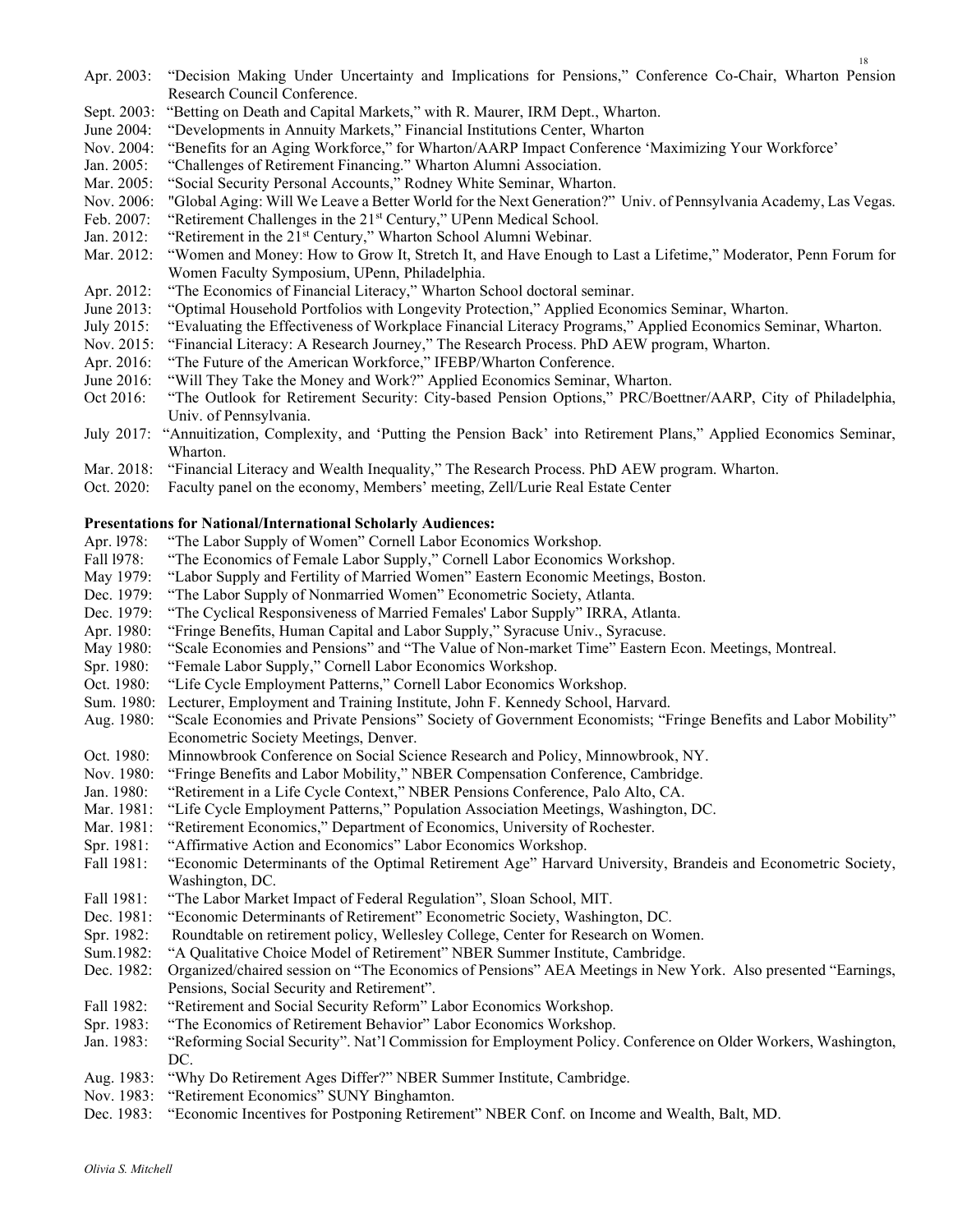| Dec. 1983:  | "The Economics of Retirement Behavior" Econometric Society, San Francisco. Discussant at the Econometric        |
|-------------|-----------------------------------------------------------------------------------------------------------------|
|             | Society and American Economic Association Meetings.                                                             |
| Dec. 1984:  | Organized a session entitled "Empirical Evidence on Long Term Contracts" for AEA Meetings in Dallas; presented  |
|             | "Firm-Level Policy Toward Older Workers".                                                                       |
| Jan. 1985:  | "Pensions and Older Workers" University of North Carolina, Chapel Hill.                                         |
| Spr. 1985:  | "Pensions and Older Workers" Labor Economics Workshop.                                                          |
| Apr. 1986:  | "Pensions and Incentives". Labor Economics Workshop.                                                            |
| Apr. 1986:  | "Explaining Patterns in Old Age Pensions." Columbia University, NBER, and Eastern Assn.                         |
| Oct. 1986:  | "Married Women's Retirement Behavior." Univ. of Western Ontario and McMaster.                                   |
| Dec. 1986:  | "Wages, Pensions, and the Wage-Pension Tradeoff." Econometric Society, New Orleans.                             |
| Apr. 1987:  | "Social Security Reforms and Poverty among Dual Earner Couples." Univ. of Wisconsin, Madison.                   |
|             | "Poverty and Social Security Reforms." NBER Summer Institute, Cambridge.                                        |
| Aug. 1987:  |                                                                                                                 |
| Fall 1987:  | "Married Women's Retirement Behavior." Univ. of Michigan and BLS, Washington, DC.                               |
| Dec. 1987:  | Organized AEA session on "The Economics of the Baby Boom" in Chicago. Presented "The Baby Boom's Legacy"        |
|             | and "Employee Benefits in the U.S. Labor Market".                                                               |
| Mar. 1988:  | "Social Security Policy." Economics Department, Bryn Mawr College.                                              |
| Mar. 1988:  | "Women and the Aging Economy." Distinguished Lecture Series, Bryn Mawr College.                                 |
| May 1988:   | "Social Security Reforms and Poverty." Labor Economics Workshop.                                                |
| Nov. 1988:  | "Pension Incentives for Retirement." Gerontology Association Meetings, San Francisco.                           |
| Dec. 1988:  | "Pensions and the Older Worker." IRRA Meetings, New York.                                                       |
| Jul. 1989:  | "Explaining Pension Dynamics." NBER Summer Institute, Cambridge.                                                |
| Jul. 1989:  | "Company Personnel Policies in an Aging Society." Duke Univ., Durham, NC.                                       |
| Nov. 1989:  | "Public Sector Pensions." National Council of State Legislators, Honolulu, Hawaii.                              |
| Nov. 1989:  | "Retirement and Social Security Policy." Labor Economics Workshop.                                              |
| Jan. 1990:  | "Pension Incentives for Retirement: Explaining Structural Change." NASI, Washington, D.C.                       |
| Mar. 1990:  | "Social Security and Retirement." Economics, MIT.                                                               |
| Mar. 1990:  | "State Pensions and Unionization." Labor Economics Workshop.                                                    |
| Apr. 1990:  | "State Pensions and Unionization." Economics, North Carolina State University.                                  |
| May 1990:   | "Monroe Livingston Experiment: Preliminary Findings." 5th Biennial Conf. on the Economics of Mental Health,     |
|             | National Institute of Mental Health, Annapolis, Md.                                                             |
| Nov. 1990:  | "Mandated Employee Benefits." Graduate Labor Economics Brownbag.                                                |
| Feb. 1991:  | "Retiree Health Insurance: Views from the Labor Market" AEI, Washington, D.C.                                   |
| May 1991:   | "Public Sector Pensions." Economics, Georgetown and Univ. of Maryland.                                          |
| Oct. 1991:  | "Funding Behavior in Public Sector Pensions." Economics, CMU and University of Pittsburgh.                      |
| Oct. 1991:  | "New Jobs for Older Workers." Conference organized and hosted.                                                  |
| Oct. 1991:  | "Health Insurance and Older Workers." Conference on the Aging Workforce, Institute for                          |
|             | Labor Market Policy, Cornell University, Ithaca. Organized and hosted conference.                               |
| Oct. 1991:  | "Health Care Coverage: Gaps and Needs." Cornell Policy Makers seminar.                                          |
| Dec. 1991:  | "Public Sector Pension Funding." Cornell Labor Economics Workshop.                                              |
| Jan. 1992:  | "Keeping and Breaking Pension Promises." IRRA New Orleans.                                                      |
| Jan. 1992:  | Hosted "Research Frontiers in Industrial Relations Research." IRRA New Orleans.                                 |
| Apr. 1992:  | "Cost-Benefit Analysis." Cornell Graduate Labor Economics Brownbag lecture.                                     |
| May 1992:   | "The Economics of Retirement," Luncheon Lecture Series, Senior Research Scientists, Univ. of Michigan Institute |
|             | for Social Research.                                                                                            |
|             |                                                                                                                 |
| May 1992:   | "The Role of Pensions in the Labor Market." Institute for Research on Gerontology Distinguished Lecture Series, |
|             | University of Michigan.                                                                                         |
| July 1992:  | "The Role of Pensions in the Labor Market." Distinguished Scholar Lecture, Federal Reserve Bd, Washington, D.C. |
| Nov.1992:   | "Retirement Systems in the Developed and Developing World." World Bank conference on Social Safety Nets for     |
|             | Economies in Transition, Annapolis MD.                                                                          |
| Jan. 1993:  | "Aging and Health Insurance Choice." AEA, Anaheim, CA.                                                          |
| Mar. 1993:  | "Pension Fund Governance and Performance." Cornell Grad Labor Economics seminar.                                |
| Apr. 1993:  | "Health Insurance and Older Workers." Cornell Life Course Institute.                                            |
| June 1993:  | "The Demand for Health Insurance." Cornell ILR Health Insurance and the Labor Market Conference.                |
| July 1993:  | "Public Pension Funding and Investment Performance." NBER, Cambridge, MA.                                       |
| Sept. 1993: | "Retirement Research in the HRS." ISR, Univ. of Michigan, Ann Arbor.                                            |
| Nov. 1993:  | "Are US State and Local Pensions Financially Sound?" APPAM, Washington, D.C.                                    |
| Nov. 1993:  | "Retirement Research Using the HRS." Gerontological Society, New Orleans.                                       |
| Nov. 1993:  | "Public Pensions." CEPR/APPWBP Pension Policy Conf., Washington, D.C.                                           |
| Jan. 1994:  | "Public Pension Governance and Performance." AEA Meetings, Boston, MA.                                          |
|             |                                                                                                                 |

19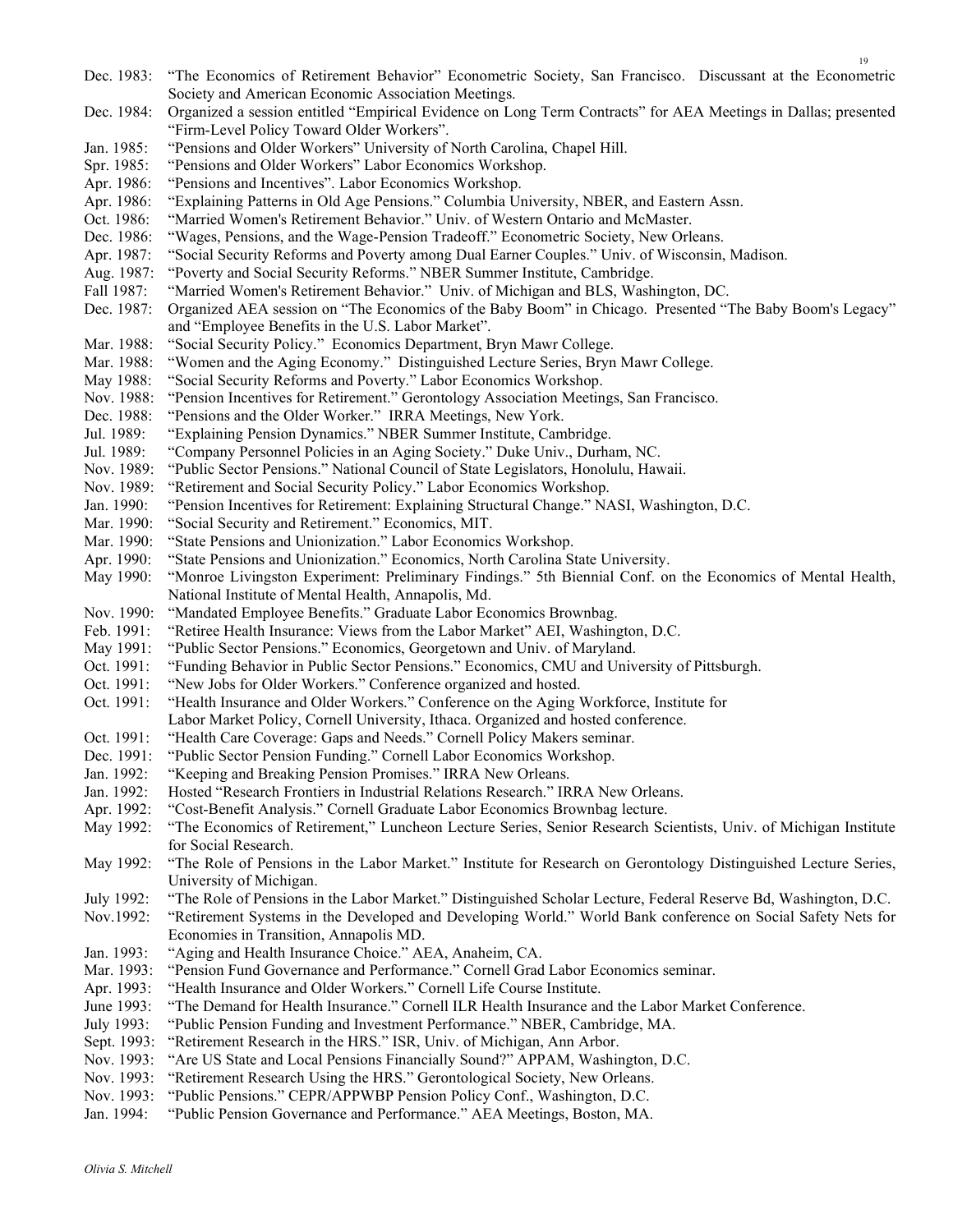| Jan. 1994:             | "Public Pension Governance and Performance." Conference on Mandatory Pensions, Universidad Catolica, Santiago,<br>Chile.                                                           |
|------------------------|------------------------------------------------------------------------------------------------------------------------------------------------------------------------------------|
| May 1994:              | "Evaluating a Capitation Program." Cornell/Princeton Conference, Ithaca, NY.                                                                                                       |
| May 1994:              | International Pension Security Conference. Wharton, Philadelphia, PA.                                                                                                              |
| June 1994:             | "Public Pension Management and Performance." Fundacao Getulio Vargas Conference, Rio de Janeiro, Brazil.                                                                           |
| Oct. 1994:             | World Bank Conference on Social Safety Nets. Williamsburg, VA.                                                                                                                     |
| Jan. 1995:             | "Public Pension Plans: Can They Meet the Challenge?" IRRA Meetings; "Physical Health, Mental Health, and<br>Retirement in the HRS." AEA, Wash., D.C.                               |
| Apr. 1995:             | "Work and Family Benefits." Cornell University.                                                                                                                                    |
| May 1995:              | "Public Sector Pension Plans." University of Minnesota.                                                                                                                            |
| Nov. 1995:             | "The Workplace of the 21st Century." GSA, Los Angeles.                                                                                                                             |
| Jan. 1996:             | "Social Security Privatization." AEA, Los Angeles.                                                                                                                                 |
| Feb. 1996:             | Two panels on health/social insurance, World Economic Forum, Davos, Switzerland.                                                                                                   |
| July 1996:             | "Reforming Social Security." Federal Reserve Board, Washington, D.C.                                                                                                               |
| Aug. 1996:             | "Social Security Privatization." Latin American Econometric Society, Rio de Janeiro, Brazil.                                                                                       |
| Nov. 1996:             | "Exporting Chilean Social Security Reform." Council on Foreign Relations, Conference on the Global Pension Crisis,<br>New York.                                                    |
| Nov. 1996:             | "Prospects for Social Security Reform." Wexler Lecture, Bryn Mawr College, Bryn Mawr, PA.                                                                                          |
| Dec. 1996:             | "Pension and Social Security Wealth in the Health and Retirement Study." Festchrift in Honor of F. Thomas Juster's<br>Retirement, Ann Arbor, MI.                                   |
| Jan. 1997:             | "Physical Health, Mental Health, and Retirement." ASSA, New Orleans, LA.                                                                                                           |
| Mar. 1997:             | "Latin American Social Security Reform." Wharton Latin American Conference.                                                                                                        |
| Apr. 1997:             | "Money's Worth and Individual Annuities." NBER Public Economics Program.                                                                                                           |
| Apr. 1997:             | "Social Security Reform." Economics, Swarthmore College.                                                                                                                           |
| Apr. 1997:             | "Latin American Pension Developments." St. Louis Federal Reserve Bank.                                                                                                             |
| July 1997:             | "Annuities and Money's Worth." NBER Summer Institute, Cambridge, MA.                                                                                                               |
| Dec. 1997:             | "Insulating Pensions from Political Pressures." Conference on "Nine Challenges to Pension Reform", Sec. de<br>Hacienda, Oaxaca MX                                                  |
| Jan.1998:              | "Valuing Annuities." American Finance Assn Mtgs; "Pension Research", AEA Mtgs, Chicago.                                                                                            |
| Jan. 1998:             | "Retirement Assets in the HRS." AEA Mtgs, Chicago.                                                                                                                                 |
| April 1998:            | "Retirement Needs and Retirement Wealth." Pension Research Council, Wharton.                                                                                                       |
| April 1998:            | "Social Security Money's Worth." MIT-Harvard Joint Public Economics Seminar, MIT.                                                                                                  |
| May 1998:              | "Social Security Reform." Center for Financial Studies (CFS), Frankfurt, Germany                                                                                                   |
| May 1998:              | "Challenges of State Employee Pension Funds." CFS, Frankfurt, Germany                                                                                                              |
| May 1998:              | "Social Security Privatization." European Monetary Institute, Frankfurt, Germany                                                                                                   |
| Nov. 1998:             | "Retirement Saving Shortfalls." Gerontology Society Meetings, Philadelphia, PA                                                                                                     |
| Dec. 1998:             | "Evaluating Individual Accounts." NBER, Cambridge, MA                                                                                                                              |
| Mar. 1999:             | "Reforming Social Security." Swarthmore College, PA.                                                                                                                               |
| Apr. 1999:             | "Retirement Income Differentials." Yale University                                                                                                                                 |
| Apr. 1999:             | "Social Security Reform and Money's Worth." CUNY                                                                                                                                   |
| May 1999:<br>May 1999: | "Data Linkages in Retirement Research." NAS roundtable, Washington, D.C.                                                                                                           |
| July 1999:             | "Social Security Money's Worth." MRRC/SSA conference, Washington, D.C.<br>"The Role of Real Annuities and Indexed Bonds in an Individual Accounts Retirement Program." NBER Summer |
|                        | Institute, Cambridge.                                                                                                                                                              |
| Sept. 1999:            | "Managing Pensions in the 21st Century: Design Innovations, Market Impact, and Regulatory Issues for Japan." CIRJE                                                                 |
|                        | Conference on Social Security Reform in Advanced Countries, University of Tokyo.                                                                                                   |
| Sept. 1999:            | "Developments in US Pensions and Retirement Income." Social Security Reform in Advanced Countries, National                                                                        |
|                        | Institute for Social Security and Population Aging, Tokyo.                                                                                                                         |
| Nov. 1999:             | "Social Security Money's Worth." Australian National University, and UNSW, Sydney                                                                                                  |
| Nov. 1999:             | "Explaining Retirement Differentials." UNSW, Sydney                                                                                                                                |
| Nov. 1999:             | "Retirement Saving Adequacy and the HRS." National Treasury, Canberra                                                                                                              |
| Nov. 1999:             | "International Pension Developments." Reserve Bank of Australia, Sydney                                                                                                            |
| Nov. 1999:             | "Building an Environment for Pension Reform" and "Pension Governance and Management." ADB Conference on                                                                            |
|                        | Pension Reform in SE Asia, Singapore.                                                                                                                                              |
| Nov. 1999:             | "Global Pension Challenges: Relevance to Australia." Reserve Bank of Australia, Sydney.                                                                                            |
| Nov. 1999:             |                                                                                                                                                                                    |
|                        | "Aging and Social Security Reform." Conference on Australia in the 21st Century, UNSW, Sydney.                                                                                     |
| Nov. 1999:             | "Workforce Determinants of Old-Age Poverty." ALMR Conference, ANU, Canberra.                                                                                                       |
| Nov. 1999:             | "Developments in Pensions." Australian Treasury Department, Canberra.                                                                                                              |
| Nov. 1999:             | "Social Security Reform in the Americas." ANU, Canberra.                                                                                                                           |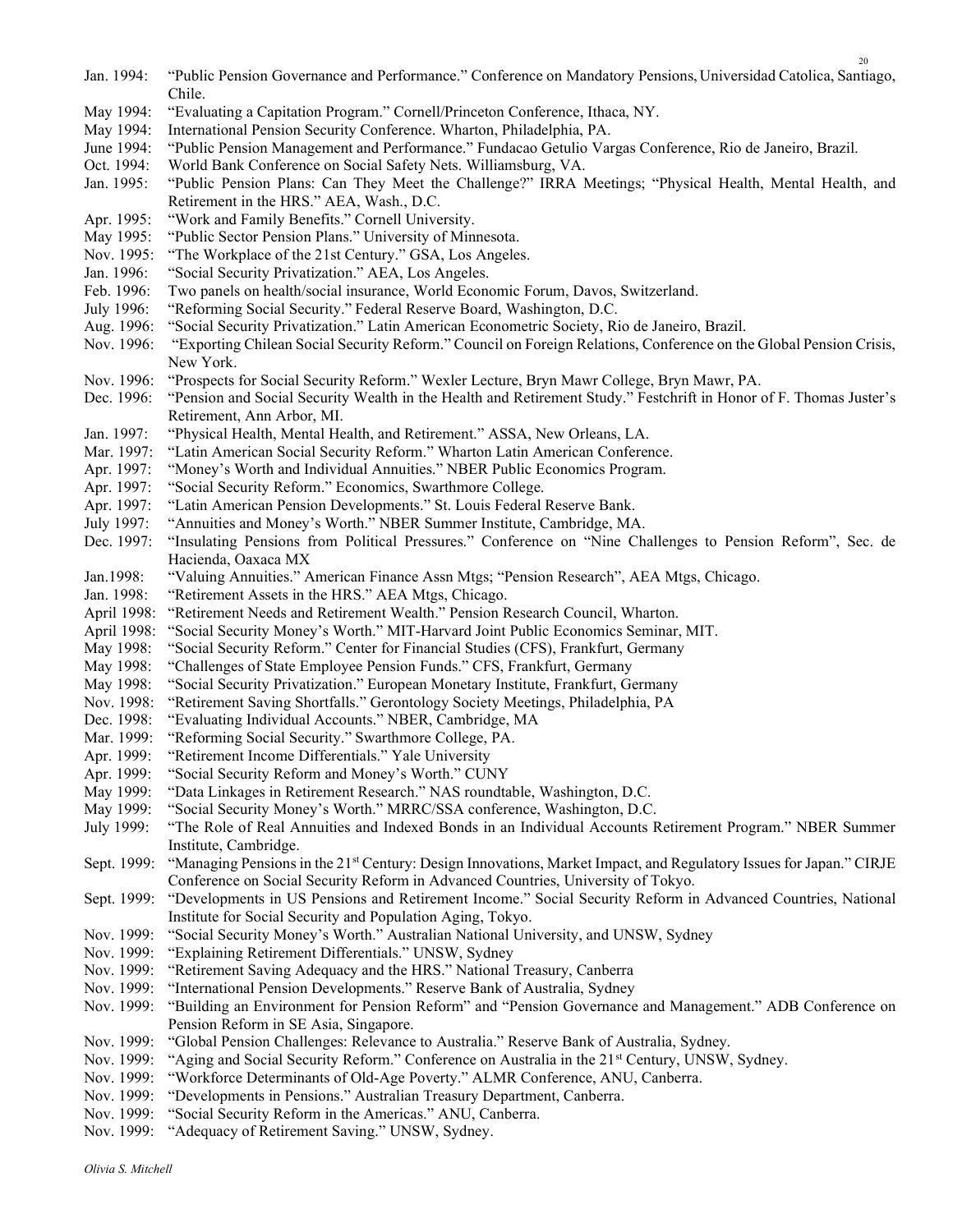Feb. 2000: "Inflation-Linked Annuities." NBER, Boston. May 2000: "Disability, Early, and Normal Retirement." Retirement Research Conference, Washington, DC July 2000: "Financial Innovations in Retirement Income." Singapore Management University, Singapore. July 2000: "Assessing the Impact of Mortality Assumptions on Annuity Valuation" and "Financial Innovations in Retirement Income." 8<sup>th</sup> Annual Colloquium of Superannuation Researchers, Sydney Australia, July 2000. July 2000: "Developments in Pensions and Retirement Income." Pension Theory Research Group, Tokyo, Japan. Sept. 2000: "International Developments in Annuity Markets" and commentary on Burtless/Bosworth project, International Forum of the Collaboration Projects, Osaka, 2000. Jan. 2001: "Annuities, Mortality Risk, and Inflation." AEA meetings, New Orleans. Mar 2001: "Annuity Markets in Asia and Australia." SMU, Singapore Mar 2001: "New Evidence on Pension Administrative Expenses." ESRI, Tokyo Mar 2001: "Estimating International Adverse Selection in Annuity Markets", NUPRI, Tokyo. May 2001: "Developments in Decumulation: The Role of Annuity Products in Financing Retirement." Bundesbank Conference on Aging, Financial Markets, and Monetary Policy, Frankfurt. May 2001: "Eligibility for Social Security Disability Insurance." RRC Conference, Washington DC. June 2001: "ABCs of Pension Reform", "Pension Decumulation," "Building Support for Pension Systems." World Bank Retreat on Pension Reform, Kennedy School, Harvard. July 2001: "Public Pension Systems in the United States." FGV, Sao Paolo, Brazil July 2001: "New Roles for Pensions in Development." SMU, Singapore July 2001: "Annuities in Defined Contribution Pension Systems." UNSW, Sydney July 2001: "New Evidence on Pension Costs." UNSW, Sydney Sept. 2001: "Strengthening US Public Pension Management." World Bank Public Pension Fund Management Conference, DC. Jan. 2002: ASSA Session on Retirement Policy, Atlanta. Feb. 2002: "Pension Reform in Japan", and "Pension Governance and Performance." ESRI Conference, Tokyo Feb. 2002: "Challenges to US Pensions." Japanese Pension Research Council, Tokyo Feb. 2002: "Disability and Linked Data." LDI Executive Committee Mar. 2002: "A Critique of the President's Commission to Strengthen Social Security Final Report: Comments." American Enterprise Institute, Washington, D.C. Apr. 2002: "Company Stock and Retirement Plan Diversification." NBER, Cambridge, MA May 2002: "Global Pension Reform." Dept of Finance, Univ. of Frankfurt May 2002: "The Report of the President's Commission to Strengthen Social Security." Retirement Research Conference, D.C. June 2002: "Global Pension Reform." Univ. of Mannheim June 2002: "Annuities in an Ageing World." Turin, Italy. July 2002: "Company Stock and Retirement Plan Diversification." UNSW Sydney. July 2002: "Social Security Guarantees." NBER, Cambridge, MA. July 2002: "Paths to Reforming Social Security." Harvard Social Security Project, Cambridge, MA. Dec. 2002: "Forms of Pension Guarantees." Center for Strategic and International Studies, Washington, DC Jan. 2003: "Understanding Pension Guarantees;" "The Option to Buy-Back a Defined Benefit Promise" and Chair/Discussant, ASSA meetings, Washington, DC. May 2003: "Lifetime Earnings Variability and Retirement Wealth." RRC Conference, Washington, D.C. June 2003: "Old-Age Pension System Reform in the English-Speaking Caribbean: A Policy Assessment." Barbados. July 2003: "Earnings Variability and Retirement Wealth." UNSW Sydney Sept. 2003: "Housing Equity and Senior Security." Presented at the 2003 ESRI International Conference, Tokyo Japan. Sept. 2003: "Global Pensions Challenges." ACPM meetings, Canada. Nov. 2003: "Educating the Pension Participant." World Bank Contractual Saving and Insurance Conference, Washington, DC. Jan. 2004: "Betting on Death and Capital Markets" with R. Maurer; and "Pension Guarantees" with Alex Muermann; session chair; AEA meetings, San Diego. Jan 2004: "Global Pension Challenges" and "Developments in Retirement Research." Dept of Economics, Universidad de Chile, Santiago. Feb. 2004: "Household Portfolio Management in Japan." ESRI International Conference of Collaborators, Tokyo. Feb. 2004: "The Global Pension Challenge and Implications for Japan." Hosei University, Tokyo. Mar. 2004: "The Need for Annuities." Accademia dei Lincei, Rome. Mar. 2004: "Social Security Reform Prospects and Research Issues." Economics, Washington Univ. St. Louis. Mar. 2004: "Prospects for Social Security Reform." Weidenbaum Center, Washington Univ. St. Louis. June 2004: "Challenges for Global Pensions," NZ Assn of Economists, Wellington. June 2004: "Developments in Retirement Portfolios." NZ Treasury and ORC, Wellington. July 2004: "Pension Governance and Performance," UNSW Superannuation Conference, Sydney.

Dec. 1999: "Social Security Money's Worth." UNSW, Sydney.

Jan. 2000: "A Benefit of One's Own." AEA, Boston.

Aug. 2004: "Health and Annuities in an Aging Population." NBER Summer Institute, Cambridge.

Olivia S. Mitchell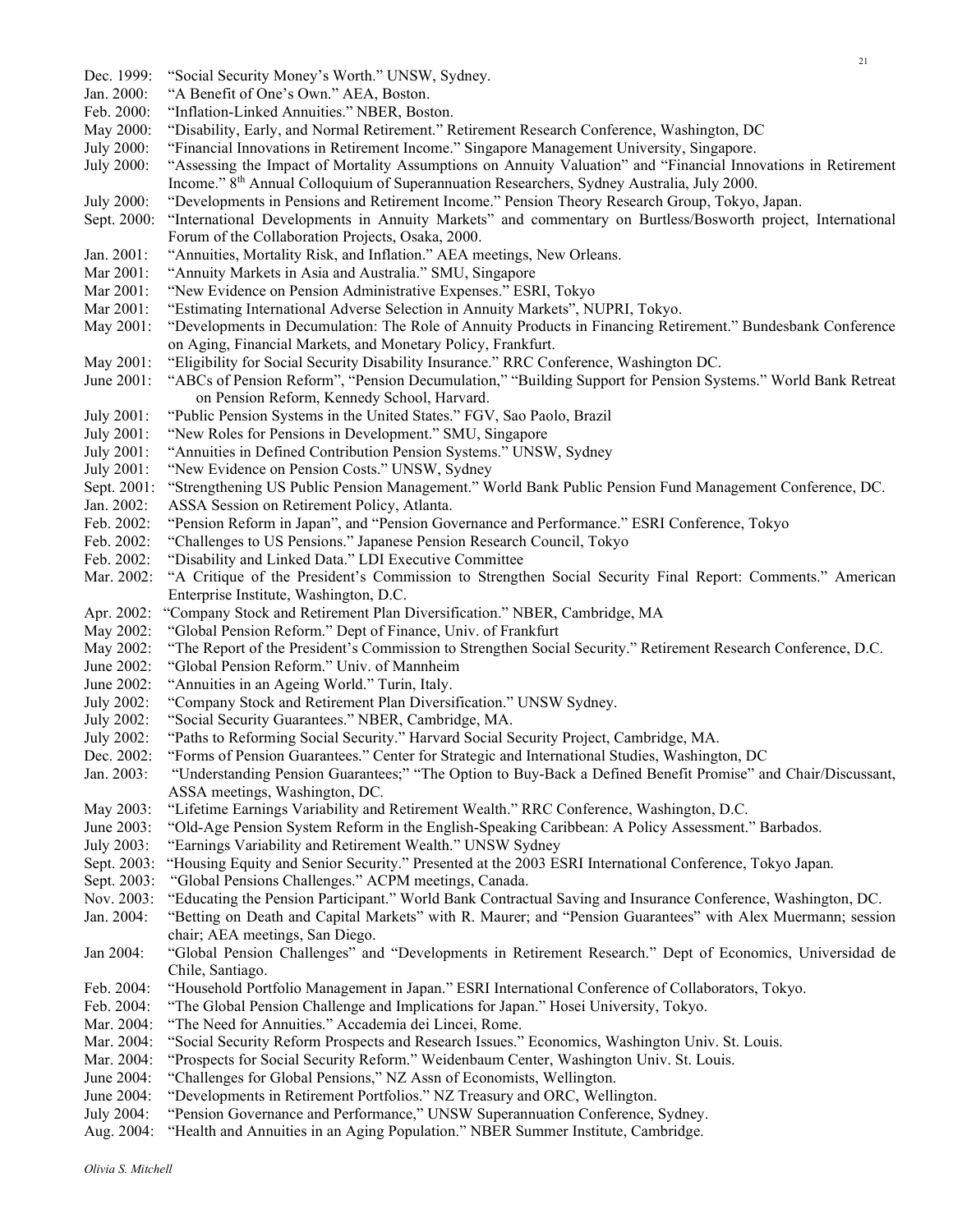Sept. 2004: "Pension Governance in Japan and New Zealand." World Bank Public Pension Conference, Washington. Oct. 2004: "Challenges for Retirement Financing." 27th Engle Lecture, American College, Bryn Mawr, PA. Jan. 2005: "Developments in Chilean Pension Reform." Universidad de Chile, Santiago. Mar. 2005: "Challenges facing US Pensions." Netspar at Tilburg University, Netherlands. May 2005: "Better Pensions for the Better Paid?" RAND, Santa Monica. May 2005: "Lessons from LA Pensions for US Old-Age System Reform." AIOS-WB-IDB Conference, Santo Domingo. June 2005: "Behavioral Finance and Pensions." Symposium 'Economics and Finance of an Aging Society,' Universitat Zurich, Switzerland. June 2005: Three lectures on pension structure and design. Netspar Conference, Amsterdam, Netherlands. Also industry lecture, Lessons for Pension Plan Sponsors from Behavioral Finance" July 2005: "SRI in Japanese Pension Funds." 13<sup>th</sup> Annual CPS conference, Sydney July 2005: "401(k) Pension Plan Design." NBER Summer Institute, Cambridge. Aug. 2005: "Financial Literacy and Retirement Planning." RRC Conference, Washington, D.C. Sept. 2005: "Debating Social Security Reform." The Ford School of Public Policy, Univ. of Michigan, Ann Arbor. Oct. 2005: "Do People Know Basic Economics?" Dartmouth Conference on Effective Financial Education, Hanover Dec. 2005: RIETI International Symposium on the Evaluation of the 2004 Pension Reforms and the Direction of Future Reforms Dec. 2005: "Turning Workers into Savers." SMU, Singapore. Dec. 2005: "The Japanese Pension Reform of 2004." REITI, Tokyo Japan. Feb. 2006: "Notional Defined Contribution Pensions in Japan." ESRI Tokyo Japan. Feb. 2006: "The Chilean Pension Reform at 25." Atlanta Federal Reserve Conference. July 2006: "Financial Innovations for an Aging World." G-20 Workshop on Demography and Financial Markets, Sydney Sept 2006: "The Inattentive Participant." SMU Dept of Finance, Singapore. Sept. 2006: "Financial Products for Global Aging." Shibusawa Seminar, University of Pennsylvania and Villanova Univ. Sept. 2006: "Pension Reform in Chile." Woodrow Wilson School, Princeton University. Nov. 2006: "Reforming Pension Reform." IDB Washington, D.C. Feb. 2007: "Aging and Financial Stability." IMF/DNB Seminar, Washington, D.C. Mar. 2007: "Demographics and Finances of Baby Boomers." The Q Group, The Cloister, GA. Mar. 2007: "Trading patterns in 401(k) Plans." MRRC and US Social Security Administration. May 2007: "Pension Switching in Chile." NBER. June 2007: "Choice and Costs in Provision for Retirement." SMU Singapore July 2007: "Civil Servant Pension Reform." UNSW Superannuation Conference, Sydney. Jan. 2008: "Planning and Financial Literacy: How Do Women Fare?" AEA meetings, New Orleans. Jan. 2008: "Enhancing Retirement Security." Singapore Mgmt University, Singapore. Mar. 2008: "Managing Public Investment Funds." Economic and Social Research Institute Meeting, Tokyo. Mar. 2008: "Asset Allocation and Location over the Life Cycle." MRRC Researcher Conference, Ann Arbor. May 2008: "Pensions for the Future: Developing Individually Funded Programs." FIAP Conference, Lima Peru. Jan. 2009: "Annuity Markets in Chile." International Conference on Annuities Markets: Structure, Trends and Innovations, Hitotsubashi Collaboration Center, Tokyo. Feb. 2009: "Financial Literacy in Times of Turmoil." Washington DC conference with Brookings Institution and the Retirement Security Project and discussant. Jan. 2009: "Human Capital Risk and Pension Outcomes." World Bank/OECD/ING/BBVA/VB Research Workshop on the Performance of Privately Managed Pension Funds, Mexico City. Mar 2009: "Pension Efficiency." MRRC Researcher Conference, Ann Arbor. June 2009: "Extending Life Cycle Models of Optimal Portfolio Choice: Integrating Flexible Work, Endogenous Retirement, and Investment Decisions with Lifetime Payouts." Finance Dept., Goethe Univ. of Frankfurt. Oct. 2009: "International Pension Challenges." Keynoter, IAA LIFE and AFIR Colloquim, Munich. Jan 2010: "Retirement Research Using the HRS." SSA. Mar 2010: "Financial Literacy and Household Wealth Accumulation" and "Identifying the Impact of Financial Literacy." Universidad de Chile, Santiago. Mar. 2010: "Measuring Financial Literacy." Colombian Central Bank Conference, Cartagena. Apr. 2010: "Borrowing From Yourself: Loans in 401(k) Plans" and "Reform Options for Social Security." MRRC, Michigan. June 2010: "Financial Literacy and Retirement Accumulations." MEA SAVE conference, Deidesheim, Germany. June 2010: "Behavioral Finance and Retirement Plan Design" and "Personal Pension Guarantees." University of Frankfurt. June 2010: "Financial Literacy and Retirement Accumulations." University of Frankfurt. July 2010: "Longevity Risk: What's the Liability?" World Risk and Insurance Economics Congress, Singapore. Oct. 2010: "Managing Risks in Defined Contribution Plans: What Does the Future Hold?" Brookings-Nomura-Wharton Conference on Financial Markets, Washington, D.C. Nov 2010: "Pensions in the Wake of the Financial Crisis." UNSW, Sydney. Nov. 2010: "Linking Financial Literacy and Retirement Wellbeing," Centre for Silver Security, SMU Singapore. Nov 2010: "Defaulting on Yourself: 401(k) Loans," FLRC First Annual Conference, Washington, DC.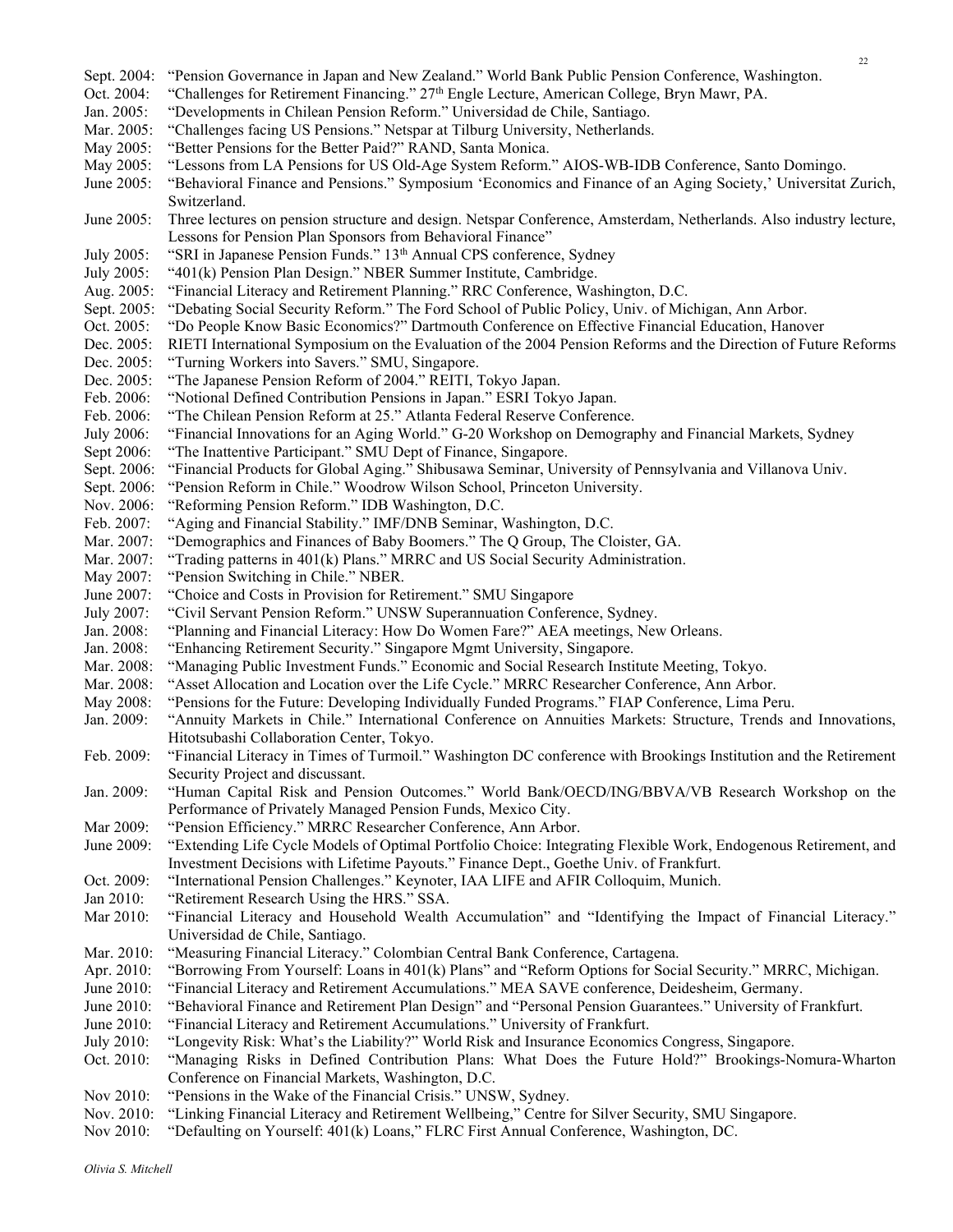- Apr. 2011: "Valuing the Social Security Annuity: A Proposal," FLC Meeting, Harvard Law School.
- Apr. 2011: "First-Round Impacts of the Chilean Social Security Reform." MRRC Researcher Conference, Ann Arbor.
- May 2011: "When States Go Broke." Stanford Law School.
- June 2011: "Financial Literacy, Impatience, and Retirement Wealth." LMU, Munich.
- July 2011: "How Financial Literacy and Impatience Shape Retirement Wealth and Investment Patterns." UNSW, Sydney.
- July 2011: "Framing Effects and Expected Social Security Claiming Behavior." NBER Summer Institute.

Aug. 2011: "Lifecycle Impacts of the Financial and Economic Crisis on Household Optimal Consumption, Portfolio Choice, and Labor Supply." Retirement Research Consortium, Washington, D.C.

Sept. 2011: "Framing Effects and Expected Social Security Claiming Behavior." Financial Literacy Center Workshop, Washington, D.C.

- Oct. 2011: "Financial Literacy and Impatience: Effects on Investment Behavior." Federal Reserve Board and George Washington University School of Business, Kickoff lecture for the Financial Literacy Seminar Series.
- Jan. 2012: "Retirement Preparedness, Financial Literacy, and Impatience." AEA meetings, Chicago.
- Jan. 2012: "Financial Literacy and Household Wealth Accumulation." AEA meetings, Chicago.
- Jan. 2012: "Regulating Annuities in Competitive Markets." World Bank 5<sup>th</sup> Contractual Savings Conference, D.C.
- Apr.2012: "Optimal Financial Knowledge and Wealth Inequality." MRRC, Univ. of Michigan.
- May 2012: "Reinventing Retirement in Challenging Times." Economics Festival, Trento, Italy.
- June 2012: "Problems in Managing Longevity Risk." NETSPAR Conference, Paris, France.
- June 2012: "Optimal Knowledge and Wealth Inequality." FLC Conference, Washington, DC.
- June 2012: "A Conversation about Annuities: The Storm to Come," FLC Conference, Washington, DC.
- July 2012: "Economic Perspectives on Population Aging." Australian Economic Conference, Melbourne, AU.
- July 2012: "Life Cycle Implications of the Financial and Economic Crisis." Australian Economic Conference, Melbourne, AU.
- July 2012: "Complex Annuities." UNSW Superannuation Conference, Sydney, AU
- Oct. 2012: "Financial Sophistication: What, Why, and For Whom?" CIRPEE Conference, Montreal.
- Nov. 2012: "Financial Literacy and Financial Decision Making: Evidence and Implications for Financial Education." TIAA-CREF Institute, NYC.
- Apr. 2013: "The Economics of Financial Literacy." Dept of Finance, Accounting, and Statistics, Vienna University of Economics and Business, Vienna, Austria.
- Apr. 2013: "Retirement in the US and Japan: Early Findings from JSTAR and the HRS." MRRC University of Michigan
- June 2013: "Optimal Household Portfolios with Longevity Protection." BEPP, Wharton School, Philadelphia.

.July 2013: "ADLs and Nursing Home Admittance: Evidence from US." Centre for Silver Security conference on Retirement Readiness: Income Adequacy, Long-term Care and Social Well-being, SKBI/SMU, Singapore.

- July 2013: "Optimal Financial Knowledge and Wealth Inequality." Superannuation Conference, UNSW, Sydney.
- Aug. 2013: "How Does Retiree Health Insurance Influence Public Sector Employee Saving?" NBER, Jackson Hole.
- Aug. 2013: "Debt and Debt Management among Older Adults," with A. Lusardi, RRC Conference, Washington, D.C.
- Sept. 2013: "Integrating Investments, Insurance, Social Security, and the Family: New Developments in Life Cycle Portfolios."
- Goethe University conference on Funded Pensions and Social Security over the Life Cycle. Frankfurt.
- Sept. 2013: "Population Aging and Workplace-Related Pensions" with J Piggott. Harvard-CEPAR Workshop on the Economics of Population Aging. Cambridge.
- Oct. 2013: "Lump Sums or Annuities?" SIEPR Conference, Stanford.
- Jan. 2014: "Optimal Life Cycle Portfolio Choice with Variable Annuities Offering Liquidity and Investment Downside Protection." ARIA meetings, ASSA.
- Mar 2014: "How Family Status and Social Security Claiming Options Shape Optimal Life Cycle Portfolios." Dept of Finance, Norwegian School of Economics.
- Apr 2014: "Family Status and Social Security Claiming: Impact on Optimal Portfolios." MRRC Researcher Workshop, Ann Arbor.
- Apr. 2014: "The Financial Impact of Longevity Risk." NBER Insurance program.
- Apr 2014: "Complexity of Choice and Defined Contribution Plan Design." PRC/TIAA-CREF Institute Conference. Washington, DC.
- May 2014: "Delayed Claiming and Social Security Lump Sums." IZA, Bonn.
- May 2014: "Evidence-based Information for Policy Making." NIA/NAS Conference on Longitudinal Micro Data, Mexico City.
- July 2014: "Target Date Funds in the Pension Portfolio." Presentation for the CPF Advisory Board, Singapore.
- July 2014: "Financial Education and Preparedness: Evidence from Singapore." Citi Foundation/SMU conference, Singapore.
- July 2014: "Pension Challenges Around the World." Superannuation Conference, UNSW, Sydney.
- July 2014: "How Family Status and Social Security Claiming Options Shape Optimal Life Cycle Portfolios." Superannuation Conference, CEPAR/UNSW, Sydney.
- Sept. 2014: "Streamlining the DC Menu." TIAA-CREF/PRC Researcher Workshop, NY.
- Nov. 2014: "Will They Take the Money and Work?" W. R. Berkley Research Seminar, St. John's University, NY.
- Apr. 2015: "Narrow Framing and LTC Insurance." Univ. of Michigan, Ann Arbor.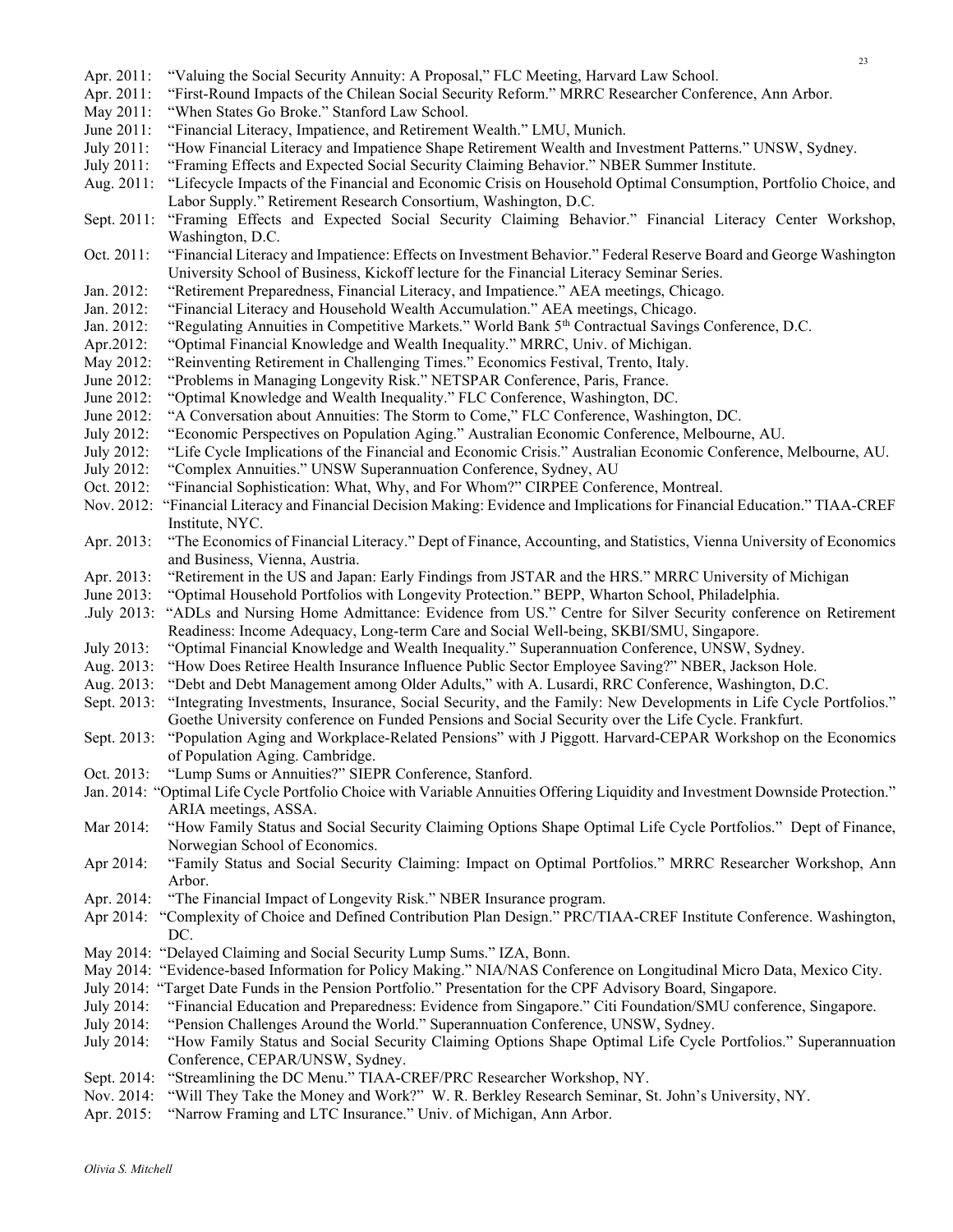- July 2015: "Developments in Annuitization: Chile, Singapore, and the US" and "Evaluating Program Effectiveness of Financial Knowledge Programs." Superannuation Conference, CEPAR/UNSW, Sydney.
- Sept. 2015: "Analyzing Peoples' Willingness to Delay Social Security Claiming." Brookings Institution, Washington, D.C.
- Oct. 2015: "Public/Private Saving Challenges in an Aging Economy." NABE annual meeting, Washington, DC.
- Nov. 2015: "Helping America Plan for Retirement." Brookings Institution, Washington, D.C.
- Nov. 2015: "Optimal Financial Literacy, Wealth Inequality, and Program Evaluation." Temple University Dept. of Risk and Insurance.
- Jan. 2016: "Evaluating the Impact of Workplace Financial Education Using a Life Cycle Model," and "Optimal Life Cycle Portfolio Choice with Variable Annuities Offering Liquidity and Investment Downside Protection." AEA meetings, San Francisco.
- Feb. 2016: "Meeting East Asia's Aging Challenge." Discussion of World Bank volume on aging in East Asia and the Pacific.
- May 2016: "Simplifying Choices in Defined Contribution Retirement Plan Design," MRRC Researcher Workshop, UMich.
- May 2016: "Older Women's Labor Market Attachment, Retirement Planning, and Debt," NBER WWL conference, Cambridge.
- May 2016: "Economic Security and Older Adults," WEF /UPenn Conference on Aging and Cognition.
- June 2016: "Financial Literacy and Retirement Security: Global Developments." OECD Pension Research Network, Paris.
- June 2016: "Financial Literacy around the World," SMU/CPF Singapore.
- July 2016: "Simplifying Choice in the DC Environment," Superannuation Conference, UNSW Sydney.
- Aug. 2016: "Time Discounting and Economic Behavior." MRRC/Treasury/SSA Financial Security Research Symposium, Washington, D.C.
- Aug. 2016: "Incentivizing Delayed Retirement." World Bank Global Pension and Savings Conference, Washington, DC.
- Oct. 2016: "Older Peoples' Willingness to Delay Social Security Claiming," TIAA Institute, NYC.
- Oct. 2016: "Financial Literacy and Financial Markets," University of Minnesota Law School.
- Nov. 2016: "Borrowing Against Your Future: 401(k) Loans and Defaults." NTA Conference, Baltimore.
- Jan. 2017: "Putting the Pension Back in the Retirement System," AEA meetings, Chicago.
- Apr. 2017: "Policy Challenges of Financing Longevity," Keynoter, Stanford University.<br>Mav 2016: "Putting the Pension Back in 401k Plans," Lillywhite Award Presentation, EF
- "Putting the Pension Back in 401k Plans," Lillywhite Award Presentation, EBRI Conference, Washington DC.
- June 2016: "Putting the Pension Back in 401k Plans," TIAA/PRC Researcher Symposium, Washington, DC.
- July 2016: "Putting the Pension Back in 401k Plans," CEPAR Superannuation Conference, UNSW, Sydney.
- July 2017: "Financial Literacy and Portfolio Complexity," SMU SLP conference, Singapore.
- July 2017: "Policy Challenges of Financing Longevity," 8<sup>th</sup> China International Joint Conference between Tsinghua University and Cass Business School on Insurance and Risk Management, Guilin, China.
- Sept. 2017: "Enhancing Risk Management in an Aging World." Geneva Risk Economics Lecture for the European Group of Risk and Insurance Economists, London.
- Nov. 2017: "Probability Weighting and Household Portfolio Choice: Empirical Evidence" TIAA Institute, NYC.
- Jan. 2018: "Putting the Pension Back into 401(k) Plans," AEA meetings, Philadelphia.
- Mar. 2018: "Optimal Social Security Claiming Behavior under Lump Sum Incentives: Theory and Evidence," MRRC workshop, University of Michigan.
- April 2018: "Financial Literacy and Financial Decisionmaking," Keynote GWU Cherry Blossom Institute Conference, Washington, D.C.
- June 2018: "Delaying Social Security Claiming." ShanghaiTech/CEPAR conference on "Population Aging: Institutional and Policy Innovation," Shanghai.
- June 2018: "Older Peoples' Willingness to Delay Social Security Claiming," NBE/SAIF Conference on Retirement Security, Jiao Tong University, Shanghai.
- July 2018: "Financial Literacy and Wealth Inequality." Keynote, Superannuation Conference, CEPAR-UNSW, Sydney.<br>July 2018: "Retirement Preparedness of the Self-Employed in Singapore," SMU Roundtable, Singapore.
- "Retirement Preparedness of the Self-Employed in Singapore," SMU Roundtable, Singapore.
- Jan. 2019: "Financial Fraud among Older Americans: Evidence and Implications." AEA meetings, Atlanta.
- May 2019: "Early Results: OregonSaves." SSA, Washington DC.
- May 2019: "Automatic Enrollment in 401(k) Annuities: Boosting Retiree Lifetime Income." Northwestern University.
- June 2019: "Insurance Opportunities for an Aging World." Life Insurance Association of Japan, Tokyo.
- June 2019: "Opportunities of the Longevity Economy." G-20 meetings, Tokyo.
- Nov. 2019: Keynote address, 2019 2nd CEAR-RSI Household Finance Workshop, Montreal.
- May 2020: "Better Retirement Systems Post Pandemic." Presentation to the Department of Finance, Hebrew University. Online. June 2020: "Financial Literacy and Retirement Security" Presentation to the Committee to Understand the Aging Workforce and Employment at Older Ages, National Academies of Sciences, Engineering, and Medicine. Online.
- June 2020: "How Persistent Low Expected Returns Alter Optimal Life Cycle Saving, Investment, and Retirement Behavior." Presentation to the International Pension Research Association Conference, OECD/IOPS CEPAR/Netspar/PRC joint event. Online.
- June 2020: "Understanding Debt in the Older Population." Presentation to the TIAA Institute Fellows Symposium. Online.
- July 2020: "Better Retirement Systems in the Wake of the Global Pandemic." Presentation to the Inter-American Development Bank, and the Pensions in Latin America and the Caribbean Network (PLAC Network). Online.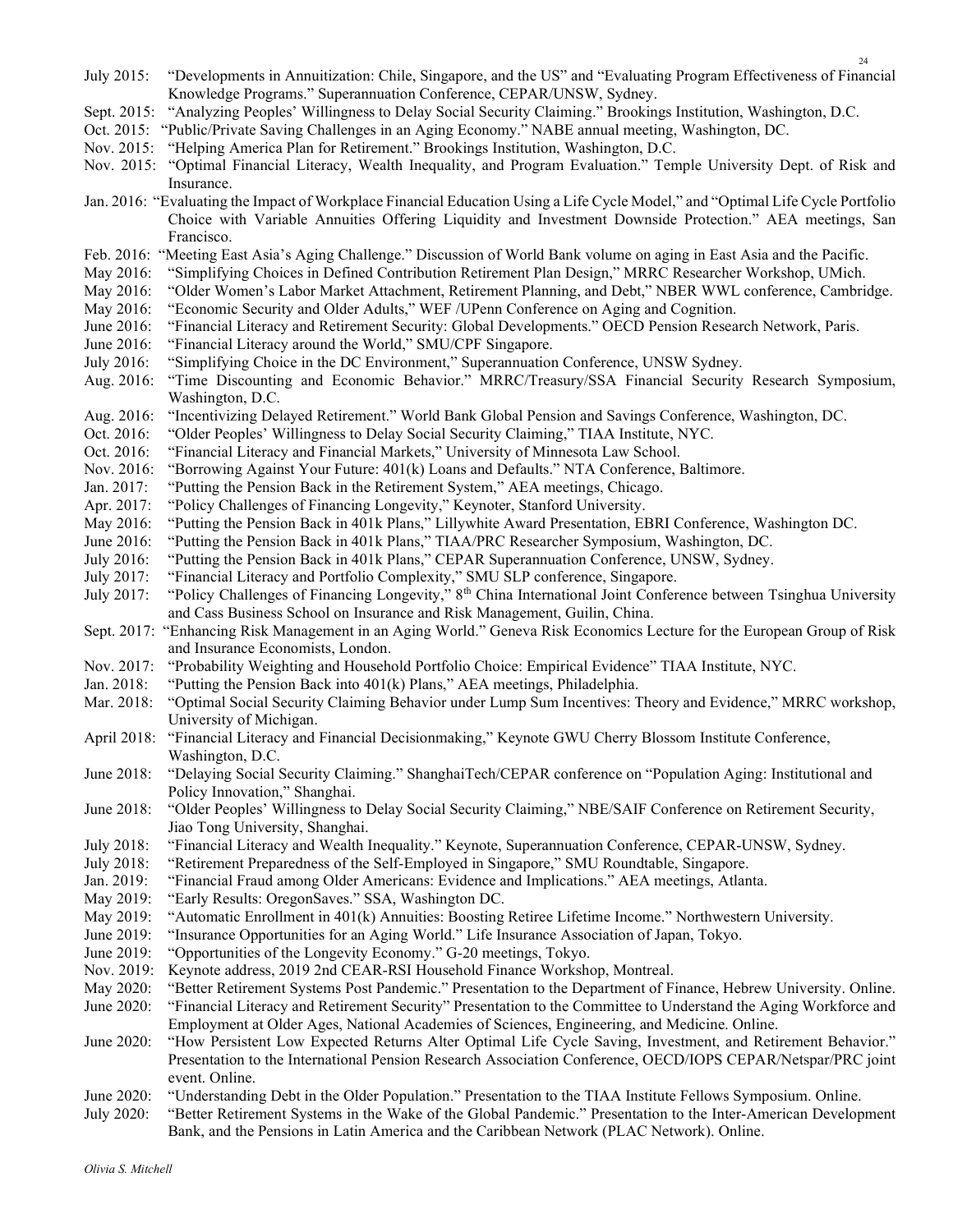- July 2020: "Rebuilding Retirement Systems Post Pandemic." Presentation for the 2020 NBER Summer Institute Aging Program. Online.
- July 2020: "Building Better Retirement Systems in the Wake of the Global Pandemic." Presentation to "Wharton on the Markets." Online.
- Aug 2020: "Pensions and the Pandemic." Presentation to the Dept. of Economics & Finance, Universidad del Pacifico, Lima, Peru. Online.
- Aug 2020: "Rebuilding Retirement Systems post-COVID-19." Keynote Presentation, Swedish House of Finance (SHoF) at the Stockholm School of Economics conference on Consumer Behavior in Financial Markets. Online.
- Sept. 2020: "The Future of Pensions Post-COVID-19." Keynote Presentation, NBER conference on 'Employer Challenges in Financing and Managing Pension Plans.' Online.
- Oct. 2020: "Pensions in a Post-COVID Era." Keynote Presentation, Global Pensions Program, InterAmerican Development Bank. Online.
- Dec. 2020: "2020 Pension Outlook," Working Party on Private Pensions, Directorate for Financial and Enterprise Affairs, OECD. Online.
- Dec. 2020. "Pensions and COVID-19: The Global Experience." Keynote for IPRA global seminar, UNSW. Online.
- Jan. 2021: "Pensiones y Seguro Social: Mitos, Realidades, Y Desafiós." Presentation for ICARE conference, Santiago, Chile. Online.
- Feb. 2021: "Would Raising the Minimum Distribution Age for Retirement Accounts Enhance Old Age Security?" The Savings and Retirement Foundation, Washington D.C. Online.
- Jul. 2021: Keynote speech, 24<sup>th</sup> International Congress on Insurance: Mathematics and Economics. "Developments in Pension Design: Guarantees & Default Annuities." Online.
- Sept. 2021: Panelist, "Building a Better Retirement System," Brookings Institution.

### Other Conference Participation:

- Oct. 1979: US AID Conference on Employment Planning, Rio de Janeiro, Brazil.
- Apr. 1980: HIIS Conference, Harvard, Cambridge.
- June 1980: Conference on Longitudinal Data Analysis, NORC and the University of Chicago.
- July 1980: NBER Conference on Pensions, Cambridge.
- Oct. 1980: Latin American Studies Association Conference, Bloomington.
- Spr. 1980: Economics of Aging Conference, Gerontological Society of American, Toronto.
- Spr. 1982: Pensions and the National Economy Conference, NBER, Amelia Island.
- May 1983: Economics of Trade Unions Conference, NBER, Cambridge.
- Mar. 1984: Pensions and Retirement Conference, NBER, San Diego.
- Oct. 1985: Taxing Employee Benefits Conference. EBRI, Washington, D.C.
- Dec. 1985: Discussant, Session on Pensions, AEA Meetings, NY City.
- Feb. 1987: Discussant, Conference on "Issues on Contemporary Retirement." Hoover, Stanford.
- Dec. 1988: Discussant, Session on "The Older Worker" and "Employee Benefits," IRRA Meetings, and Chair, "Labor Market Transitions of Women." AEA, New York City.
- May 1989: "Do Compensation Policies Matter?" Conference. ILR/Cornell, Ithaca.
- Jul. 1989: "Company Personnel Policies in an Aging Society." Conference, Duke, Durham, NC.
- Nov. 1989: "Labor Markets in the 1990's Conference." NBER, Cambridge.
- Dec. 1990: Discussant, Session on "Faculty Retirement", AEA, Washington, D.C.
- Oct. 1991: Frontier Research in IR Conference, Wharton.
- Nov. 1991: Discussant, "New Research on the Minimum Wage." Conference. ILR/Cornell, Ithaca.
- May 1992: Participant, NBER Conference on "International Labor Markets."
- Jan. 1993: Chair of "Social Insurance" panel, ES meetings, Anaheim, CA.
- May 1993: Discussant, PRC Retiree Health Insurance Conference, Wharton.
- May 1993: Chair, Session on "Minority Education." ILR/Cornell, Ithaca.
- June 1993: Hosted conference "Health Insurance in Labor Market." ILR/Cornell, Ithaca.
- Nov. 1993: Workers Compensation Conference, NCCI and Wharton School, U. of Penn.
- May 1994: EBRI Policy Forum, Washington, D.C.
- May 1994: Hosted PRC conference on "International Pension Security." Wharton.
- Oct. 1994: NAS Conference on "Retirement Income Security."
- Jan. 1995: Organizer, Chair and Discussant for IRRA Session on "Retirement Trends." Wash., D.C.
- Jan. 1995: Chair for AEA Session on "Pensions." Wash., D.C.
- May 1995: US DOL conference on "Pensions." Wash. D.C.
- May 1995: Hosted "Positioning Pensions." Conference, PRC Wharton.
- May 1995: CEPR conference on "Indexed Bonds.", Wash. D.C.
- July 1995: Franco-American Seminar, NBER, Cambridge
- Oct. 1995: Discussant, "HRS Early Results" workshop, Ann Arbor, MI.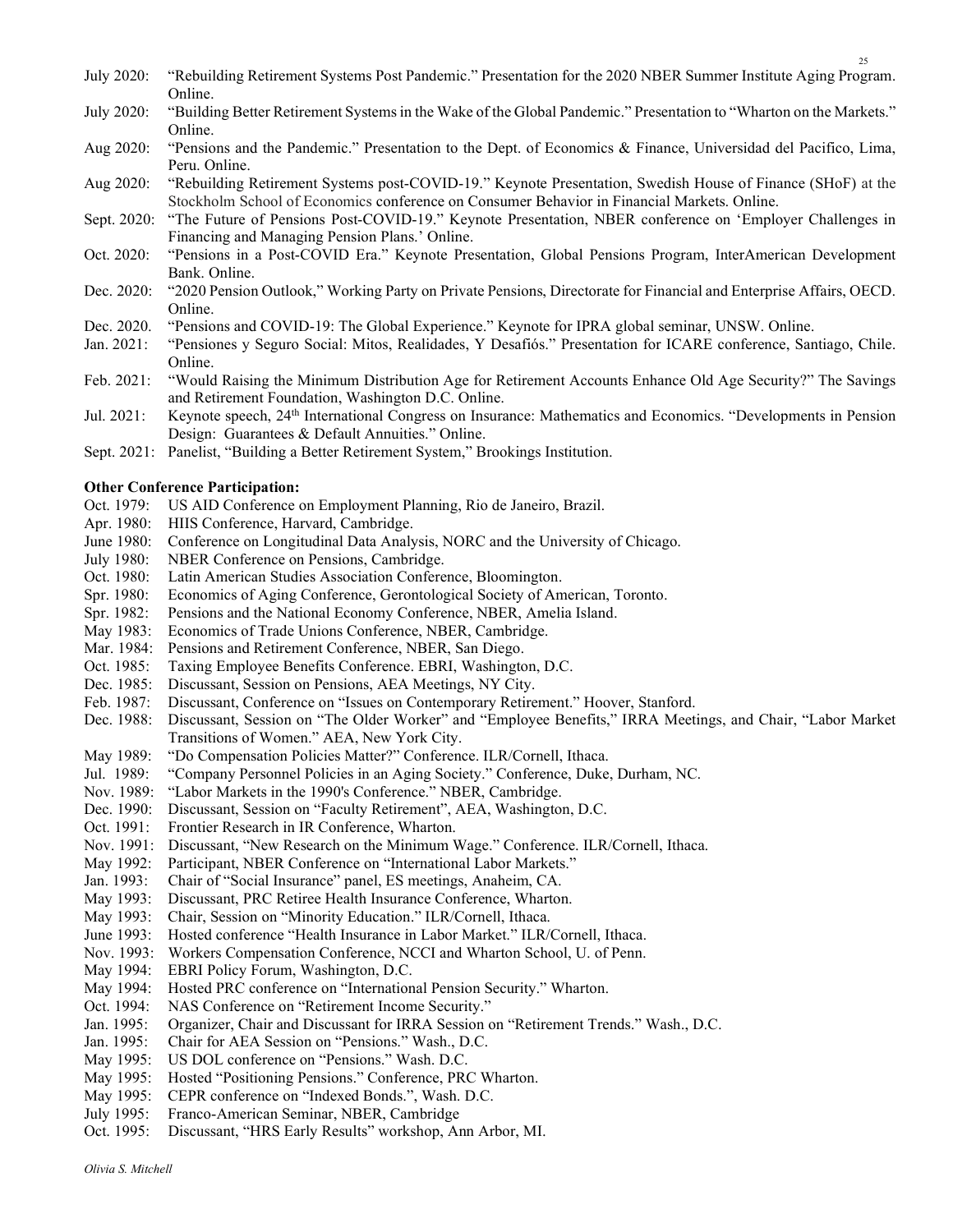- Mar. 1996: "Household Portfolio Behavior" Conference, Wharton.
- May 1996: "Risk Management in Insurance Firms", Wharton Financial Institutions Center
- May 1996: Hosted "Living With Defined Contribution Plans" Conference, PRC Wharton.
- June 1996: Wharton Spencer Stuart Directors' Institute, Wharton Executive Education.
- July 1996: NBER Summer Institute Programs on Aging, Public Economics, and Health Care, Cambridge, MA.
- Oct. 1996: Risk Management in Banking, Wharton Financial Institutions Center.
- Nov. 1996: Discussant at EDI/World Bank Conference on "Pension Systems: From Crisis to Reform." Washington, D.C.
- Nov. 1996: "Assessing Social Security Reform Alternatives." EBRI Policy Forum.
- Jan. 1997: Chaired three sessions at ASSA meetings, New Orleans.
- May 1997: Hosted "Social Security Reform" Conference, Pension Research Council, Wharton.
- May 1997: Participant, "Performance of Financial Institutions" Conference, Wharton
- Aug. 1997: Discussant, Amsterdam "International Economics of Aging" Conference.
- Sept. 1997: CEPR Conference on "Pension Taxation." Washington, D.C.
- Jan. 1998: Chair and organize CSWEP sessions on "Women and Retirement." AEA Meetings, Chicago.
- April 1998: Wharton Conference on "Household Portfolio Behavior." Philadelphia, PA.
- June 1998: Conference on "China's Economic Reforms and Development." China Center for Economic Research, NBER and Beijing University, Beijing, China
- Nov. 1998: Panel on "Women and Social Security Reform." Gerontology Society Meetings, Philadelphia, PA
- Jan. 1999: Discussant, "International Pension Reform." Session, AEA Meetings, NYC.
- Sept. 1999: Discussant, World Bank Conference on "New Ideas about Old-Age Security." Washington, DC.
- Mar. 2000: Participant, "Household Financial Decision Making." Rodney White Center for Financial Research, Wharton.
- May 2000: Participant, Rethinking Estate and Gift Taxation, Brookings.
- Feb. 2001: Discussant, NBER Insurance Program, Cambridge.
- Mar. 2001: Participant, "Household Financial Decision Making." Rodney White Center for Financial Research, Wharton.
- Mar. 2002-4: Participant, Rodney White Center for Financial Research, Wharton.
- July 2004: ASriA Conference, Singapore.
- Nov. 2004: Moderator, "Risk Management in Latin America." Wharton Latin American Business Roundtable.
- Jan. 2005: Discussant, two sessions at the AEA meetings, Philadelphia.
- Apr. 2005: Chair and discussant, "The Market for Annuities." World Bank Contractual Savings Conference, DC.
- Nov. 2005: "The Chilean Pension Reform at 25." Social Security Symposium, Santiago Chile.
- Nov. 2005: "Global Pension Challenges." Society of Actuaries, NY.
- June 2006: NBER/TAPES conference, Uppsala, Sweden.
- Mar. 2008: Discussant, International Forum on Labor Markets in Japan, Tokyo.
- Jan. 2009: Discussant, ASSA meetings.
- July 2009: Session Chair and two papers presented, UNSW Superannuation Conference, Sydney.
- Jan 2010: Discussant, ASSA meetings.
- June 2010: Moderator, Panel on "The Future of Real Estate." Wharton Global Alumni Reunion, Madrid.
- Jan. 2011: Discussant, ASSA meetings
- Mar. 2012: Wharton's Rodney White Conference on Household Portfolio Choice, Discussion of Health and Mortality Delta
- Aug. 2012: Discussant for two papers, NBER Conference on Public Pensions, Jackson, WY.
- Aug. 2013: Discussant on Annuitization, RRC Conference, Washington, DC.
- Jan. 2014: Chair and moderator, AEA and AFA sessions, ASSA, Philadelphia.
- Mar. 2015: Adv. Board, RAND Roybal Center Meeting, Washington, DC.
- April 2015: "Narrow Framing and Long-Term Care Insurance." Univ. of Michigan.
- May 2015: "Delayed Claiming and Social Security Lump Sums." IZA, Bonn.
- April 2015: "Complexity of Choice and Defined Contribution Plan Design." TIAA-CREF Institute Conference on Today's Choices, Tomorrow's Opportunity: Innovations in Retirement Policy and Practice. Washington, D.C.
- June 2015: "Retirement Security and Behavioral Economics." Conference on Behavioral Economics in Asia, NUS and Civil Service College, Singapore.
- Sept. 2015: "Delayed Social Security Claiming," Brookings Institution Conference "The Power of the Nudge." Washington, D.C.
- Sept. 2015: "Older Women's Work and Debt," NBER symposium on "Older Women Working." Cambridge, MA.
- June 2016: Global Future of Retirement Conference, P&I, Washington, D.C.
- July 2016: "Working Women and Long Term Care in Japan," ESRI Conference, Tokyo.
- July 2017: "Comprehensive Income Products for Retirement," CEPAR Superannuation Conference, UNSW, Sydney.
- Jan 2020: Chair and Discussant, AEA meetings. Session on annuitization.
- Jan. 2021: Organized & moderated AEA session on "Household Consequences of the Coronavirus and Its Aftermath: Microeconomic Outcomes. Online.
- Apr. 2021: Discussant, CEPR 6<sup>th</sup> European Conference Workshop on Household Finance. Online.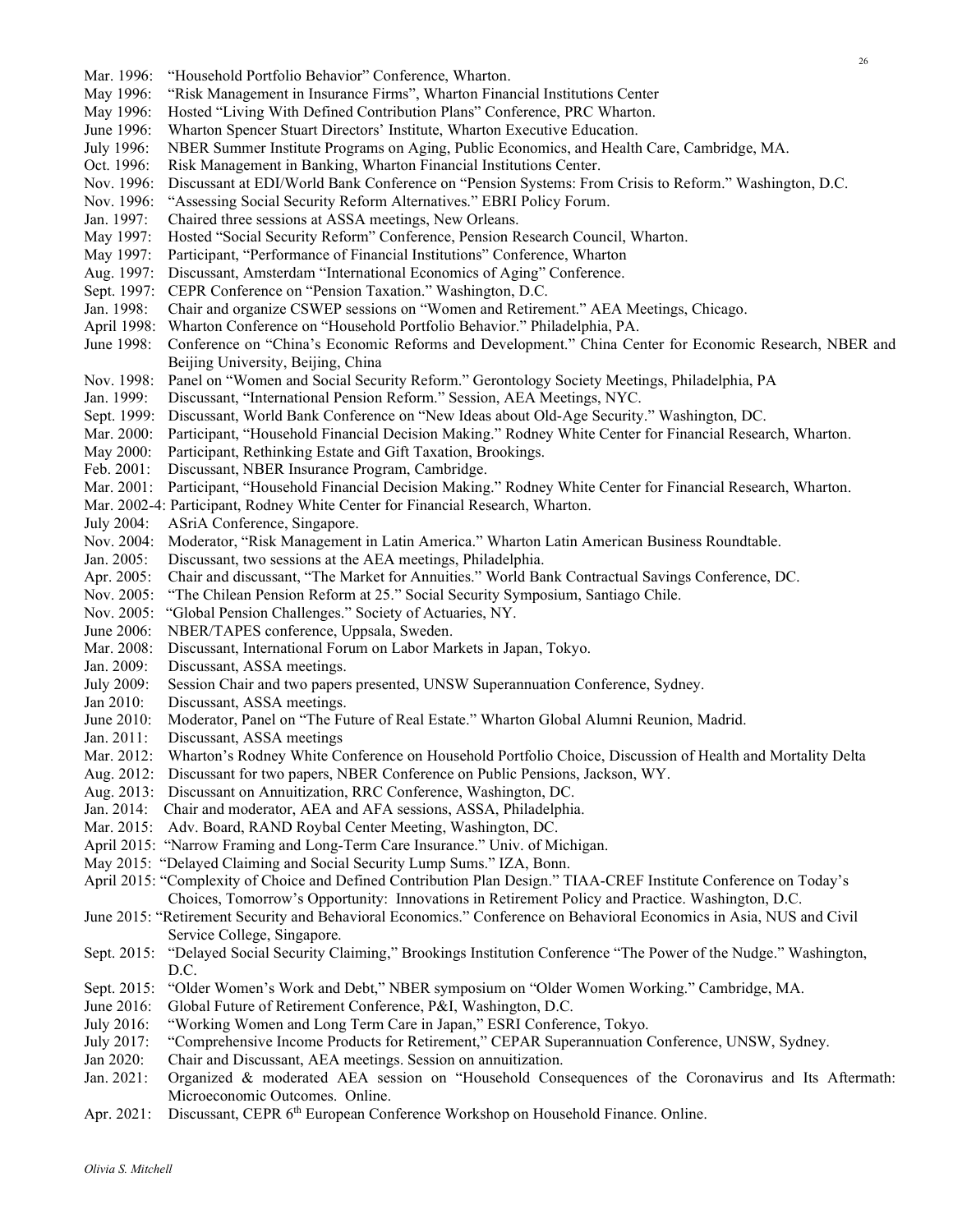- Jun 2021: IPRA Conference on Pensions Emerging from COVID; Moderator for session on Climate Change and Pensions. OECD, Paris. Online.
- Aug. 2021: Moderator, Panel for Retirement & Disability Research Consortium Conference, Understanding the effects of the Pandemic on Retirement & Disability. Washington, DC. Online.

# Testimony and Public Service Presentations:

Fall 1979, 85; Sp 80, 85: "Women, Work, and Development." Trade Unions and Development, Cornell, Ithaca.

- Fall 1979, 85: Research Report for Cornell University Council Members and Trustees, Ithaca.
- Sep. 1980: Discussion with President of Federation of Dutch Trade Unions, Ithaca.
- Sep. 1980: "Trends in the Labor Market." ILR Conference on Contemporary Labor Force Issues, Ithaca.
- May 1981: "Comparable Worth." ILR/Women's Studies Conf., Cornell, Ithaca.
- Sum. 1981: Moderator, Cornell Conf. on Social Security and Pension Reform, Div. of Extension/ Public Service, ILR NYC.
- Oct. 1982: Research Report to ILR Associates, Ithaca.
- Jan. 1983: "Social Security in the l980's." Cornell University Employee Benefits, Ithaca.
- May 1983: "Containing Fringe Benefits Costs." ILR Extension, Albany.
- Oct. 1983: "Comparable Worth." WHCU Radio, Ithaca.<br>Oct. 1983: "Social Security." Cornell Public Radio, Itha
- "Social Security." Cornell Public Radio, Ithaca.
- Oct. 1983: "Issues in Health Care." NY St. Public Employee Relations Board, Albany.
- Spr. 1984: "The Economics of Retirement" and "Health Care in the l980's." ILR Extension, Rochester.
- Fall 1984: Participant, Conference on "Federal Data." CISER, Cornell, Ithaca.
- 1984-87: Board of Directors, Cornell Community Infant Center, Ithaca.
- Jul. 1985: Invited testimony on retirement income policy. House Ways and Means Committee, U.S. House of Representatives, Washington, D.C.
- Fall 1986: "Pensions and Retirement." Cornell Public Radio, Ithaca.
- Fall 1986-7: ERISA Advisory Council, U.S. Department of Labor, Public Member.
- Mar. 1987: Cornell ILR Alumni Lecture, Dallas, TX.
- Oct. 1987: "Employer-Provided Pensions: Where Do We Go From Here?" ILR/BNA "Older Americans in the Workforce." Washington, DC.
- 1988-90: Vice President and President, Ithaca Community Childcare Center, Ithaca.
- May 1988: "Older Workers." Cornell Public Radio, Ithaca.
- Oct. 1988: "The Aging American Workforce." University Council Weekend, Cornell, Ithaca.
- Dec. 1988: "The Aging Workforce." Ithaca College Department of Communications.
- Mar. 1990: "Child Care Problems and Solutions." WVBR Radio, Ithaca.
- Mar. 1990: "Pensions and Social Security." CBS Evening News.
- Apr. 1990: "Pensions and Retirement." WXXI Radio, Rochester.
- Oct. 1990: "Planning for Diversity in the Labor Force." Cornell University Council Weekend, Ithaca.
- Nov. 1990: "Why Employers Don't Cure Rising Health Costs." CAHRS/ILR, Cornell, Ithaca.
- Nov. 1990: "Health Care Coverage and the Labor Movement." PEF Teleconference, ILR/Cornell, Ithaca.
- Jan. 1991: "Vesting and Pensions." Interview for National Public Radio. Washington, D.C.
- Oct. 1991: "Labor Market Policy for an Aging Workforce." Cornell University Council Weekend, Ithaca.
- Nov. 1991: Invited testimony before the House Select Committee on Aging and the Subcommittee on Investment, Jobs and Prices of the Joint Economic Committee of the U.S. Congress.
- Sept. 1992: Testimony to Task Force on Women and Retirement, House Committee on Aging, Subcommittee on Retirement Income and Employment, Washington, D.C.
- Feb. 1993: AARP Working Group on Retirement Research, Washington, D.C.
- Mar. 1993: "The Aging Workforce", WHCU, WVBR, and Cornell Public radio.
- Sept. 1993: Observer, Joint Development Committee of the Board of Governors, World Bank and IMF, Washington, D.C.
- Oct. 1993: "Social Security Reform." Public Sector Management Group, The World Bank.
- Nov. 1993: "The Aging Workforce." Buffalo NY radio station.
- Nov. 1993: "Retirement Income Institutions and Performance." Brazilian Pension Fund Managers, Wharton Exec Ed.
- Mar. 1994: "Trends in Pensions." ERISA Industry Council, Washington D.C.
- Mar. 1994: "Challenges to Defined Benefit Plans." Society of Consulting Actuaries, Washington, D.C.
- Apr. 1994: "The Workforce of the Future." IFEB Senior Executive Strategic Benefits Forum, Washington, D.C.
- June 1994: "Pensions and Social Security Reform." Wharton/Shanghai Jiao Tong Univ. Program, Shanghai, China
- Oct. 1994: Interview on Jamaican Radio, "International Pension Reform." Kingston, Jamaica.
- Nov. 1994: Conferment Speaker, CEBS, Denver.
- Nov. 1994: "Workforce of the Future." UNUM Forum, Wharton.
- Nov. 1994: "Retirement System Reform." Brazilian Pension Fund Managers, Wharton.
- Dec. 1994: Business Writers' Symposium, Wharton.
- May 1995: "International Social Security Reform." UNUM Forum, Wharton.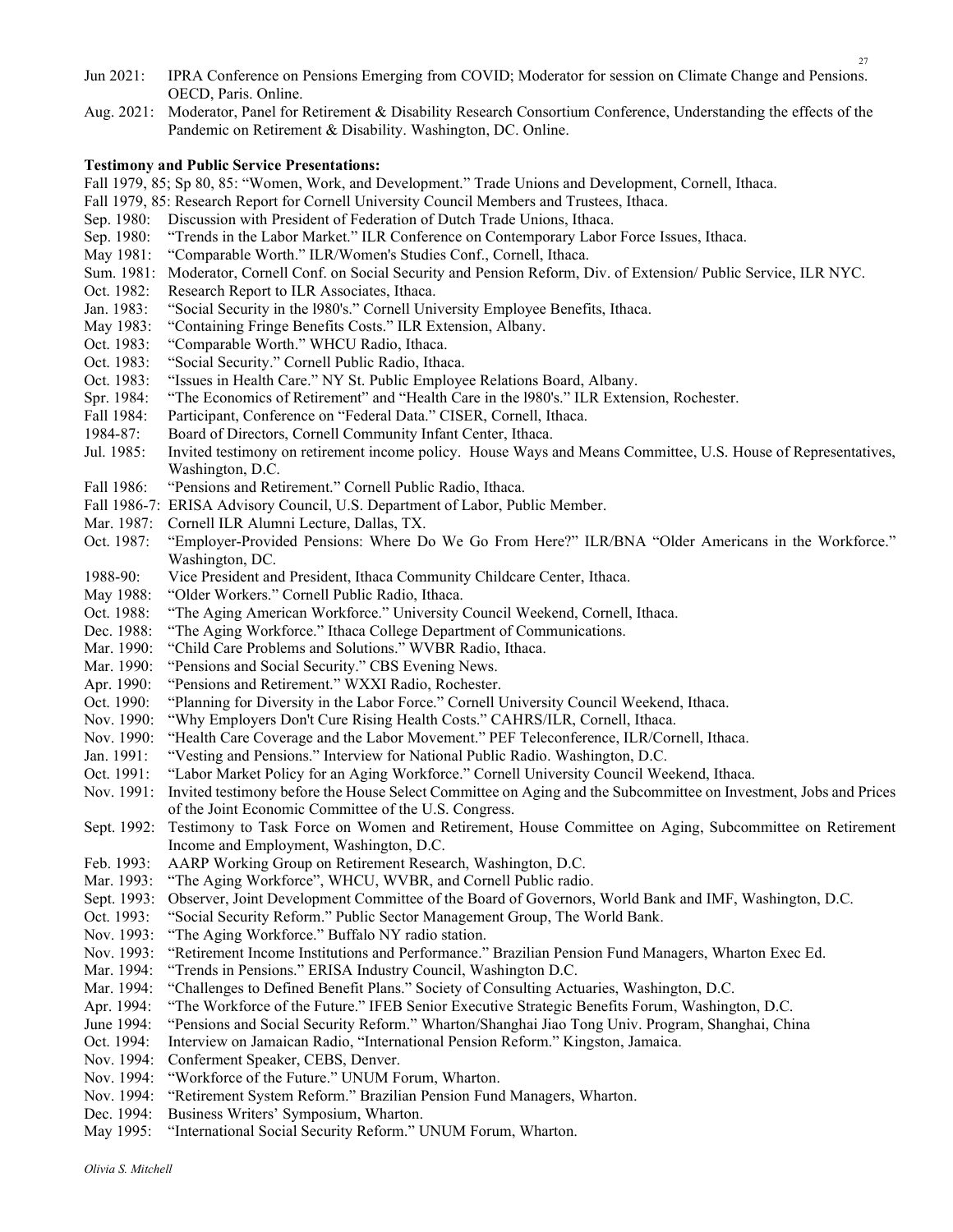Nov. 1995: "Developments in Pensions." TIAA/CREF Officers' meeting, NY. Nov. 1995: "Designing Benefits for the Workforce of the Future." Midwest CEBS meeting, Minneapolis. Mar. 1996: "Trends in Retirement Income and Saving." Testimony for US Senate Finance Comm. Washington, DC. May 1996: "Prospects for Social Security Reform." IFEB Forum, Wharton. June 1996: "Aging Well: Health, Wealth and Retirement." COSSA Capitol Hill Briefing, Washington, D.C. Aug. 1996: "Reforming Social Security." Ministry of Social Security, Brasilia. Oct. 1996: "Currents in Disability Income Policy." UNUM Forum, Wharton. Nov. 1996: "Pensions and Social Security." ICSS Forum, Wharton. Oct. 1996: Briefing for US Secretary of Labor, Pensions and Retirement Issues Fall 1996-7: TIAA/CREF Awards Committee. Mar. 1997: "Retirement of the Baby Boom." Testimony for Senate Special Committee on Aging, Washington, D.C. Mar. 1997: Briefing for Social Security Advisory Board, Washington, DC. Apr. 1997: "Reforming Social Security." AIDA/ARIAS Reinsurance and Arbitration Society Intl Colloquium, Miami, Fl. Apr. 1997: "Retirement System Reform." Conference for Brazilian Congress, Brasilia. May 1997: "Reforming Social Security." WEFA Macroeconomic Conference, Philadelphia. June 1997: "Old-Age Reform Prospects." Philadelphia Council of Business Economists, Philadelphia. July 1997: "Social Security and Implications for Employee Benefit Plans." Presbyterian Board of Pensions, Philadelphia. July 1997: "The Global Pension Crisis." HIID Conference, Harvard, Cambridge, MA. Sept. 1997: "The Future of Social Security." CEBS Philadelphia Chapter. Sept. 1997: Briefing of Sen. Breaux on Pension Reform, Washington, DC. Oct. 1997: "Projected Retirement Wealth and Retirement Needs." Investment Company Institute, Washington, D.C. Nov. 1997: "Retirement and the Equity Market." Wharton Financial Institutions Center Board Meeting Nov. 1997: "Social Security and World Capital Markets." Global Interdependence Center Conference on "The Threat to Global Markets of Unfunded Public Obligations." Philadelphia. Nov. 1997: "Retirement Trends." Morning Edition, National Public Radio. Dec. 1997: "Assessing Retirement Wealth and Retirement Needs." Investment Company Institute, NY Dec. 1997: "Pensions." Business Writers' Luncheon, Wharton. Dec. 1997: Briefing of Social Security Commissioner Apfel on the HRS and Pensions, Baltimore. Jan. 1998: "What's New in Defined Contribution Pensions." Assn. of Invstmt. Mgmt. Sales Execs. Wharton Jan. 1998: "International Models for Pension Reform." Testimony for Special Committee on Social Security, House of Commons, UK Parliament, London. Feb. 1998: Two sessions on aging and pensions, World Economic Forum, Davos, Switzerland. Mar. 1998: Wharton International Faculty Seminar, Malaysia. Mar. 1998: "New Perspectives on Disability Income Policy." UNUM Forum, Wharton. Mar. 1998: "Retirement Challenges." Merrill Lynch Financial Consultants, Wharton Apr. 1998: "Social Security Reform." Testimony for the Senate Committee on Aging. May 1998: "Social Security Study Tour." Vietnamese Social Security Dept. Officials. June 1998: "Economics of Aging." NIA Briefing on the Economics of Aging (on C-Span), Washington, D.C. July 1998: "Administrative Costs of Pensions" and "Annuities", Global Social Security Crisis, EDI/HIID, Cambridge, MA July 1998: "Employer Pensions and Social Security Reform." ERIC Industry Committee, Washington, D.C. July 1998: "Pension System Costs." World Bank Pension Conference, EDI, Washington, D.C. Sept. 1998: "Global Social Security Reform." Global Bankers, Executive Education, Wharton Sept. 1998: "Aging and Social Security." AMP Executive Education, Wharton Oct. 1998: "The Workforce of the Future" and "Global Aging." AICPCU Executive Education, Wharton Oct. 1998: "Administrative Costs in Public and Private Retirement Systems." AEI, Washington, DC Oct. 1998: "Determinants of Women's Retirement Income." AARP, Washington, DC Nov. 1998: GSA meetings: "Women and Social Security Reform" and "Retirement Saving Shortfalls." Philadelphia. Nov. 1998: "Retirement Issues" and "Pension Reform." Jiangsu Program, Wharton Exec. Ed. Dec. 1998: White House Conference on Social Security Reform, Washington, D.C. Jan. 1999: "Trends in DC Pensions." AMP Program, Wharton Exec Ed. Feb. 1999: "Individual Accounts and Women." Senate Special Committee on Aging, Washington, D.C. Feb. 1999: "Social Security Reform Prospects." Sound Money, MPR Mar. 1999: "Data Linkage in the HRS/AHEAD." SSA Data Linkage Committee, ORES. Mar. 1999: "Trends in Disability Income." UNUM Institute, Exec Ed., Wharton.

June 1995: "International Pension Issues." Advanced Management Institute, Wharton.

Oct. 1995: "Social Security Reform." Investment Company Institute, NY. Oct. 1995: "International Trends in Social Security." UNUM Forum, Wharton.

Nov. 1995: "Pensions and Social Security." ICSS Training, Wharton.

- May 1999: "International Experiences with Individual Accounts." ICI conference, Washington, D.C.
- May 1999: "Public Pension Governance." Central Bank/World Bank conference, Sri Lanka.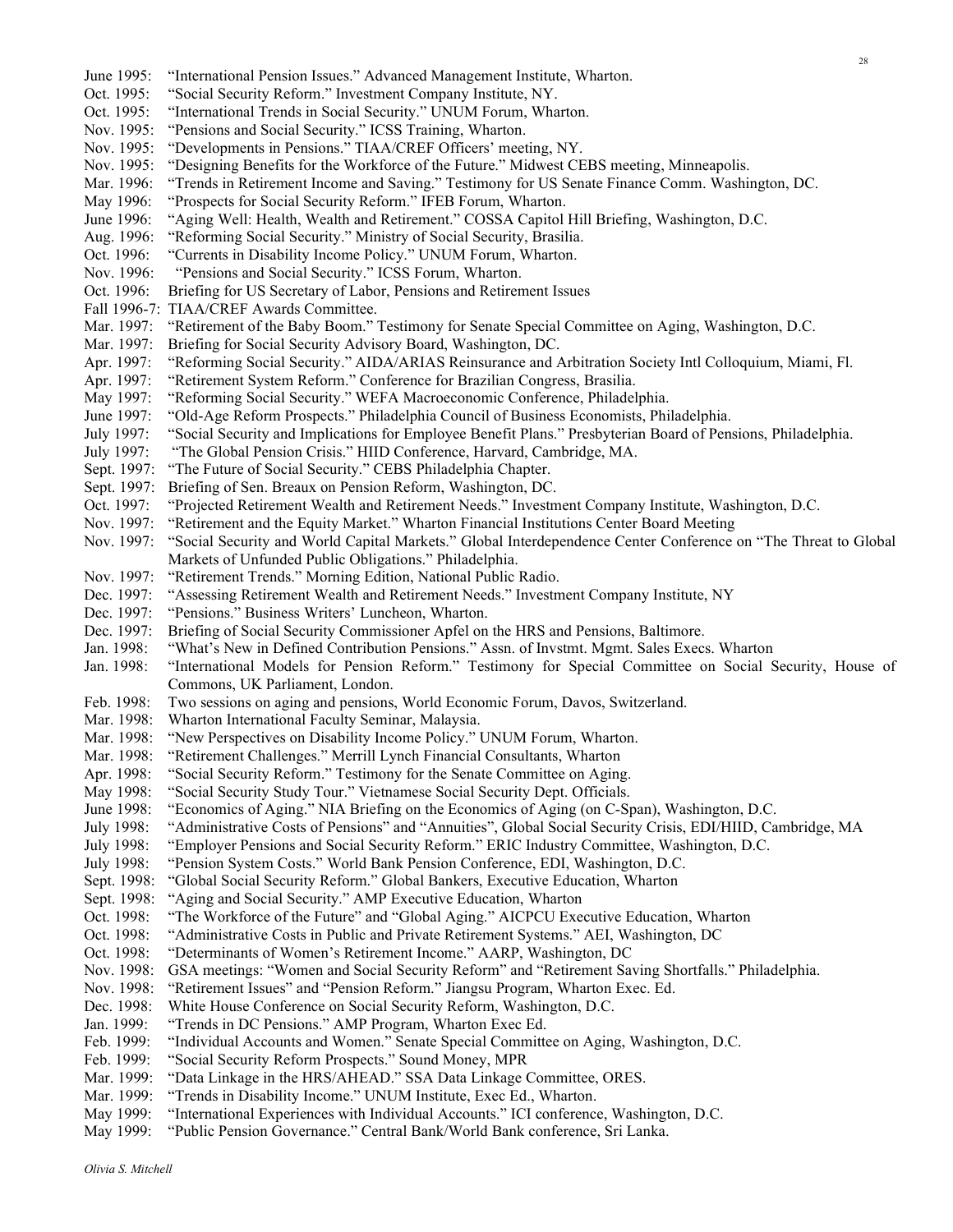- May 1999: "Saving Social Security." ISCEBS, Milwaukee. June 1999: "Pension Efficiency" and "Financing Old-Age Reform." AMP, Wharton. June 1999: "Administrative Costs and Social Security Reform" and "Annuity Market Issues." HIID Global Pension Conference, Harvard University.
	- Sept. 1999: "Pension Challenges for the 21<sup>st</sup> Century." Brazilian Pension Fund Managers, Washington, DC.

Nov. 1999: "Preservation Rules and Investment Restrictions for Superannuation Funds." A Submission to the Senate Select Committee on Superannuation and Financial Services, Canberra, Australia with John Piggott.

- Dec. 1999: "Pension Reforms around the World." Economic Society, Sydney.
- Jan. 2000: "Developments in DC Pensions." AIMSE, Wharton Exec Ed.
- Jan. 2000: "Pension Challenges for Japan." PRC, Wharton.
- Jan. 2000: "Social Security Reform." Sound Money, MPR.
- Mar. 2000: "The Simple Economics of Pension Reform" and "The Environment for Pension Reform." World Bank, Washington, DC.
- Mar. 2000: "2020: A Possible Future." CNN documentary.
- Mar. 2000: "Developments in Retirement Accumulation and Decumulation" and "Changes in Pensions." Securities Industry Institute, Wharton.
- June 2000: "Pension Design Fundamentals", "International Annuities Markets" and "Pension Efficiency." HIID Program on Global Pensions in Crisis, Kennedy School, Harvard.
- June 2000: "The ABC's of Pension Design" and "Global Pension Reform." Goldman Sachs Program for South Africans in International Banking, Wharton Exec Ed.
- Sept. 2000: "Global Developments in Pensions." SEI Investments, Oaks, PA.
- Oct. 2000: "Global Pension Challenges." Brazilian Pension Fund managers, TIAA-CREF.
- Nov. 2000: "Annuities in Pension Systems," "Building an Environment for Pension Reform," and "Global Issues in Pension Reform." ADB Conference on Indian Pension Issues, Delhi.
- Dec. 2000: "Pension Challenges for the 21<sup>st</sup> Century" and "Social Security Reform." ICSS-TELMAR, Wharton Exec Ed. Dec. 2000: "Understanding Social Security." Wharton Business Writers Forum.
- "Understanding Social Security." Wharton Business Writers Forum.
- Jan. 2001: "Public Pension Plan Design and Management." Ministerio da Previdencia, Brasilia.
- Mar. 2001: "Developments in the US Pension Market." Pension Fund Administrators, Tokyo.
- Apr. 2001: "Public Pensions in the United States." Hay Group, DC.
- July 2001: "Governance and Regulatory Issues in Pension Reform: Cross-country Experiences and Lessons." Tokyo
- July 2001: "New Roles for Pensions in Developing Countries." Wharton Alumni Forum, Rio, Brazil
- July 2001: "Prospects for US Social Security Reform." CPF, Singapore
- July 2001: "New Roles for Pensions in Developing Countries." Wharton/Harvard Alumni Associations, Sydney, Australia.
- Aug 2001: "Issues in Social Security Reform." Editorial Board presentation, Philadelphia Inquirer.
- Sept. 2001: "The Future Role of Employee Benefits." CEBS Conferment Speech, Boston.
- Oct. 2001: "Benefits for the Workplace of the Future." 47th Annual Employee Benefits Conference, IFEBP, San Francisco.
- Dec. 2001: "Risk Management for Resilient Organizations." Wharton Exec Ed.
- Dec. 2001: "Social Security Options." Wharton Business Writers Forum.
- Dec. 2001: "Personal Retirement Accounts in Social Security Reform." Washington Journal, C-Span.
- Dec. 2001: Interview on Social Security Reform. KBO Radio, Portland Oregon.
- Jan/Mar. 02: Chubb Executive Education Program, Perpetuation Planning
- Jan. 2002: "Outlook for Social Security Reform." Univ. of Penn Management Dev. Program.
- Feb. 2002: "Personal Accounts in Social Security." Harvard Club of Philadelphia.
- Feb. 2002: "Global Pension Developments." Japan Pension Research Council Inaugural Ceremony, Tokyo
- Mar. 2002: "Prospects for Social Security Reform." ASPA of Delaware Valley
- Mar. 2002: "Debating Social Security Reform." The Connection, WBUR radio
- Apr. 2002: "Prospects for Social Security Reform." Quadrangle, Philadelphia PA
- May 2002: "Developments in Pensions." Watson Wyatt, London.
- June 2002: "Global Pension Challenges." Metzler Bank Press Conference, Frankfurt
- June 2002: "Risk Transfers and Retirement Plan Design." Metzler Bank Internal Conference, Frankfurt
- June 2002: "Annuities in Pension Reform", Interview Il Sole24ore, Italy
- July 2002: "Brazilian Pensions." K@W
- July 2002: "Global Pension Scorecard." WEF, Geneva
- Aug. 2002: President's Economic Forum, Session on "Small Investors and Retirement Security." Waco, Texas.
- Sept. 2002: "Reforming Social Security: The Commission Report." Temple University IRM Series.
- Nov. 2002: "Pensions in an Era of Global Volatility." Address to the Society of Business Editors and Writers, Wharton
- Nov. 2002: "Challenges to Pensions in the Global Environment." ABRAPP Congress, Sao Paolo, Brazil.
- Nov. 2002: Four lectures on pension plan management, ICSS, Wharton.
- Nov. 2002: "Challenges for Managing Retirement Risk." Texas Municipal Retirement System, Austin
- Dec. 2002: "Pensions and Economic Volatility." Business Writers Meeting, Wharton.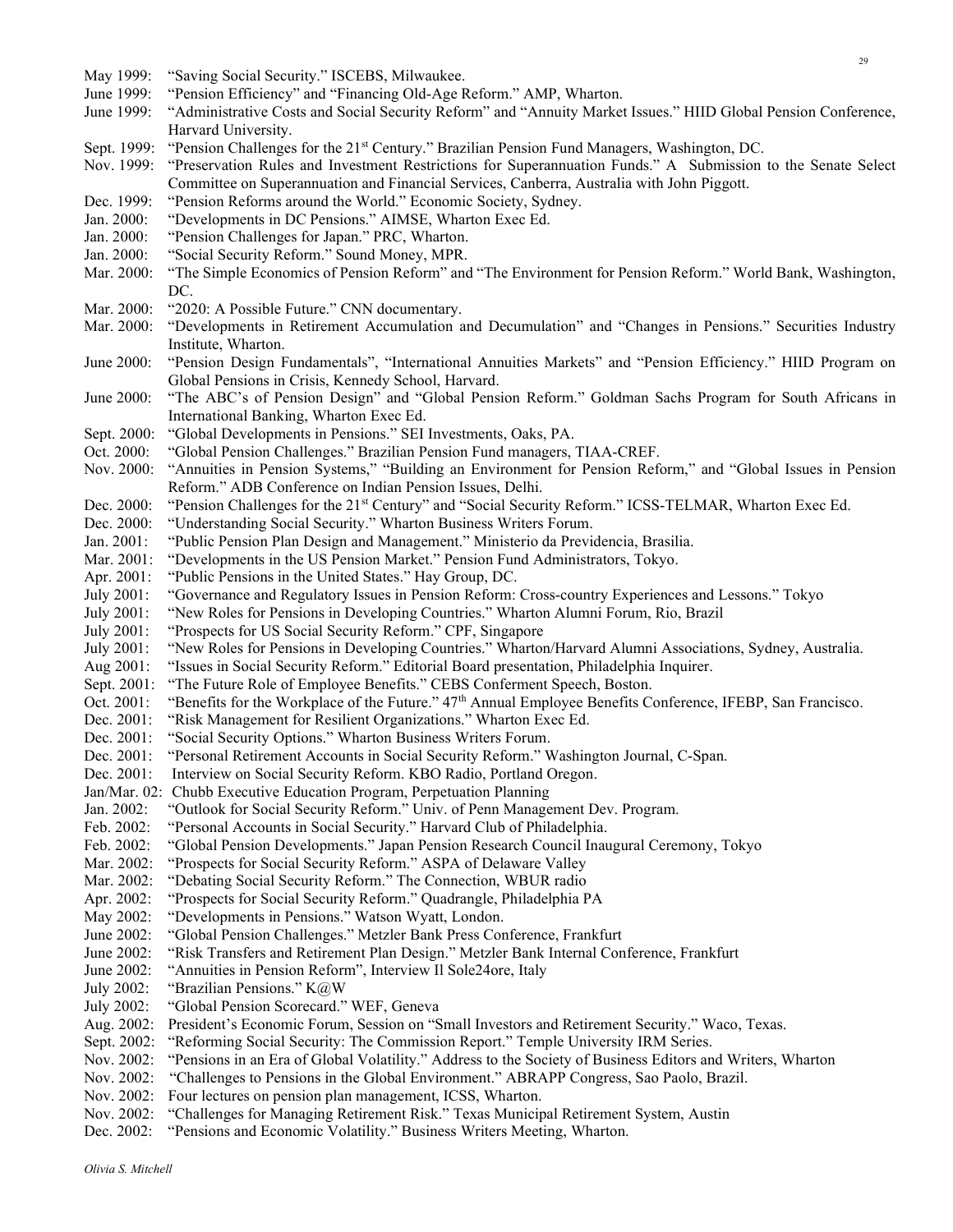Feb. 2003: "Paths to Pension Reform." Wharton Real Estate Center, NYC Feb. 2003: "Unlocking Home Equity." ESRI Conference, Tokyo Feb. 2003: "Briefing on Social Security Reform." Pension Bureau, MHLW, Tokyo Mar. 2003: "Global Retirement System Reform." Government Pension Fund, Bangkok. Apr. 2003: "Remaking Retirement Security." Wharton Alumni Meeting, Boston. May 2003: "Public Pension Fund Management." World Bank Conference, Washington, D.C. May 2003: "Public Pension Funding Crisis." NPR. May 2003: "The Retirement Marketplace." CNNfn. June 2003: "Global Pension Developments." Virginia State Retirement System, Richmond. June 2003: "Pass or Fail." ASEC/Metlife Annuity Market Meeting, Rayburn HOB and National Press Club, Washington, DC. Aug 2003: "Global Challenges to Retirement Systems." 49th NASRA Conference, Monterrey. Aug. 2003: Pension discussions, US Treasury. Sept. 2003: "Saving for Retirement." CNNfn. Sept. 2003: Faculty Research, New Faculty Orientation. Oct. 2003: "Social Security Reform." Goldman Sachs Program for South African Officials. Oct. 2003: Advisory Board Presentation, Exec. Ed Advisory Board, Wharton. Dec. 2003: "Managing Pensions in a Volatile Time." Business Journalists, Wharton Executive Education Dec. 2003: "Behavioral Finance and Pension Design." KMPG, Wharton Executive Education. Jan. 2004: "Retirement Security: Developments." AIMSE, Wharton Executive Education. Feb 2004: "Reforming Social Security." Penn Young Conservatives Club. Feb 2004: "Pension Challenges." Directors' Conference, Chicago GSB. Feb. 2004 Chair, session on "Women in the Global Context: Leading as Global Managers." Wharton Women in Business June 2004: "Developments in Health and Retirement." presentation to Feds, Washington, DC. June 2004: "Pension Reform in Latin America." Wharton Global Alumni Meetings, Mexico. July 2004: "Pension Governance: What, Why, and For Whom?" AMN Amro Presentation, Sydney. Sept. 2004: Academic Director, Wharton Exec Education Course on Pension Strategy. Oct. 2004: "Pension Challenges." Business Journalists, Wharton Executive Education. Nov. 2004: "Concerns Facing Latin American Pension Systems." Vanguard Center for Retirement Research. Jan. 2005: "Global Pension Developments." Meeting of Chilean Pension Fund Administrators. Feb 2005: "Pension Strategies." Wharton/Stanford/Chicago Director's Institute, Stanford. Feb. 2005: "The Future of PBGC," Moderator, GAO Forum, Washington, D.C. Feb-Apr. 05: "Social Security Reform." For Pres. George W. Bush: Tampa, FL; Blue Bell, PA; Westerfield NJ; Falls Church VA. Feb. 2005: "What's Going On with Social Security?" For the National Association of State Retirement Administrators (NASRA), the National Conference on Public Employee Retirement Systems (NCPERS), and the National Council on Teacher Retirement (NCTR). Feb 2005: "Socially Responsible Investment in Japan." ESRI conference, Tokyo. Feb. 2005: "Challenges for Retirement System Reform." RIETI, Tokyo. Feb. 2005: "Proposals for US Social Security and Defined Benefit Pension Reform." JARIP, Tokyo. Mar. 2005: "The Future of Social Security and Implications for Higher Education." NACUBO/TIAA-CREF webcast. Mar 2005: "The Future of Pensions." SII/Wharton Exec Education. Mar 2005: Voluntary Health Insurance in Developing Countries, Wharton. Apr. 2005: "Social Security Challenges and Outlook." Wharton Exec Education Advisory Board. Apr. 2005: "Pension Strategies." Chubb, Wharton Exec Education. May 2005: "Reforming the US Retirement System." Merrill Lynch, San Antonio. May 2005: "Global Pension Challenges: Evolution or Revolution?" Pimco, Newport Beach. June 2005: Four lectures on the future of pensions. Netspar, Amsterdam, Netherlands. June 2005: "Strengthening Social Security." Testimony before the Subcommittee on Social Security of the Committee on Ways and Means, US Congress July 2005: "Exporting the Chilean Pension Reform." Wharton Global Alumni Forum, Santiago, Chile. July 2005: "Behavioral Finance and Pension Plan Design." BT, Sydney. July 2005: "Developments in Global Pensions." CPF 50<sup>th</sup> Anniversary, Singapore. Sept. 2005: Academic Director, Wharton Exec Education Course on Pension Strategy. Oct. 2005: "Living Longer and Paying the Price? Healthcare Costs and Longevity." Institute on Aging, Univ. of Penn. Nov. 2005: "Youth and Aging: Penn Integrates Knowledge Locally and Globally." Faculty Senate, Univ. of Penn. Feb. 2006: "The Future of Pensions." Global Research Council. Feb. 2006: "The Retirement Challenge." SIA Institute, Wharton. Feb. 2006: "Global Retirement Challenges." Wharton Directors Institute. May 2006: "Lessons from US Social Security Reform." Chilean Pension Reform Commission, Santiago, Chile. Oct. 2006: "Global Retirement Marketplace." AXA ELC, Chantilly, France.

Jan. 2003: Chubb Executive Education Program, Leadership Meeting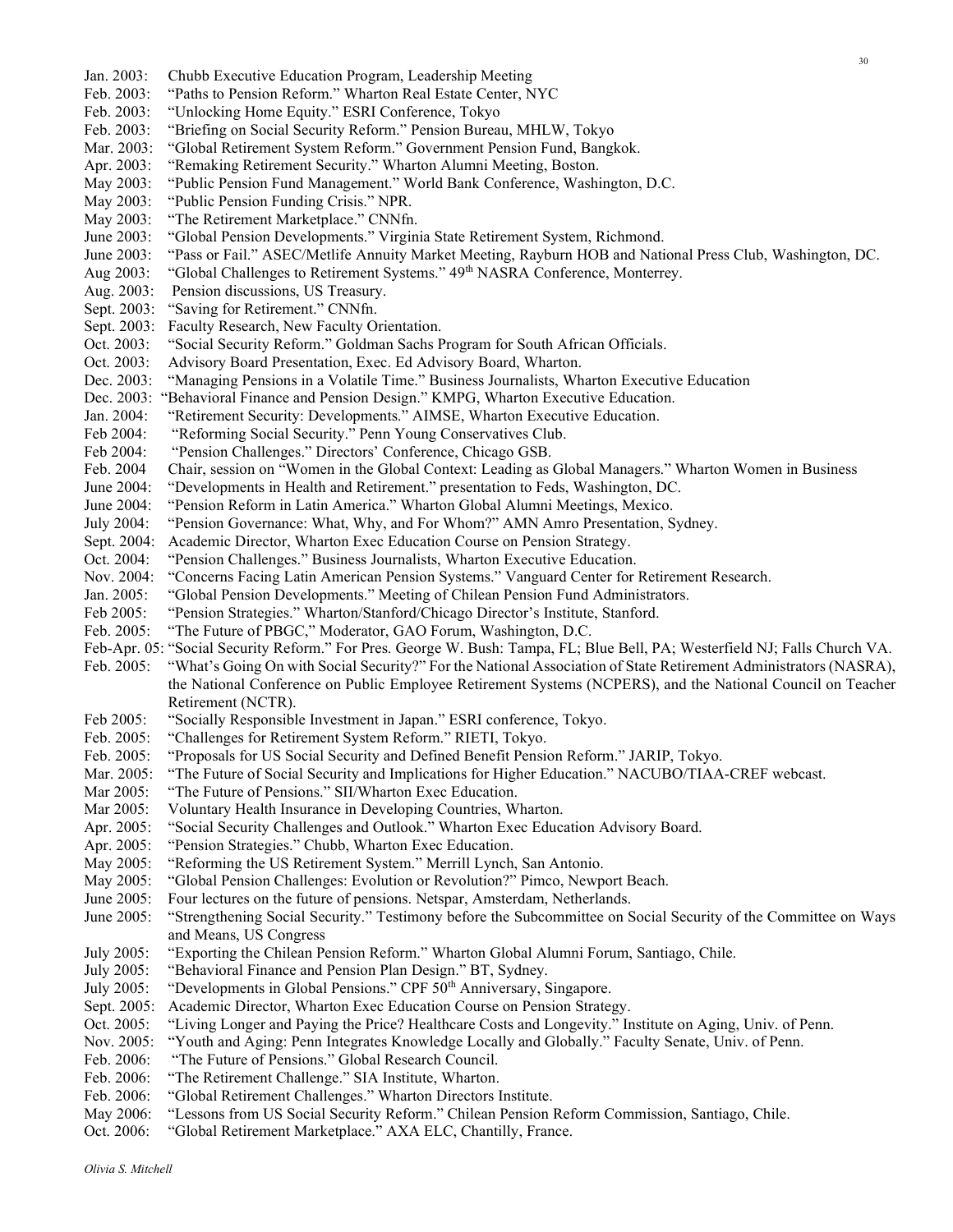| Oct. 2006:               | "Risk Management for an Aging World." BGI Retirement in America series, NYC.                                                                                                                               |
|--------------------------|------------------------------------------------------------------------------------------------------------------------------------------------------------------------------------------------------------|
| Feb. 2007:               | "Two Views of the Looming U.S. Fiscal Crisis: Social Security and Medicare Reforms." Wharton School.                                                                                                       |
| Mar. 2007:               | "Baby Boomer Retirement Challenges," The Q-group, Sea Island, Ga.                                                                                                                                          |
| Apr. 2007:               | "The Retirement Outlook." Prudential Leaders' College, Philadelphia.                                                                                                                                       |
| June 2007:               | Public Lectures: "Research Developments in Retirement Risk Management," "Retirement Challenges for the 21st                                                                                                |
|                          | Century," and "Financial Innovation for an Aging World." SMU Singapore.                                                                                                                                    |
| July 2007:               | "Money in Motion" and "Trends in US Pensions." For the Observatoire de l'Epargne Europeene, Paris.                                                                                                         |
| Nov. 2007:               | Four lectures on retirement systems and old age security. Chinese Insurance Regulatory Commission. Wharton Exec                                                                                            |
|                          | Ed, Zhuhai, China.                                                                                                                                                                                         |
| Sept. 2007:              | "Retirement in the 21 <sup>st</sup> Century." DuPont Capital.                                                                                                                                              |
| Feb. 2008:<br>June 2008: | "Lessons from Global Pension Reform." Wharton Global Alumni Assn. meeting, Lima Peru.<br>"Launching the Financial Literacy Initiative." Financial Literacy Advisory Group, Social Security Administration, |
|                          | Baltimore.                                                                                                                                                                                                 |
| Sept. 2008:              | Co-organizer, TIAA-CREF conference on "Engaging New Hires to Invest in Their Financial Security." New York.                                                                                                |
| Nov. 2008:               | "Challenges to Retirement," Auto Industry Executives, Detroit.                                                                                                                                             |
| Nov. 2008:               | "Retirement in a Time of Financial Market Turmoil." Sim Kee Boon Conference, Silver Center Centre, Singapore.                                                                                              |
| Jan. 2009:               | "Retirement Challenges in the New Financial Marketplace." University of Chile, Santiago, Chile.                                                                                                            |
| Mar. 2009:               | "Retirement Risk Management in Times of Turmoil." Ann F. Baum Memorial Lecture, University of Illinois:                                                                                                    |
|                          | Champagne/Urbana.                                                                                                                                                                                          |
| Mar 2009:                | "Research Agenda." Wharton School Board of Directors                                                                                                                                                       |
| May 2009:                | "Retirement Risk Management in the 21 <sup>st</sup> Century." Wharton Global Alumni Association Meeting, Bogota Colombia.                                                                                  |
| 2006-2010:               | Academic Director, Wharton/AXA-Equitable Retirement Planning program, Wharton Executive Education.                                                                                                         |
| July 2009:               | "The Impact of the Financial Crisis on Pensions." Wharton Lauder/CAN summer workshop, Wharton Executive                                                                                                    |
|                          | Education.                                                                                                                                                                                                 |
| Aug. 2009:               | "Pension Challenges." SHRM Wharton Executive Education.                                                                                                                                                    |
| Oct. 2009:               | "The Global State of Retirement," Wharton Business Journalists.                                                                                                                                            |
| Oct. 2009:               | "Financial Literacy: A Progress Report," Social Security Administration.                                                                                                                                   |
| Oct. 2009:               | "Financial Literacy and Worker Knowledge of Retirement Programs: A Challenge for Employers and Employees."                                                                                                 |
|                          | NC State Symposium on Workplace Retirement Planning.                                                                                                                                                       |
| Oct. 2009:               | "Retirement Risk Management in the 21st Century: Lessons from Recent Research." Wharton Staff Assn.                                                                                                        |
| Nov. 2009:               | "Longevity Risk: The Next Frontier." Center for Silver Security, Sim Ki Boon Institute, Singapore Management                                                                                               |
|                          | University.                                                                                                                                                                                                |
|                          | March 2010: "Measuring Financial Literacy." Financial Education Workshop, Colombian National Deposit Insurance Agency,<br>Cartagena.                                                                       |
| June 2010:               | "The Outlook for Retirement Security." Wharton Global Alumni Reunion, Madrid.                                                                                                                              |
| June 2010:               | "Pension Challenges." Wharton Lauder Program Reunion, Madrid.                                                                                                                                              |
| June 2010:               | "Is there a Retirement Crisis?" Metzler Exchange Program Press Conference.                                                                                                                                 |
| July 2010:               | "Financial Literacy over the Life Cycle." Wharton Undergraduate Leadership Program.                                                                                                                        |
| July 2010:               | "The Value of Longitudinal Microdata for Aging Policy Analysis." CPF, Singapore.                                                                                                                           |
| Oct. 2010:               | "Retirement Challenges in Times of Crisis." Univ. Penn Senior/Emeritus Faculty                                                                                                                             |
| Oct. 2010:               | "Retirement Challenges in Times of Crisis." Business Journalists Group.                                                                                                                                    |
| Nov. 2010:               | "Innovations for DC Pensions." Conference on Designing Adequate DC Pensions: Global Experience and Lessons                                                                                                 |
|                          | from Asia/Pacific, OECD/IOPS Global Forum on Private Pensions. Sydney, Australia.                                                                                                                          |
| Jan. 2011:               | "Pension Challenges for the Next Generation." AIMSE Wharton Exec. Education.                                                                                                                               |
| Mar. 2011:               | "Public Pension Crises." NABE meetings, Washington DC.                                                                                                                                                     |
| Apr. 2011:               | "Global Aging and the Retirement Marketplace." Carlyle Group, Wharton Executive Education.                                                                                                                 |
| May 2010:                | "Financial Challenges in an Aging World," Wharton Alumni Reunion.                                                                                                                                          |
| June 2011:               | "Financial Literacy around the World." Allianz Global Investors, Munich.                                                                                                                                   |
| June 2011:               | "Developments in US Pensions." US State Department Bureau of International Information, DVC for Korea.                                                                                                     |
| June 2011:               | "Behavioral Economics and Retirement Payouts." Goethe University, Frankfurt.                                                                                                                               |
| June 2011:               | "The US Pension System." U.S. Department of State/Korea Bureau of International Information Programs                                                                                                       |
|                          | Videoconference                                                                                                                                                                                            |
| June 2011:               | "Developments in Retirement Security." Two Luncheon Discussions hosted by U.S. Department of State, Frankfurt                                                                                              |
|                          | Germany                                                                                                                                                                                                    |
| July 2011:               | "Challenges for the Decumulation Phase." AXA/Wharton Summit.                                                                                                                                               |
| July 2011:               | "Challenges for Today's Retirement Income Planning." IMCA/Wharton Exec Ed.                                                                                                                                 |
| July 2011:<br>Aug. 2011: | "Addressing Retirement Income Challenges." Merrill Lynch/Wharton Exec Ed.<br>"Retirement Advice." Interview with Steve Forbes. http://www.forbes.com/fdc/welcome mjx.shtml                                 |
| Sept. 2011:              | "Retirement and Behavioral Finance." FLC webinar. http://www.rand.org/media/advisories/2011/09/01.html                                                                                                     |
|                          |                                                                                                                                                                                                            |

Oct. 2011: "Retirement Income Summit." Financial Engines/PRC Program, NYC.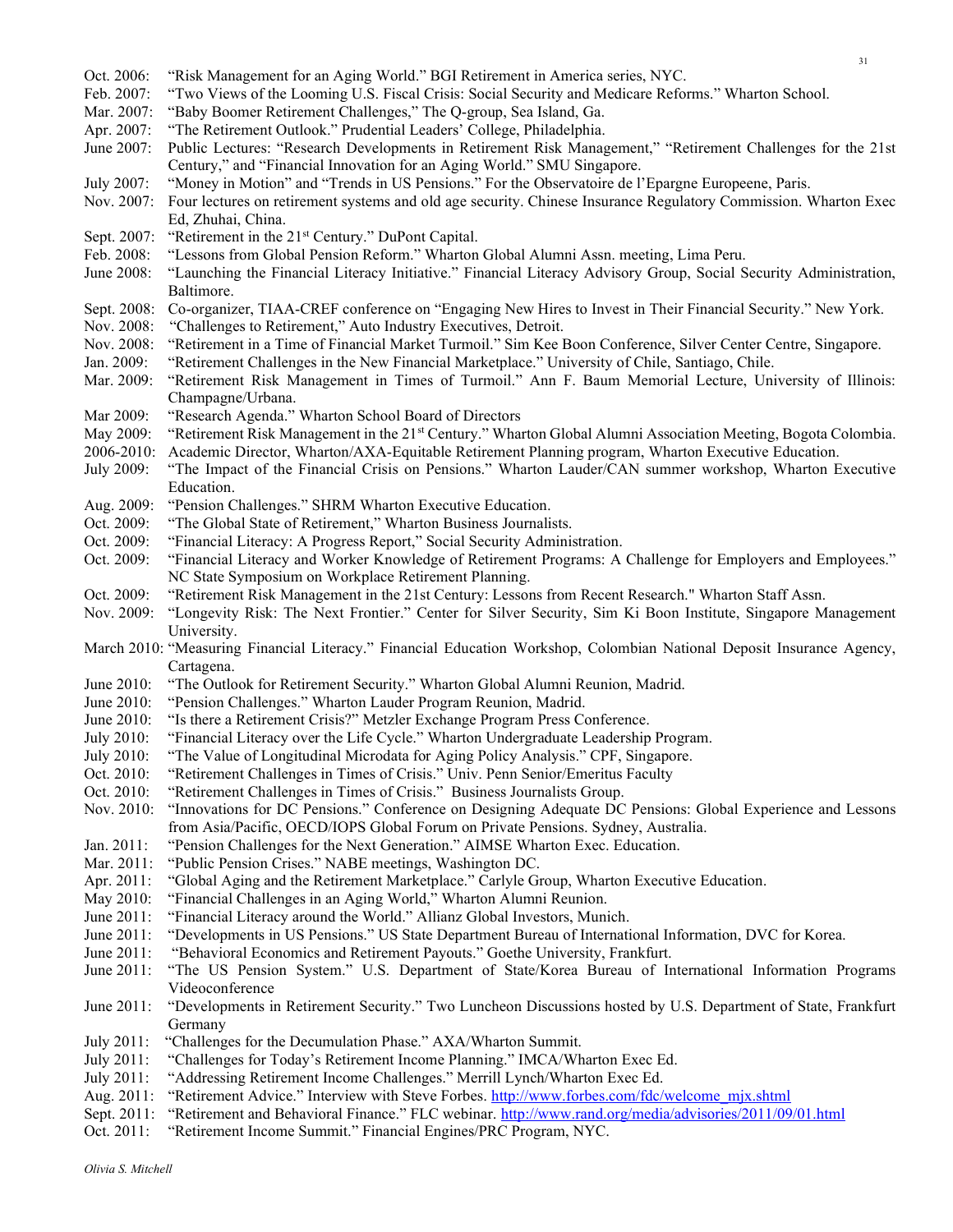- Oct. 2011: "Public Pension Underfunding and Implications for State Budgets." Sustainable Public Finance Panel, Penn Institute for Urban Research, Philadelphia.
- Nov. 2011: "Financing Long-Term Care in Asia." Conference co-organizer, SMU, Singapore.
- Dec. 2011: "State and Local Pension Challenges." Budgets on the Brink: Perspectives on Debt and Monetary Policy conference, Philadelphia Federal Reserve Symposium.
- Mar. 2012: Penn Conference on Microfinance: "Financial Risk Management in Microfinance Institutions." Moderator, UPenn, Philadelphia.
- Mar. 2012: "The Future of Retirement." 5<sup>th</sup> International Congress on Pension Reform, FIAP/ASOFONDOS, Cartagena.
- Apr. 2012: "Global Financial Literacy: Implications for Retirement Security." DCIIA Public Policy Forum, Washington, DC.
- Apr. 2012: "Financial Literacy Research." Financial Services Roundtable and the National Endowment for Financial Education; SAVE 2012: Advances in Saving Conference, Washington, DC.
- June 2012: Invited Testimony, ERISA Advisory Council, US Department of Labor: "Examining Income Replacement during Retirement in a Defined Contribution System." Washington, DC.
- Sept. 2012: "Implications of Demographic Aging for Financial Markets." Carlyle Group, Wharton Executive Education.
- Oct. 2012: "Financial Risk Management." K@W High School Seminar for High School Educators on Business and Financial Responsibility, Wharton.
- Jan. 2013: "State and Local Pension Challenges." Center for Regional Politics, Temple University.
- Apr. 2013: "Financial Literacy and Retirement Planning." WU Gutmann Center Public Lecture, Vienna University, Vienna.
- May 2013: "Financial Literacy, Planning, and Saving." Philadelphia Federal Reserve.
- May 2013: "Lessons for Retirement System Resiliency in the Wake of the GFC." Wharton Global Alumni Association Meeting, Tokyo.
- June 2013: "Restructuring Retirement Systems for Resiliency in an Aging World." ICI Global Retirement Savings Conference. Hong Kong.
- Sept. 2013: "Baby Boomer Debt." Testimony for the Senate Special Committee on Aging, Washington, DC.
- Oct. 2013: "Global Challenges for DC Pensions." For DCIIA, San Jose.
- Oct. 2013: "Financial Literacy for the Future." Talk for K@W Conference for High School Teachers, Wharton.
- Apr 2014: "Longevity Risk and Financial Literacy." ICI Retirement Summit, Washington, DC.
- Apr. 2014: "Retirement Challenges for Today's Workers." Morgan Lewis, Philadelphia.
- June 2014: "Retirement Security and Pensions." Social Security Advisory Board, Washington, DC.
- June 2014: "Global Pension Challenges." Central Provident Fund, Singapore.
- July 2014: "Global Developments in Retirement Security." IMCA, Sydney.
- Aug 2014: "Financial Literacy and Retirement Security." President's Pension Reform Commission, Santiago, Chile.
- Sept. 2014: "Financial Decision-making and Financial Literacy." Penn Wharton Public Policy Initiative 'Coffee Chat,' Philadelphia.
- Nov. 2014: "The Economics of Financial Literacy." FDIC 4th Consumer Research Symposium, Washington DC.
- Jan. 2015: Panelist on "Securing the Future", 40<sup>th</sup> Anniversary Forum of the Pension Benefit Guaranty Corporation. US Chamber of Commerce, D.C.
- Feb 2015: "Financial Literacy and Financial Decision-making," Penn Association of Senior and Emeritus Faculty, Philadelphia.
- Jan. 2016: "Global Aging Challenges and Opportunities," Callan Research Institute 36<sup>th</sup> Conference, San Francisco.
- May 2016: "Retirement Challenges," Wharton Exec Education.
- May 2016: "Global Financial Literacy," Wharton Reunion Class meeting.
- Aug. 2016: "Aging Challenges for the Financial Sector," Nippon Finance Association/Hitotsubashi Univ., Tokyo.
- Oct. 2016: "Challenges of Global Aging for the Financial Industry," The Q Group, Scottsdale.
- Feb. 2017: "Women and Money," for the University of Pennsylvania Medical School FOCUS series.
- Feb. 2017: "The HRS and Retirement Research," SSA, Baltimore.
- June 2017: "Challenges of an Aging World for the Financial Industry and Government Policy," Lecture, Goethe University, Frankfurt.
- June 2017: "Revisiting Retirement: Lessons from Around the World," Swiss Finance Institute, Zurich.
- June 2017: "Financial Wellness and Financial Literacy," P&I Global Future of Retirement Conference, NYC.
- Dec. 2017: Panel on "The Tenure Process." Wharton Women Faculty Forum lunch.
- Jan. 2018: Roundtable on "The Tenure Process," Penn Forum for Women Faculty.
- June 2018: "Consistency amid Complexity: Navigating the Future of Pensions," INPARR conference, OECD Paris.
- June 2018: "Household Portfolio Underdiversification, and Probability Weighting: Evidence from the Field." TIAA/PRC Symposium, Washington, D.C.
- Nov. 2018: "The Challenge of Public Pensions." Zell/Lurie Real Estate Center presentation, Wharton.
- Mar. 2021: "Debt in an Aging Environment," Presentation for the European Banking Federation, Brussels. Online.
- Mar. 2021: "Retirement Advice in the Post-COVID Era," Investment and Wealth Institute. Online.
- May 2021: "The Future of Pensions Post-COVID," Keynote presentation, Superintendent of Peruvian Private Pension Fund Administrators Conference on The Pension Outlook, Lima, Peru. Online.
- June 2021: "Global Pension Challenges," FIAP ASOFONDOS Conference, Bogota, Colombia. Online.